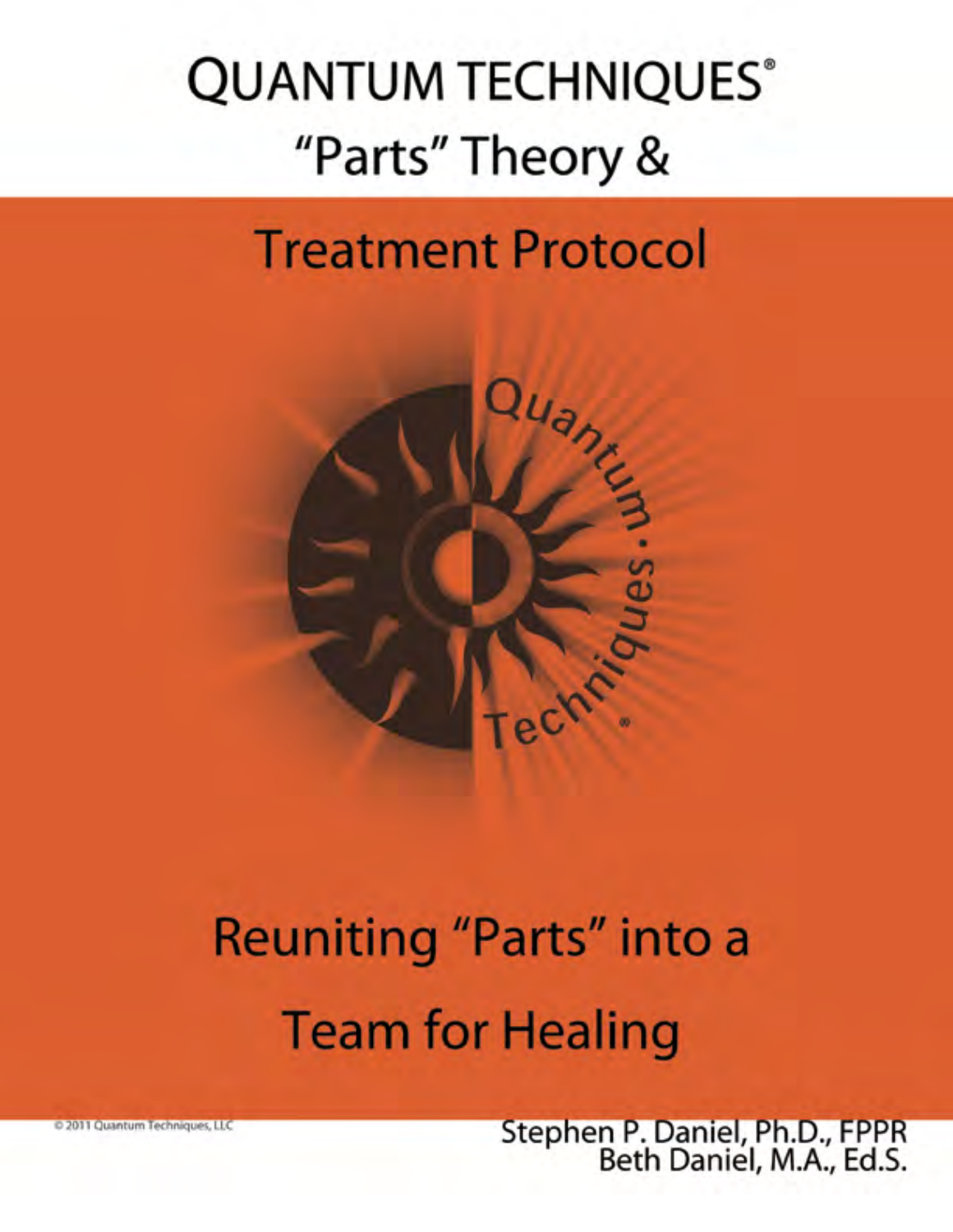©2013 Quantum Techniques, LLC. You have permission to use this copyrighted document only for your own personal use. All other uses are prohibited under federal law. All other rights are reserved by the authors. Quantum Techniques® and the Quantum Techniques logo are trade marks of Quantum Techniques, LLC and may be used only with permission.

#### ©2004, 2005, 2006, 2007, 2008, 2010, 2011, 2013 Quantum Techniques, LLC All Rights Reserved

Corporate Office

P.O. Box 12405

Prescott, AZ 86304

#### <www.quantumtechniques.com>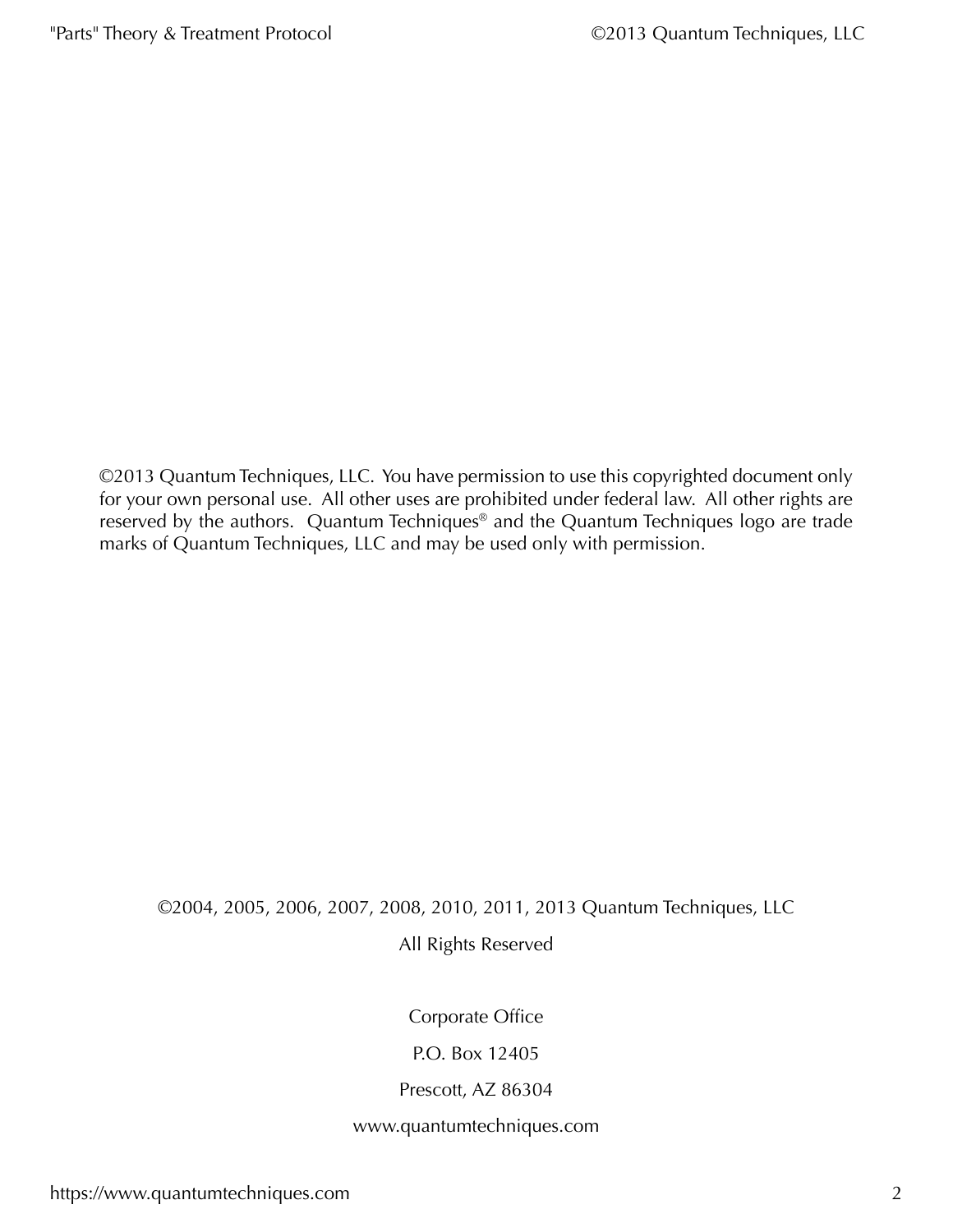## **Table of Contents**

| Disclaimer                                                           | 5  |
|----------------------------------------------------------------------|----|
| Disclaimer Overview                                                  | 5  |
| Disclaimer Explained                                                 | 5  |
| <b>Hold Harmless Agreement</b>                                       | 6  |
| Dedication                                                           | 7  |
| Introduction                                                         | 9  |
| So What Are Parts?                                                   | 9  |
| The Power of Now                                                     | 9  |
| Conceptual Issues                                                    | 11 |
| Getting 100% of the Field and 100% Internal Cooperation              | 12 |
| Indicators That Parts Work is Needed                                 | 13 |
| What Do Symptoms Mean?                                               | 15 |
| Processing Your Unconscious Truth                                    | 18 |
| Techniques for Working with Internal Parts                           | 20 |
| The Role of Polarity Reversal (PR) in Health                         | 20 |
| The Use of Kinesiology                                               | 20 |
| How to Make Sure You Are Getting Accurate Information                | 22 |
| Questions to Help You Get Started                                    | 23 |
| Can All Parts Heal At One Time?                                      | 23 |
| "Parts" Dialogue                                                     | 24 |
| Humanizing the Angry Part                                            | 25 |
| Healing Parts That Believe the Client Needs to be Punished or Killed | 26 |
| The Monster Suit Technique                                           | 27 |
| The Fractionation Technique                                          | 27 |
| Communication with Parts in the Language of Origin                   | 28 |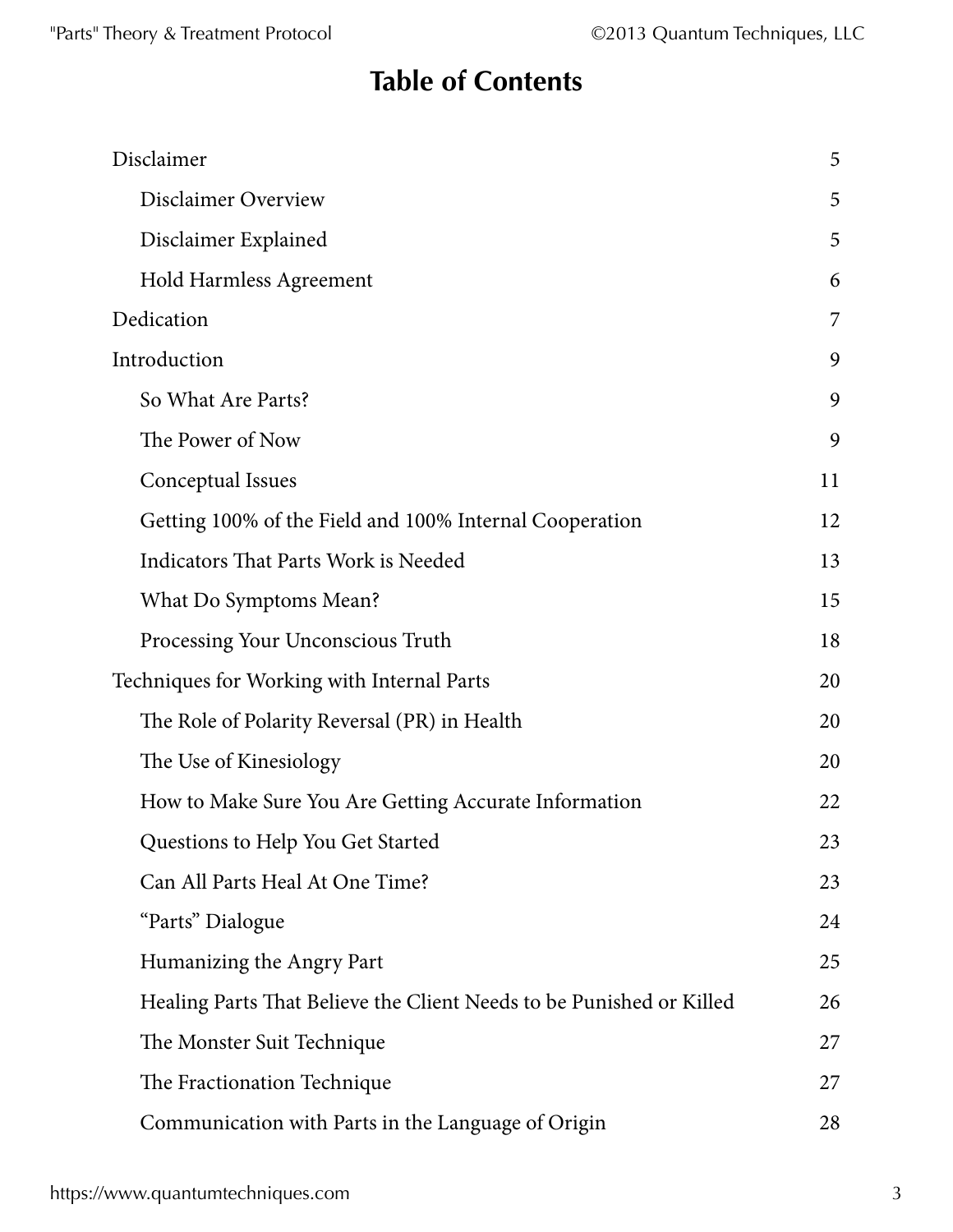| "Parts" Theory & Treatment Protocol                                                                   | ©2013 Quantum Techniques, LLC |    |
|-------------------------------------------------------------------------------------------------------|-------------------------------|----|
| Working with an Internalized "Abuser"                                                                 |                               | 28 |
| Giving Parts a New Job                                                                                |                               | 28 |
| Breaking Taboos, Healing Myths: How to Move Past the Limits of Societal and<br><b>Familial Taboos</b> |                               | 29 |
| Dealing With Entities That Pretend To Be a "Part"                                                     |                               | 30 |
| Steve's Case History                                                                                  |                               | 32 |
| <b>Creating Internal Resources for Parts</b>                                                          |                               | 34 |
| Creating a Safe Place                                                                                 |                               | 34 |
| Creating an Internal Library                                                                          |                               | 34 |
| Creating a Bank Vault to Lock-Up Trauma                                                               |                               | 34 |
| Talking Through                                                                                       |                               | 34 |
| Sharing Internal Information                                                                          |                               | 35 |
| Growing Parts to an Older Age                                                                         |                               | 35 |
| <b>Clearing Blocks to Current Relationships</b>                                                       |                               | 36 |
| The Question of Integration                                                                           |                               | 36 |
| <b>Case Management Issues</b>                                                                         |                               | 38 |
| How to Reach Us                                                                                       |                               | 39 |
| We Appreciate You!                                                                                    |                               | 39 |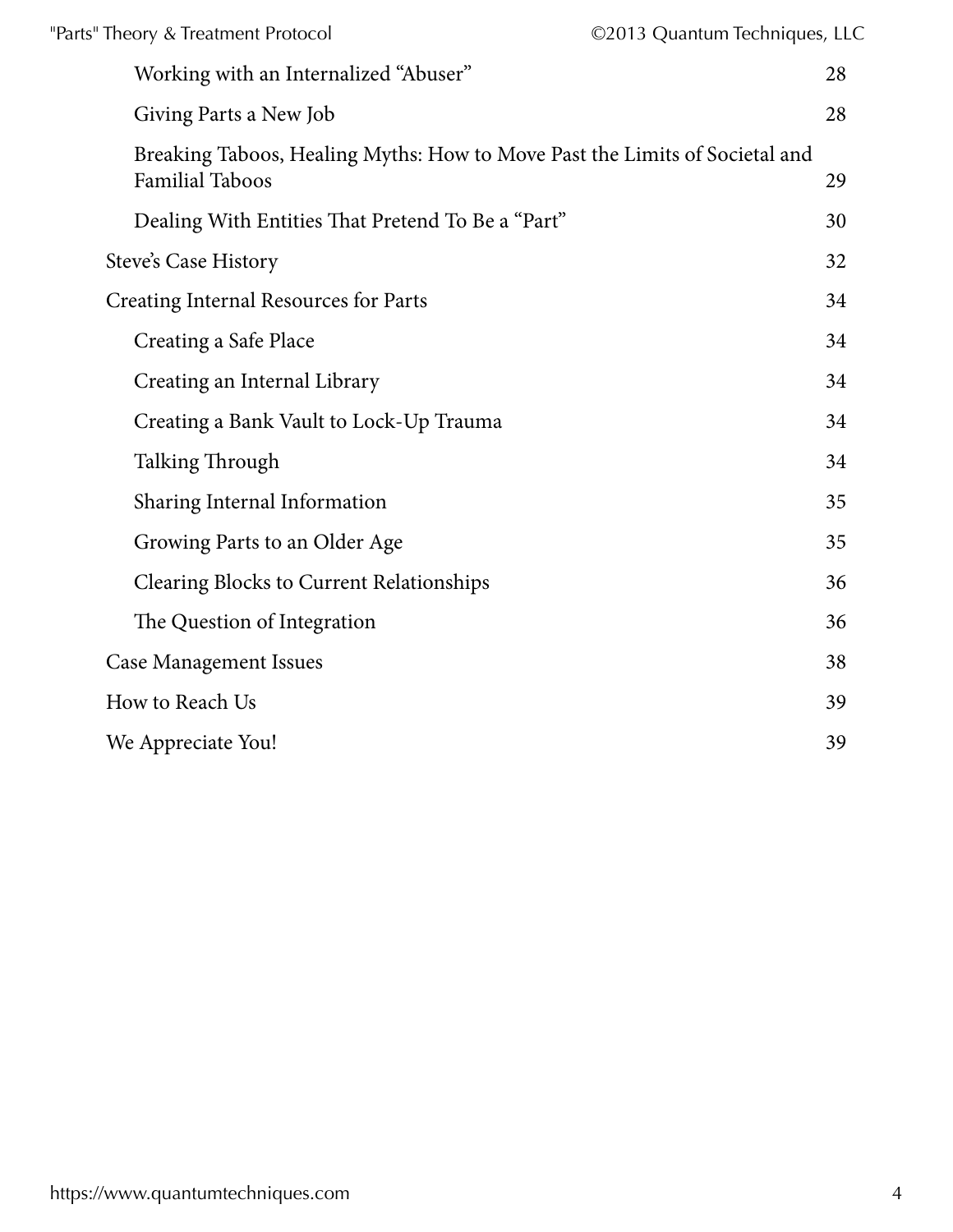# **Disclaimer**

#### <span id="page-4-0"></span>*Disclaimer Overview*

Quantum Techniques® (QT) is not intended to diagnose, prescribe, treat, or cure any disease, physical or mental.

The use of Quantum Techniques® by a *Quantum Techniques® practitioner* should not be construed as a prescription, a promise of benefits, claims of cures, or a guarantee of results to be achieved.

The information, instruction or advice given by a *Quantum Techniques® practitioner* is not intended to be a substitute for competent professional medical or psychological diagnosis and care. You should not discontinue or modify any medication presently being taken pursuant to medical advice without obtaining approval from your healthcare professional.

As a QT client, you must take complete responsibility for your own physical health and emotional wellbeing.

#### *Disclaimer Explained*

QT consists of self-help coaching techniques and tools, within the category of "energy therapy." A client learns and uses QT to balance their own body's energy system with the intention of reducing stress, enhancing overall health, and removing dysfunctions in the body's bioenergetic system. QT and its *Quantum Techniques® practitioners* believe that it is the client who heals himself/herself, and that the QT tools simply assist the client in this process. Every QT client is unique, and therefore, each client's experience with QT may be unique.

QT is not a substitute for regular medical or psychological care. QT is not about disease or illness—rather, its focus is on healing and wellness. Medical authorities do not recognize this work as "medicine". We agree. There are researchers in this area who believe there is a correlation between the detection of certain energetic frequencies and the presence of disease states or organisms in the body. Energy therapies, like QT, may be able to identify the unhealthy frequencies years before a physical disease manifests in the body. As a person heals those frequencies, health is enhanced. Our work, which includes evaluations and scans of the subtle-energy field, is strictly limited to address the imbalances in the subtle-energy field.

For example, in our scans we may talk about the frequencies of virus, bacteria, fungus and parasite issues.

We are only saying that we have often found those frequencies when our clients are in a non healing state. Commonly, people who manifest those frequencies over time experience patterns of deterioration in the way they feel. As those frequencies are cleared and the energy field is balanced, they typically experience a return to feelings of wellness. We cannot determine if the client actually had a virus, bacteria, fungal infection or parasite. We cannot determine if a client actually has Multiple Sclerosis, Parkinson's disease, Manic Depression or HIV, for example. Testing for that is beyond our expertise. For those determinations, we refer clients to their M.D. or licensed health care professional for appropriate tests.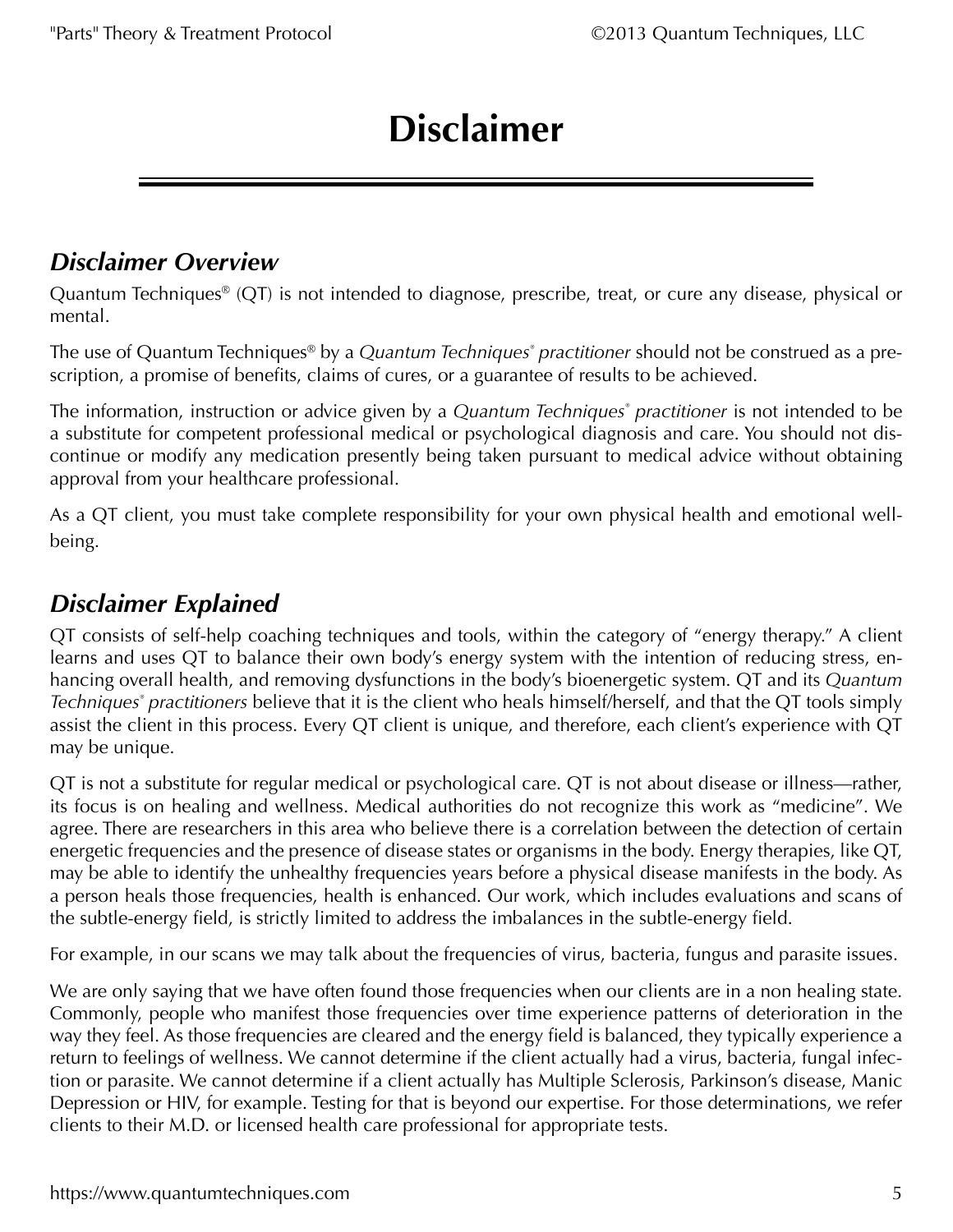<span id="page-5-0"></span>"Parts" Theory & Treatment Protocol ©2013 Quantum Techniques, LLC

No one is advised to discontinue or to avoid medical or psychological consultations. There are cases where medical or psychotherapeutic consultations are advised. Don't use these techniques to try to solve a problem where your common sense would tell you it is inappropriate. Since these are self-treatment techniques, we cannot and will not take responsibility for what you do with them. You are required to take complete responsibility for your own well-being both during and after the use of our materials and/or coaching sessions.

Some statements on the Quantum Techniques, LLC / Healing Solutions, LLC web site, manuals and products represent working theory rather than accepted science. *Quantum Techniques® practitioners* practice as bioenergetic consultants, not as licensed medical doctors, psychologists, psychotherapists, chiropractors, lawyers, nutritionists, or naturopaths. Although these techniques are being used by therapists, health professionals and lay people worldwide, the practice of QT and bioenergetic consulting is not currently regulated by any licensing board in the United States. Any spiritual counseling provided by *Quantum Techniques*<sup>®</sup> *practitioner* is not part of any recognized religion.

We have not personally experienced any adverse side effects when applying the gentle techniques of QT when the treatment protocols and suggestions were followed. This does not mean, however, that you will not experience or perceive negative side effects. If you use these techniques on yourself or others, you must agree to take full responsibility for your own well-being and you are required to advise others to do the same.

You must understand that while an energy healing approach is a safe self-treatment method, with a substantial body of clinical experience showing no serious side-effects when properly administered, it is possible, with any form of healing, that unresolved memories and related emotions and sensations may be brought into your awareness. It is possible that this emotional material may continue to surface after the coaching session and require further self-treatments or coaching sessions. It is also possible that previously traumatic memories may lose their emotional charge, and this could adversely affect your ability to provide legal testimony that carries the same impact as it might have prior to treatment. In some rare cases, clients with chronic illness have reported some mild healing reaction symptoms as their body releases stored toxins. Typically this is short lived and can be addressed with another coaching session or self-treatment protocol.

### *Hold Harmless Agreement*

You must agree to hold harmless Stephen Daniel and Beth Daniel, the originators of Quantum Techniques, LLC and Healing Solutions, LLC , all *Quantum Techniques® practitioners*, and anyone affiliated with QT from any claims, liability, or loss incurred directly or indirectly by you (or anyone you may teach or seek to help using QT) as a result of the use or application of any techniques or methods learned from a *Quantum Techniques® practitioner* or Quantum Techniques, LLC / Healing Solutions, LLC product.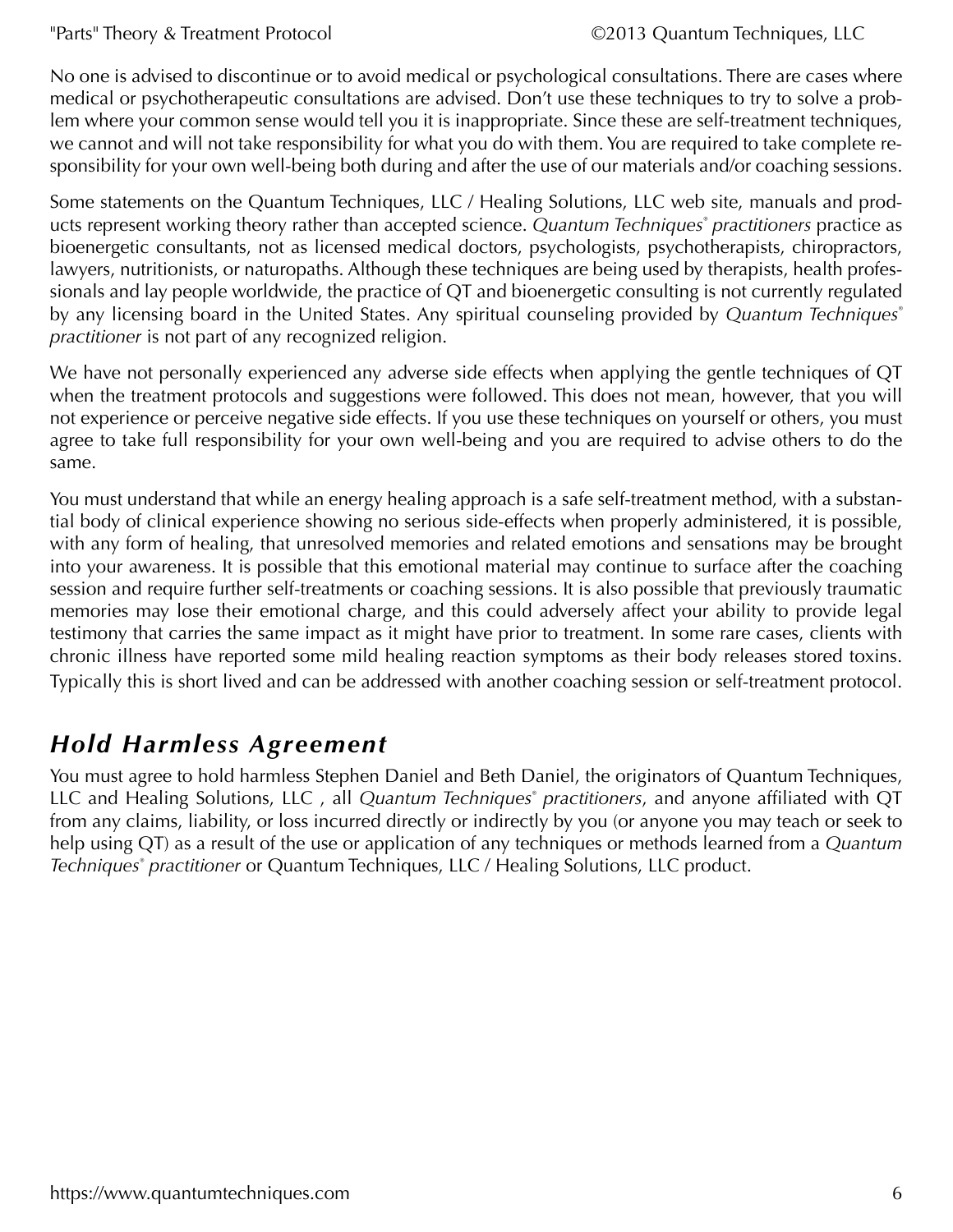# **Dedication**

<span id="page-6-0"></span>This work is dedicated to the wonderful heroes inside of Beth and Stephen. Without these gifted parts, we would not be alive today. We thank them for helping us survive the trauma of our childhood and adult lives. We thank them for forcing us to deal with the pain and trauma in our lives so we could be fully free to experience the wonderful love and healing we have with each other every minute of every day. We thank them for this gift we can now give to others to allow them the same healing of their past and present, their bodies, souls, emotions, and relationships.

#### **To my heroes within:**

Thank you for the life you salvaged for me:

For holding my pain so I could survive the unsurvivable;

For wrapping yourself around the pain so I could still find moments of laughter, beauty, joy and love in the world;

For allowing me to keep a part of my mind sane;

For holding my pain so I could still learn to love;

For protecting my heart so that one day we could put the pieces together and tear down the walls around my heart.

Thank you for calling me back to your pain,

So we could begin healing together, Love together, Find wholeness, completeness, Beauty, joy, and love once again.

Thank you for the gift of life, Without you I wouldn't have made it. It is now time we work together,

Let us go back and unwrap the pain you hold, The tears you hold,

The unviewable pictures,

The unhearable words, the unspoken cries.

We can do that now without remembering the words,

Without reliving the cries, Without being a victim once again.

Join me in this healing journey as none of us have to carry our pain alone.

It is time to put an end to the pain, Time to put an end to being separate and alone Time to live life fully, For the first time ever.

Thank you for all of my life.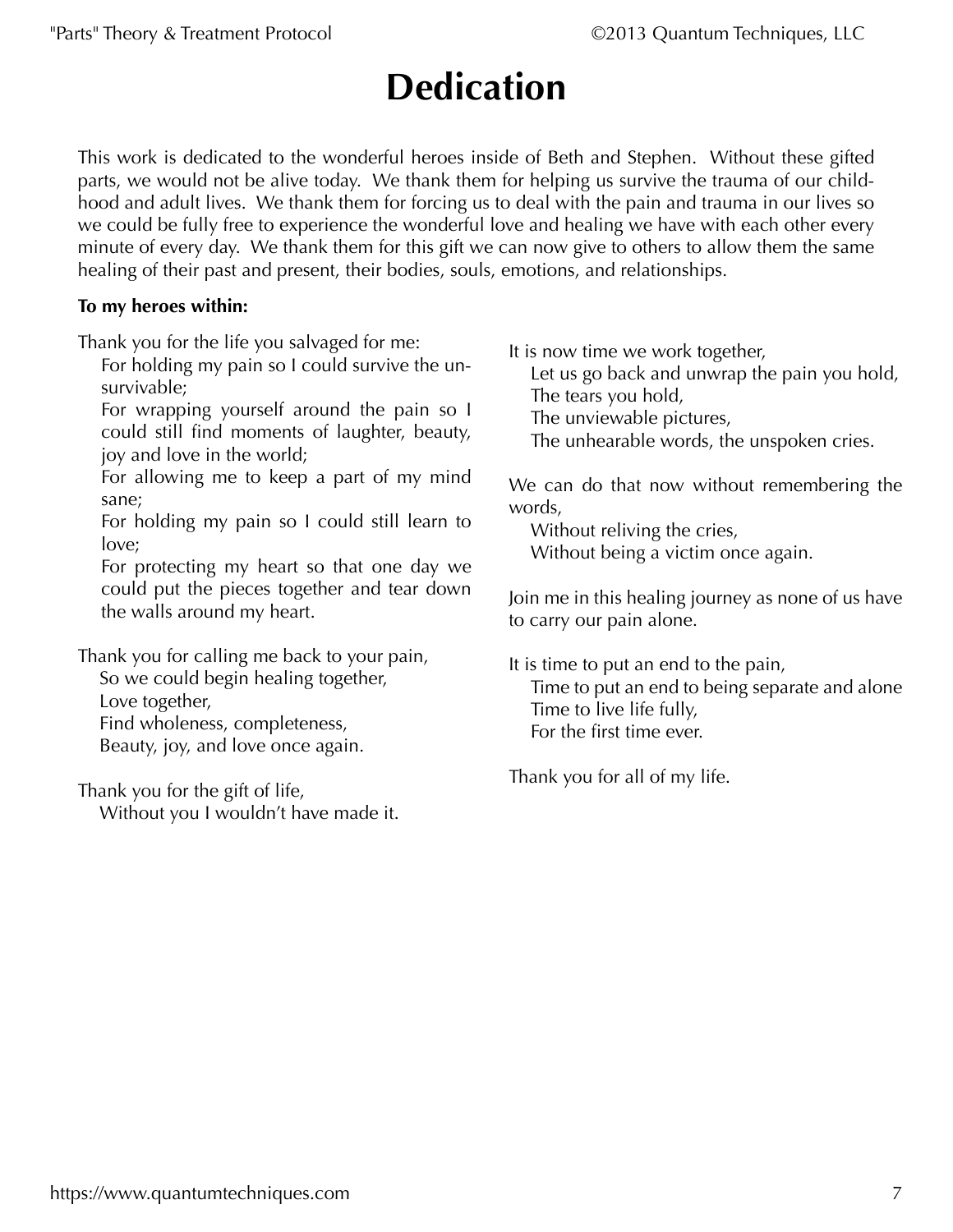"Parts" Theory & Treatment Protocol ©2013 Quantum Techniques, LLC



## *Reuniting "Parts" into a Team for Healing*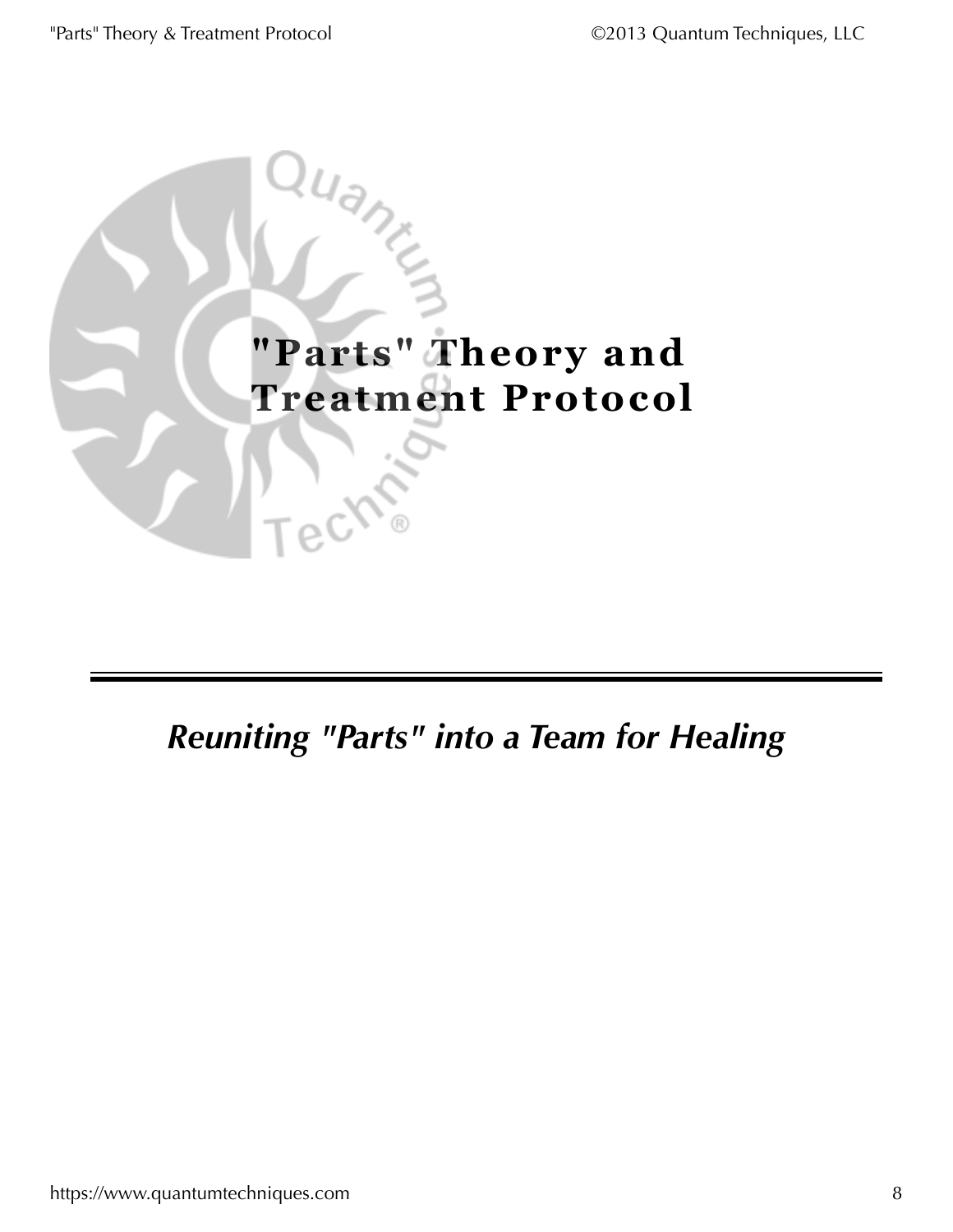# **Introduction**

<span id="page-8-0"></span>Dissociation is a powerful tool that allows those with dissociative potential the ability to survive the unsurvivable. If there is significant trauma before the age of five, in the absence of perceived environmental support, those who are bright enough and creative enough create internal parts or heroes to manage the trauma for them. Once this occurs, it becomes the preferred way of dealing with trauma, neglect, stress, etc. as life progresses. While dissociation is a powerful survival tool, it often gets stuck on auto-pilot, and the person loses conscious awareness of the internal parts. This treatment protocol is a method for reuniting the parts into a team for healing. Unlike hypnosis and EMD/R, this requires little to no re-traumatization, remembering and or reliving of the trauma; hence it removes most blocks to healing. Traditional therapies require the person to remember and relive almost all aspects of the original trauma until it no longer carries a charge. This is very traumatic for both the client and therapist. Stephen practiced for years as a clinical psychologist where he had many very dissociative face to face clients. Today, we can do in a few of hours on the phone what would take at least two years of 90 minute sessions, twice a week, using hypnosis and EMD/R to accomplish.

### *So What Are Parts?*

Parts are our creations in this physical lifetime, it appears they can even be created in utero. They are ego states that are created by the infant and egoic mind of the self. This means they are caricatures of how the infant views people at different ages and different genders. It is important to note these are parts created by the small child or infant mind. These "parts" have the attributes of older parts as seen and understood by the small child or infant mind. All parts are created to take on some aspect of trauma and separate off from the rest of the personality. Parts then exist to protect us. From their perspective, everything they do is to protect us. A core belief in every part, is that they cause or allow pain and suffering today, to protect us from a greater pain and suffering they believe is inevitable in the future. Parts exist in a time warp. They do not have memories. For parts, everything is a current event. Every part believes "their reality" is the only one that matters in keeping you safe. The problem is: the beliefs that underlie their truth were created under severe trauma conditions in the mind of a small child. For example; all men are bad and dangerous instead of that one man was bad and dangerous.

A core part of healing your parts is to stay connected into today's reality and invite, love, drag, demand, do whatever you have to do, to get your parts to join you in today's reality. We must become conscious of our automatic thinking and behavior to start the process of moving with our parts to live in the present moment. We have to convince all of our selves that it is safe to fully exist in the present. In reality, this is always the only true choice we have.

#### *The Power of Now*

I am going to use the great of work of Eckhart Tolle, in his book "The Power of Now," in describing parts. Many, many people have commented on what a great book "The Power of Now" is, but they don't know how to "do it". This is largely because people contain many dissociated parts. They are simply not aware of the automatic programs created by the egoic mind that run their life.

A great teacher once said that our bodies (and I would add our unconscious minds) are largely robots programmed by someone else before we reach the age of 5. Parts are ego states, constructed by the egoic mind as a response to early trauma. Parts hold the belief that by separating off, and holding your suffering for you, they protect you and allow you to survive. As Tolle comments, **suffering is always an attempt to** 

<https://www.quantumtechniques.com>9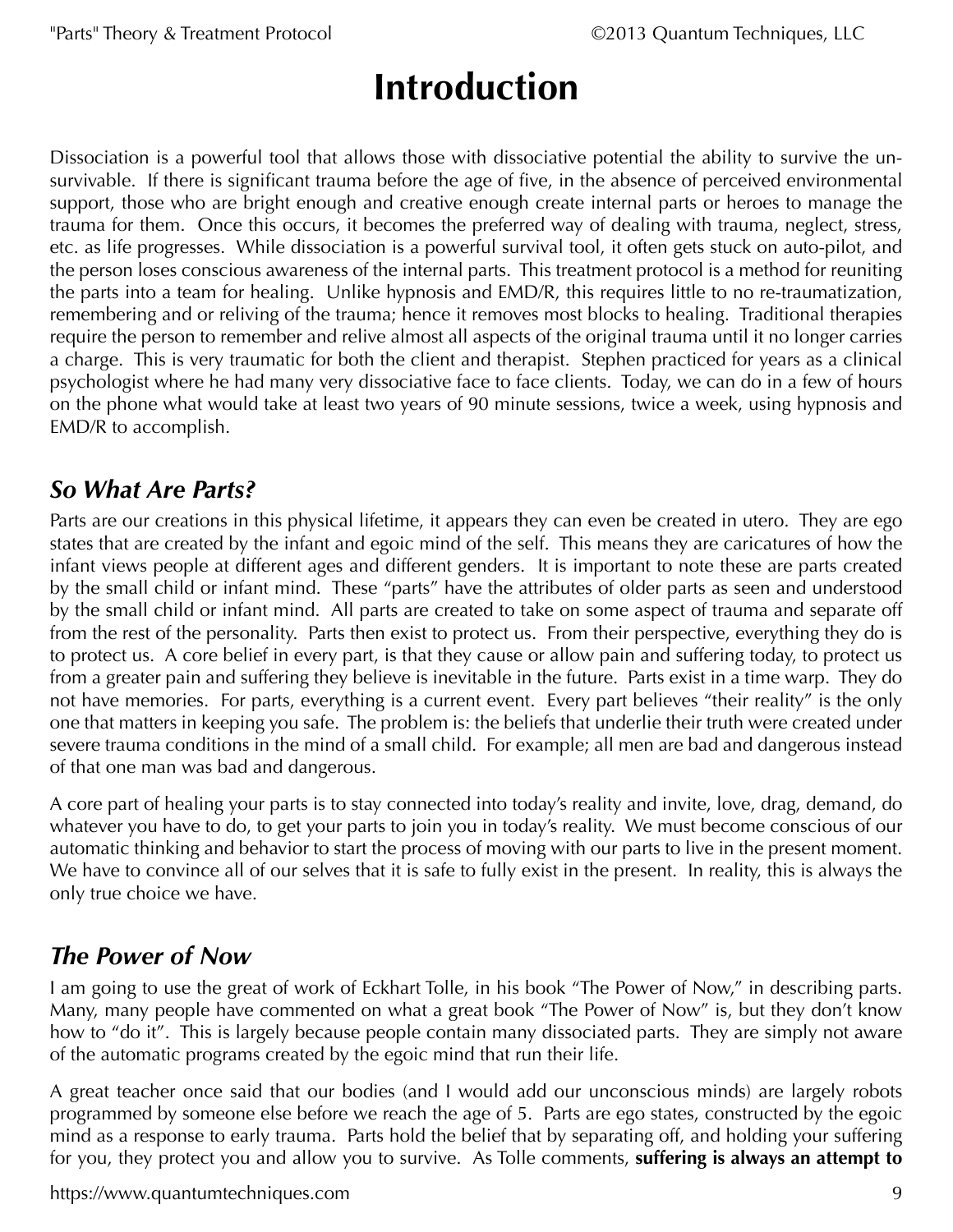**control the future.** Pain is a natural part of life and is unavoidable. Suffering is somewhat optional and always involves creating separation within myself, between myself and others, and between myself and the Divine. In working with parts, our job is to stay firmly rooted in the present, and reach back using energy therapy techniques and help our parts dissolve the frozen trauma fields. At Quantum Techniques, LLC and Healing Solutions, LLC, we have several tools for doing just this.

As long as we stay connected to our senses in the Now, we can help our parts heal. If, however, we get pulled back to their reality and suffering without being conscious of it, then we strengthen their attachment to their suffering, and become largely unconscious in our daily lives. Parts create separation between ego states, the body, and the emotions. They believe this makes it possible to survive the unsurvivable. But this very process makes it very difficult to completely heal a trauma and be fully present in the Now. Tolle talks about a different type of separation and identification. Instead of identification with some aspect of the egoic mind, or the body, he pushes us in the direction of all the spiritual teachers. That is to identify with the Spirit within, the timeless, formless part of us that is always at one with all of creation, others, and the Divine. He suggests we "come to our senses" instead of being lost in our thoughts. A wonderful healer and friend of ours, Joel Friedman M.D., claims it is just a case of mistaken identity. We have mistaken our form identity for our true identity. From this mistake flows all fear and anxiety, because the form identity is subject to death, decay and loss. From this identification with the true self, he suggests that we watch, or be aware of, the egoic mind: the automatic internal dialogue that is always taking us away from the present moment, the spirit, and into the world of suffering and the form identified self. We are all co-creators of this existence in our limited physical bodies. Our true existence did not begin with these physical bodies, neither will it end with our physical death. We are foremost, spiritual beings, taking on a limited physical form, and are all on our journey home. In maturity we need to accept that a certain amount of pain is inevitable. Suffering is mostly about the story I tell myself about the pain.

As Eckhart Tolle so accurately states; the unoccupied body is an open invitation to disease and other lower frequencies such as other's rage, envy, etc. Health really begins when we fully occupy our body with love and gratitude for what is, at this moment, no matter what.

It becomes our responsibility as conscious beings to become aware of the unconscious automatic thinking, emoting, and behaving patterns of our parts. We must stay in the present as we become consciously aware of these patterns and lovingly deconstruct the trauma field holding our internal parts in a time warp of the past. Parts will recreate the same destructive patterns of the past in our present day relationships. This is because the known, even if it is painful, feels more comfortable than being free and living the unknown aspects of the Now. Remember, in their infantile mind, parts exist to protect you. They believe they can do that by holding, recreating, and causing suffering today to protect you from something, like this past trauma, happening again in the future. You must accept the parts and the thoughts, emotions, physical symptoms, and automatic ways of being that you created in the moments of trauma with your parts. You were not conscious at the time of their creation. You were an infant, a child. You can now intentionally choose to be present in this Now and invite your parts to join you for healing in this Now! This will require you to be loving, and may also require you to be very confrontive, with those parts of you who are shaming or angry or punishing parts.

A useful tool is to step into your Spirit when you are suffering and ask, "What is the part of me that believes this suffering will protect me in the future?" Is this suffering really protecting me? Can I really be sure that this suffering will actually occur in the future (as it did in the past)? I have been wrong as many times as I have been right when I have predicted the future. I can choose to be fully here now, and release this belief and the suffering attached to this belief. In my wholeness and connection to all that is, I can survive and move through any pain this moment presents. Bill Clinton has said, "The greatest wounds in life are always self-inflicted." It is time to stop hurting and punishing myself. It simply doesn't work to keep me safe.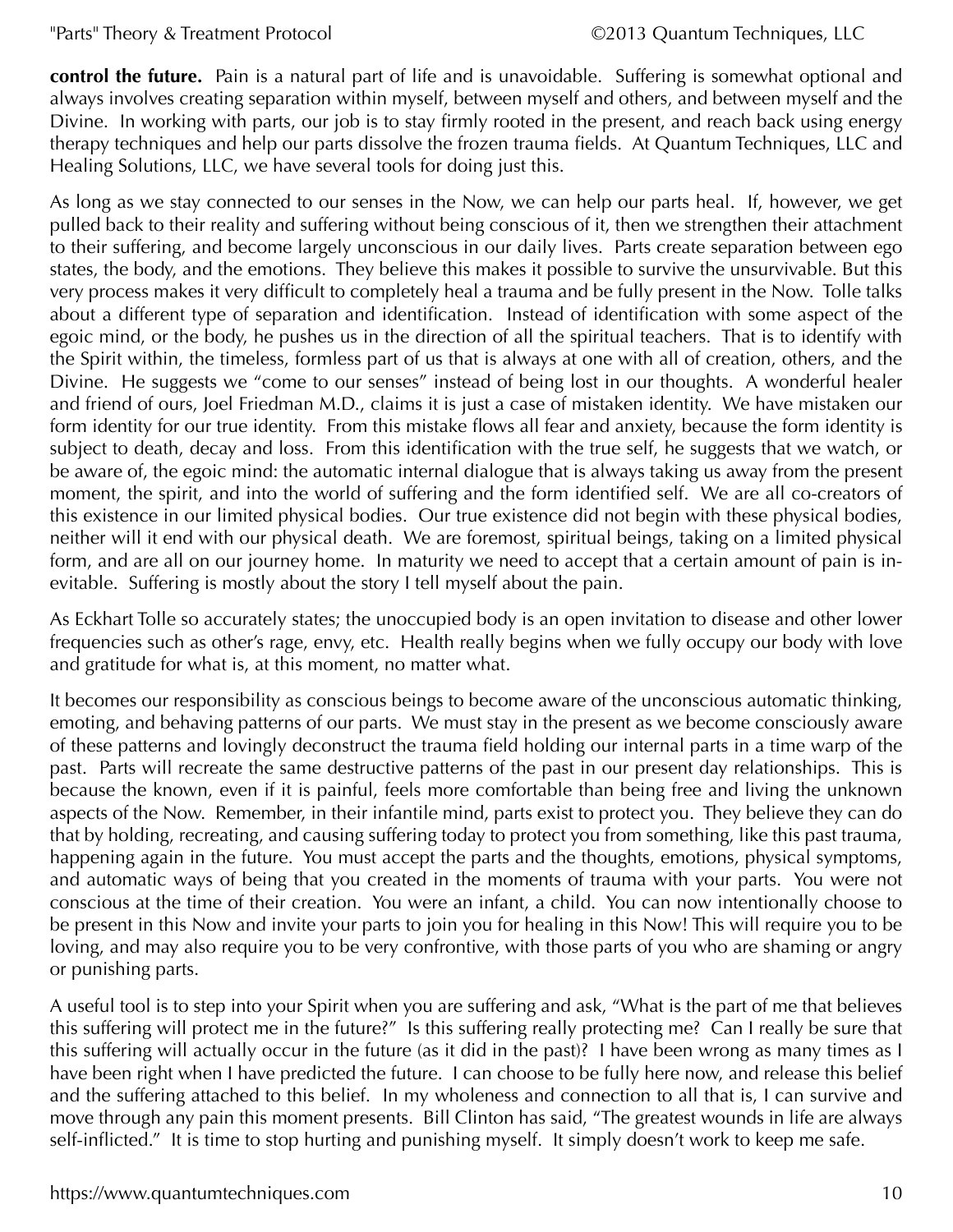<span id="page-10-0"></span>We are created to stay connected with all of our self. Then, when we experience painful emotions or trauma, it is only for a few moments, then; it leaves us and doesn't return. By separating off a part with the belief it is protecting us, we lock a part of ourselves into that painful trauma and memory for all time. Our unconscious keeps calling us back to that trauma with symptoms, behaviors, emotions, etc asking for healing.

My purpose as a conscious human, as a healer, is not to take on the wounded and broken parts of others. It is to heal all the separate parts within myself and between myself, others, all creation, and the Divine. My purpose, then, is to simply live this wholeness and oneness in the world with joy and peace each day.

It is helpful to understand that the core directive of internal parts is to keep you safe at ALL costs. It is to keep you safe now and in the future from the trauma you experienced in the past. Keeping safe in order to survive is the proper directive when we are children. However, as adults we need to shift our prime directive to seeking the truth and seeking transformational experiences. Most people with chronic illness are still living out the life command of their unconscious in an attempt to be safe and protected. This is most clearly shown in the case of people with environmental illness. For these people, and many others, there needs to be a deep healing of the unconscious trauma that occurred in their lives before the age of five. Because of the overgeneralization from trauma (all men are seen as bad because one was bad) the beliefs in the unconscious color the perceptions of the individual in the present day. They see everything as a threat. Everything is unsafe, and capable of causing them harm. Examples include the woman who is very overweight to avoid attracting sexual looks and energy, or the person with environmental illness who is so sensitive they cannot leave their house. Both are "safe" in their self made prison.

#### *Conceptual Issues*

The word dissociation and "parts" is frightening for many people and brings up images of the movie Sybil. Sybil was portraying some one with a multiple personality disorder. Dissociation runs along a continuum and all of us are somewhere on that continuum. A "multiple" like Sybil is at the extreme end of the continuum, which can heal very quickly using this protocol. Dissociation is not a disease, and it is not progressive. Ninety eight percent of the population can be hypnotized; this is just one aspect of dissociation. If you wake up one day with clothes in your closet you don't recognize and have lost track of days (without substance abuse), you may be a "multiple". Even in the case of a multiple personality disorder, however, this work allows for almost painless and very rapid healing.

Most true multiple personality disorders are in therapy seven years before proper diagnosis. They usually carry several physical and psychological diagnoses. "Multiples" are rarely responsive to treatments that do not utilize internal parts. Once you begin working with internal parts through this protocol, the prognosis is excellent. It provides rapid results and healing to those willing to do their work.

The wounded part's beliefs and emotions may flood the client via body symptoms or emotions with no memory attached to them. When the amnesic barriers leak, they can leak in one or more of the following areas: the actual memory of the trauma, the emotions of the trauma, blocking beliefs, or the body sensations of the abuse. When this happens, often the client is confused and begins a logical search for a "here and now" because that does not exist.

- Dissociation is very common; almost all of us have internal parts.
- Having parts does not mean you are mentally ill or a multiple personality disorder.
- Internal parts are phenomenal resources for survival. Once you know how to work with your parts, they are an enormous aid to healing.
- In abuse situations, we always internalize the abuser.

<https://www.quantumtechniques.com>11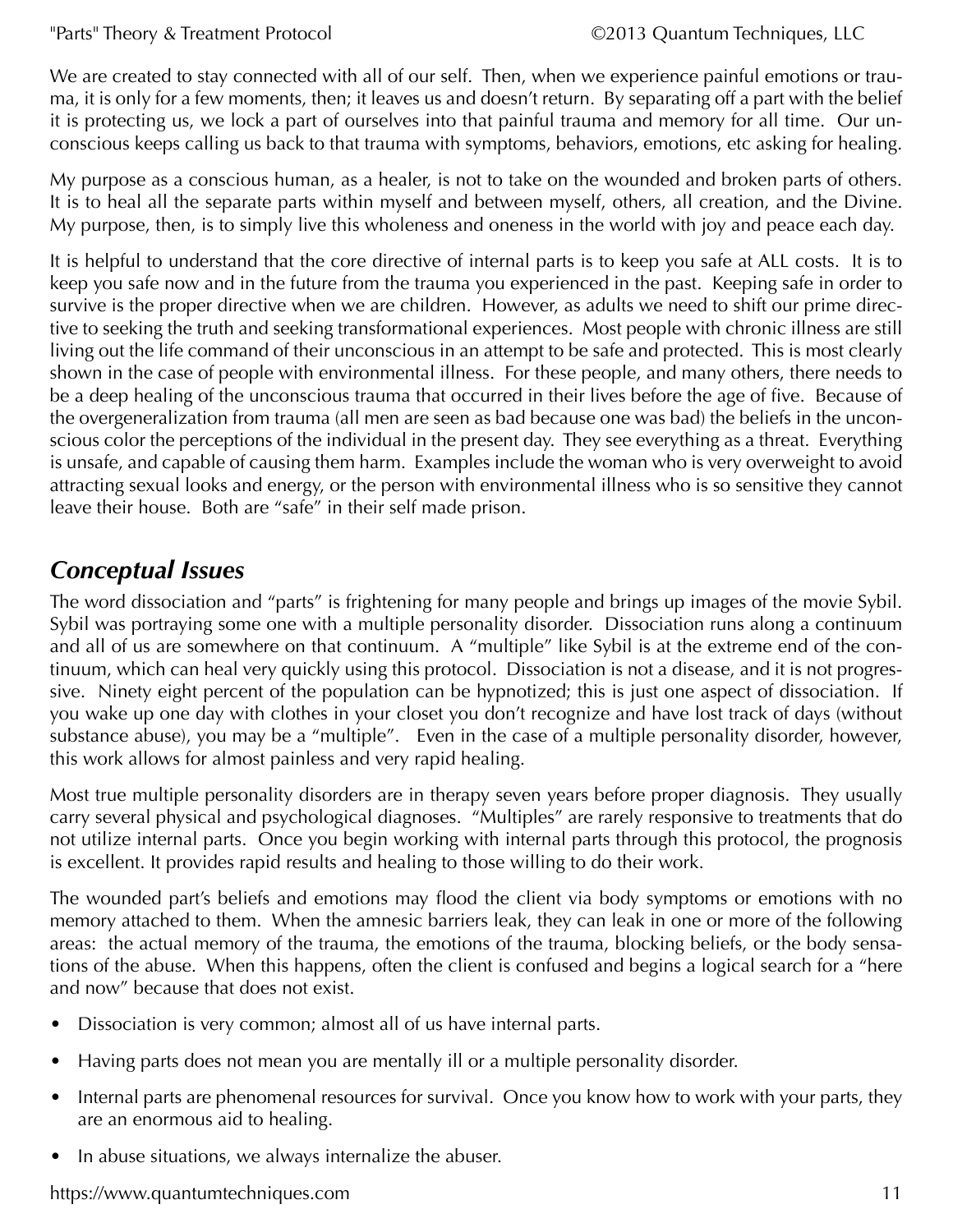## <span id="page-11-0"></span>*Getting 100% of the Field and 100% Internal Cooperation*

We have treated several thousand people using *Quantum Techniques®* . The majority of clients come to us with "autoimmune disease" and all Western medical treatments and most alternative therapies have failed. To date, all of our clients with chronic illness of any type had a significant degree of dissociation that had to be addressed for him or her to heal. To heal any chronic issue, you must get 100% internal cooperation for healing. We have almost always obtained 100% internal cooperation by using this protocol and being loving and respectful of the client's internal parts. If you find a situation that is different, call one of the authors for a consultation. You can reach us through our pager numbers on our website at www.quantumtechniques.com. It is rare to need much information about the trauma event for the person to heal when using this protocol in conjunction with energy therapies such as *Quantum Techniques®* (QT), Emotional Freedom Techniques (EFT), or Thought Field Therapy (TFT). If muscle testing shows you do not have 100% of the information needed for healing, ask the following:

- 1. Is there a blocking trauma? After each additional bit of information, ask if you have 100% of the information for healing. Once you get a yes, stop asking questions. Often the client wants to know more consciously than is healthy for his or her healing at that moment in time. Typically you might need to know: How many traumas? What age was the client? Who was involved? Rarely do you need even this much information. We have rarely, if ever, found a need to know what actually happened.
- 2. Is there a blocking belief? These are some of the areas in which to look for blocking beliefs:
	- a. I am bad, unlovable. I need to be punished, etc. (beliefs about myself)
	- b. People are untrustworthy, unsafe (beliefs about others).
	- c. The world is dangerous (beliefs about the world).
	- d. God is out to get me. God has abandoned me (beliefs about God).
- 3. Is there a blocking emotion? If so, test to see what emotion it is. Is it rage, hate, fear, shame, etc.?
- 4. Is there a blocking vow? These are typically conscious vows the person made to him or herself. These usually start with "I will never….". An example of a conscious vow blocking someone's ability to be in an intimate relationship would be "I will never get married again. It is too painful." An example of an unconscious vow was a client who came for help in breaking a destructive relational pattern. The client was an attorney who came for help with his new wife. He had been married six times before, each following the same pattern. In the beginning of the relationship, he was loving, warm and charming. However, soon after the marriage, he changed into a distant, cold and rejecting husband. In doing parts work, a trauma came up with a vow attached to it. At age two his mother had placed him on the kitchen counter, telling him to fall back into her arms and that she would catch him. He fell back, and she let him fall to the floor, thus, splitting open the back of his head. As he lay dazed and in shock, she stood over him and yelled, "Let that be a lesson. Never trust anyone ever!" It clearly wasn't safe to "fall in love." The trauma and its message were dissociated prior to the session. Traditional therapy attempts had not broken the power of the vow. We used this protocol and the QT code to gain 100% of the information and cooperation to heal this trauma and to heal the pattern in the marriage. The client is now years into his first successful love relationship.

Dissociation structures itself in layers much like an offensive football formation. Each line of players represents a line of dissociated parts. The linemen are first, then, a couple of backs. Behind them is the quarterback. The ones in the backfield know about the ones in front of them and know about each other. The ones on the line may not know about those behind them. Initially ask for 100% internal cooperation, meaning cooperation from 100% of the parts you have access to at that time. As more and more parts heal, others will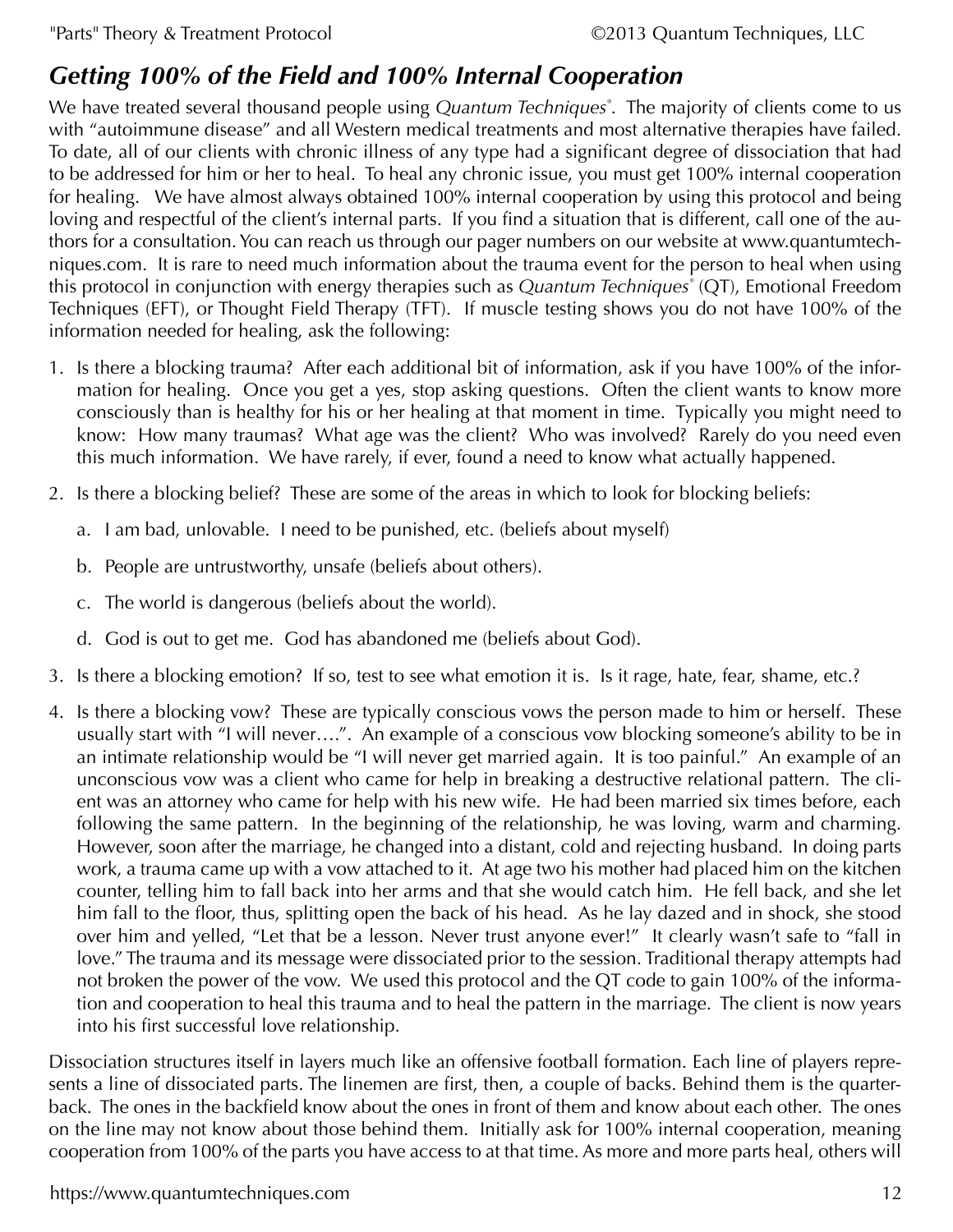<span id="page-12-0"></span>come forward for healing. The person's unconscious only creates as many parts as it needed to handle the trauma in his or her life. As a therapist, you will most likely need to repeat many of the steps in this protocol as additional parts come forward for healing.

Another helpful metaphor for dissociative internal parts is that of an internal family. For most of us, whatever family member comes over and stands next to us (in our internal world) is the one whose emotions and perceptions we express at that time. If that is an adult part, you have adult coping skills being expressed. It may also be a 3-year-old part with all the emotions and impulse control issues of a wounded 3-year-old. The ages of the family members inside are dependent upon at what age they were arrested in their development. When the intensity of current emotional symptoms does not fit the intensity of a current situation (e.g. others may tell you "you are over reacting" or are "too sensitive"), you have activated younger internal parts that resonate with the current situation. They are calling you back to heal an old trauma. Just as in a family, you can't bring healing to any part of yourself you cannot love, respect, and communicate with.

It is common for internal parts to hold live viruses and bacteria in the body. For some people, when they were sick as a child, they received nurturing or were safe from being attacked. Later in life, whenever danger is perceived, the parts will often attempt to protect the person by releasing a bacteria or a virus and making them sick. When this occurs, you need 100% internal cooperation from the involved parts before giving the treatment. Upon treatment, the parts are able to heal and kill the virus or bacteria immediately.

- **Internal parts work is needed to completely heal most chronic illness.**
- **Parts are structured in layers and often don't know about the other parts "behind" them.**
- **Parts are like an internal family. They have different developmental ages.**
- **• You need 100% cooperation to heal.**
- **• You need 100% of the informational field to heal.**

#### *Indicators That Parts Work is Needed*

Some indicators that this work is needed include: having polarity reversals come up when treating trauma (see **The Role of Polarity Reversal (PR) in Health** on Page 20 for an understanding of reversals), physical or emotional non-healing issues that seem to have no definite origins, frequent unexplained viral or bacterial infections, environmental illness and chemical sensitivities, auto-immune problems, seeming self-sabotage, severe trauma before the age of five, and/or ego dystonic behaviors. Another common indicator that parts work is needed is repeating a pattern of failed relationships, particularly love relationships, with people with the same personality types over and over. This often comes out of early abuse by an opposite-sex perpetrator, where the victim continues to be attracted to others of a similar personality in efforts to unconsciously heal the original perpetrator. For example, this seems to be why many daughters of abusive alcoholics marry or date abusive alcoholics themselves. In addition, most chronic non-healing issues involve a belief at a cellular level that the world is a dangerous place.

An extreme example of this belief in action is anyone who has environmental illness or multiple food or chemical sensitivities. The belief that the world and everything in it is dangerous is why the body is reacting to common foods and other things as though they were life-threatening. We thoroughly believe that trauma preceded this belief. An example would be someone who has a chemical or mold exposure as an adult and becomes very ill. Obviously, not all of us exposed to such things become ill. What is the difference? With the people who become ill, the exposure seems to have activated a pre-existing belief from early childhood that the world is unsafe. Not only does the individual become sensitive to mold, or to the chemicals, but the sensitivities and subsequent reactions generalize to unrelated substances. Environmental illness is progres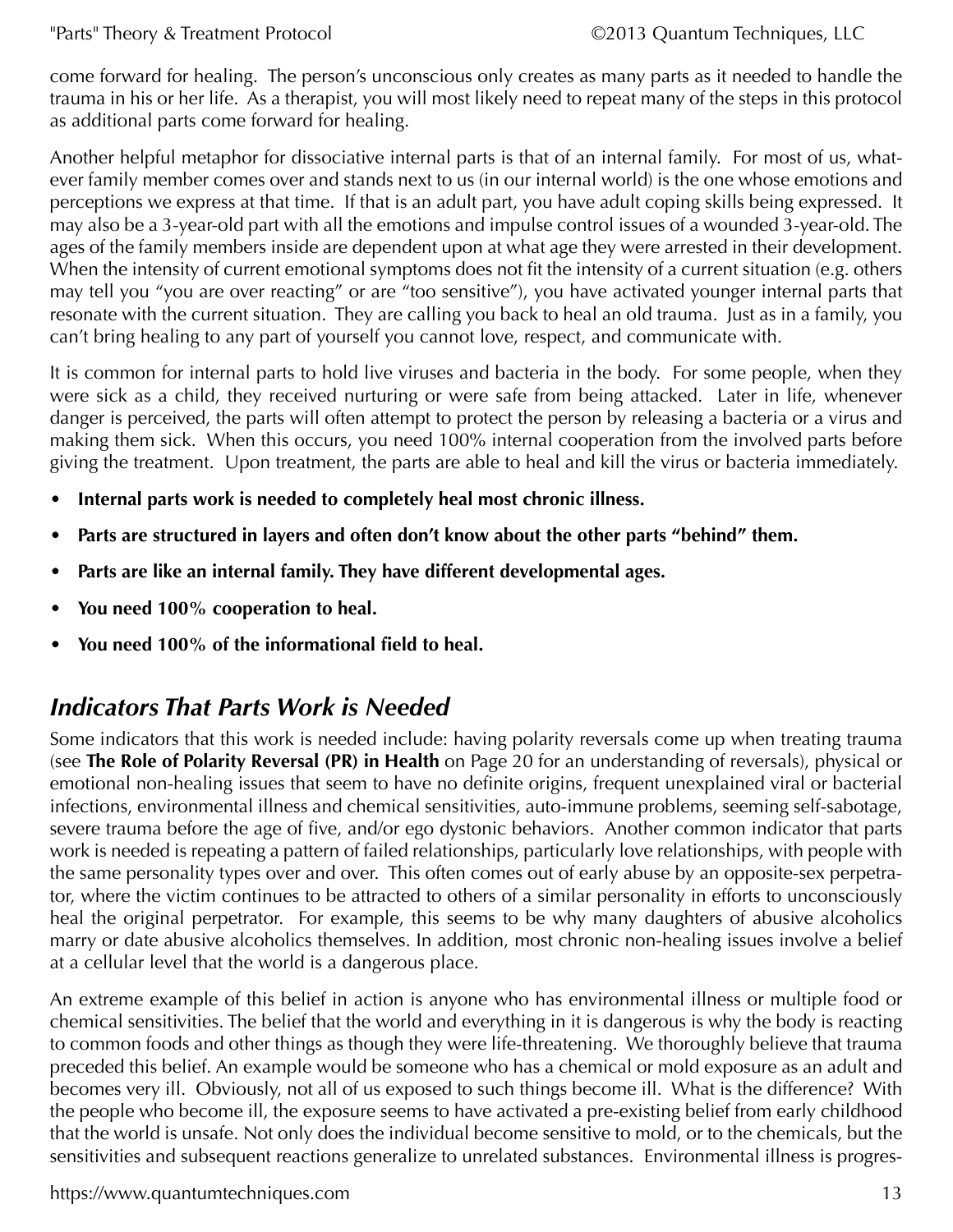sive, because the true trauma creating this belief is unknown to the conscious mind. The conscious mind identifies more and more things in the environment as dangerous in a forlorn attempt to find safety. The original trauma could even have been a trauma in a previous generation. In homeopathic terms, it would be called a miasm, a generational component that perhaps made the person inherit the food sensitivities. The trauma could have also been in utero, or it could have occurred in his or her lifetime. This deeply held belief that the world is unsafe, must be addressed for those with environmental illness, autoimmune disease and chronic non-healing issues in order for complete healing to occur. **A person must feel safe in his or her body in order to move from a place of fear and protection to one of healing.**

Almost all chronic non-healing illnesses have significant dissociative aspects that are blocking healing. In the same way we split off an ego state or internal hero to contain the emotional trauma, we often contain the trauma and resultant dysfunctional beliefs in a particular body tissue or organ system. Everyone tends to have a preferred organ whereby the unconscious tries to communicate. That organ becomes the most vulnerable organ in the body. It is the first signal that the body is under stress. Western medicine attempts to medicate away the symptom, much like simply unscrewing a flashing instrument light on your car dashboard, thus, hoping that the underlying problem will go away. What is your organ of communication through which your unconscious attempts to communicate? Bowel problems, headaches, sexual dysfunction, sinus problems, breathing problems, skin disorders?

Eventually, this sets up a non-healing issue in the body. Often there are stored viruses, bacteria, spider and insect venoms, toxin residues, etc. locked into that part of the body which also act to prevent healing. **Remember, that often the cause of a problem is not what is keeping it from healing.** For example, an athlete has a non-healing joint from an initial injury. What is often blocking the healing is a hidden virus or bacteria in that joint. At Quantum Techniques, LLC and Healing Solutions, LLC, we have found a way of pulling out the frequencies of virus and bacteria so the body can identify it and heal it. Using *Quantum Techniques*<sup>®</sup>, we show the body the underlying issues so the body can heal itself.

Divisions within the self are essentially why positive affirmations do not work. By themselves, positive affirmations are simply putting a thin veneer of good thoughts over a core of negative beliefs, unhealed trauma and internal parts. For affirmations to achieve their healing potential, the trauma, negative beliefs and internal parts must be brought to a place of healing so that 100% of the person is saying and holding the positive intention.

Bruce Lipton, Ph.D., cell biologist and former Research Fellow at the Stanford University School of Medicine, has proven that 95% of people are born with good DNA. For this 95%, their illness is a product of their perceptions of the environment. Lipton has shown that your perceptions and beliefs create your reality and are manifested in your physical body. Perceptions are largely formed in utero through the age of five. Thus, your core perceptions of the world are formed through taking in your parents' belief systems and your life events prior to age five. PET scan research has shown that the brain and the limbic system, in particular, develop differently in a child raised in a traumatic environment from a child raised under "normal" conditions. Those raised with trauma create an ingrained neural pathway in the limbic system which results in a state of hyper-arousal, impulsivity, distractibility and often explosive emotions. In the movie "What the Bleep Do We Know?," there is a clear explanation of this, using animation. One of the movie's interviewees correctly states that "how you fire is how your wire."(is your wire correct?) When we relive a traumatic memory in an attempt to find healing, whether consciously or unconsciously, our body responds as if the event is actually recurring. As this pattern continues, the body's resources shift into a fight or flight mode and are not available for healing. You begin to look for confirmation of your beliefs (e.g. that the world is dangerous) in your current environment and come to expect danger, even when it is clearly not there. Every time you turn the corner, you are falling into the same rut. At Quantum Techniques, LLC and Healing Solutions, LLC, we know that these perceptions are based on traumatic unconscious memories that are frozen in time. QT treatments heal this trauma.

<https://www.quantumtechniques.com>14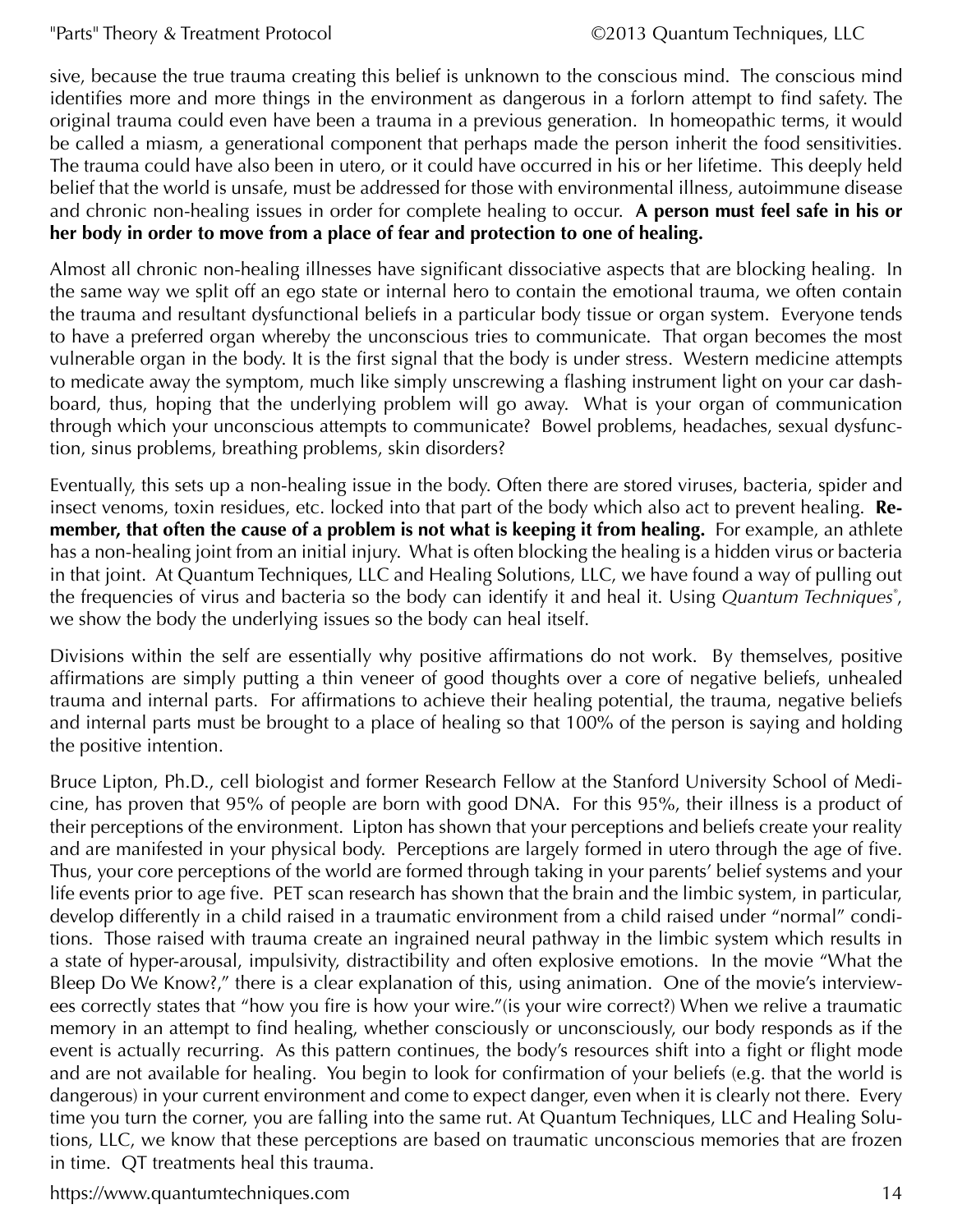- <span id="page-14-0"></span>**• Environmental illness and other autoimmune diseases involve parts holding the belief, on a cellular level, that the world is a dangerous place.**
- **• Parts often attempt to signal their needs through a preferred target organ.**
- Parts often release the frequencies of virus and bacteria when they feel threatened.
- **• Unhealed parts block affirmations from working.**
- For 95% of us, our perceptions of the world eventually create our illness or health.

## *What Do Symptoms Mean?*

There was an original conflict/trauma that started the dissociation as a preferred coping mechanism for dealing with conflict/trauma. The original trauma was perceived by the client as overwhelming and they perceived an absence of environmental support. The conflict was survived by the person by creating internal parts. The core conflict was "resolved" by dissociating parts of the personality that had conflicting information, pain, or trauma. Once this pattern of resolving conflict by dissociation is established, it becomes the preferred operational strategy for handling future conflicts or traumas. Here are some important questions to consider and muscle test for yourself or your client:

- 1. Has the original conflict been resolved, or has it been recreated today? An example is when a woman had an alcoholic abusive father. Has she recreated the conflict by marrying a similar person, or is she now married to a healthy person?
- 2. Do your parts know the conflict is resolved and that it is over? For example, do they know you are safe today and not married to your alcoholic father or someone like him?
- 3. What boundaries, and other healthy ways of getting your needs met, are in place in your current life so you no longer need to live and cope with conflict by dissociation and symptoms?

Overwhelming fear and terror are, literally, life-threatening. We cannot live in an ongoing state of severe terror and panic. Symptoms and dissociation are coping mechanisms. They give us time to resolve the trauma/conflict in our lives and allow us to survive the fear and terror.

Chronic illness is always an attempt at communication. The body or mind will continue to be sick as long as illness is the only way to communicate with the conscious personality. Chronic symptoms, whether physical or emotional in nature, are communicating an interpersonal message to someone in the client's past or present. This is often an intra-personal communication to them as well. Until these issues are uncovered and healed and the underlying needs are met, the body will not heal. The message the symptoms are screaming is one of the following:

**1. A need to set a boundary. A need to say "no" to someone or something, past and/or present.** For example, every time Mary's extremely critical mother-in-law came over to her house to "advise" her on every aspect of her homemaking; Mary became nauseated and threw up. This forced the mother-in-law to leave. Mary cannot "stomach" her mother-in-law's "help". As a dutiful daughter-in-law, within her culture, she cannot say "no", so her body does it for her. As with many symptoms, this became generalized to whenever Mary felt criticized or stressed. After a Mayo Clinic workup found nothing, she came to Quantum Techniques. Upon resolving the original trauma and setting conscious limits on her motherin-law's "helpful" suggestions, Mary's symptoms went away. In other instances, the symptoms are tying to say "no" or set a boundary with yourself, or a part of yourself. Are your chronic headaches an attempt at telling the workaholic inside of you that it is time to rest? Is illness the only way you can tell yourself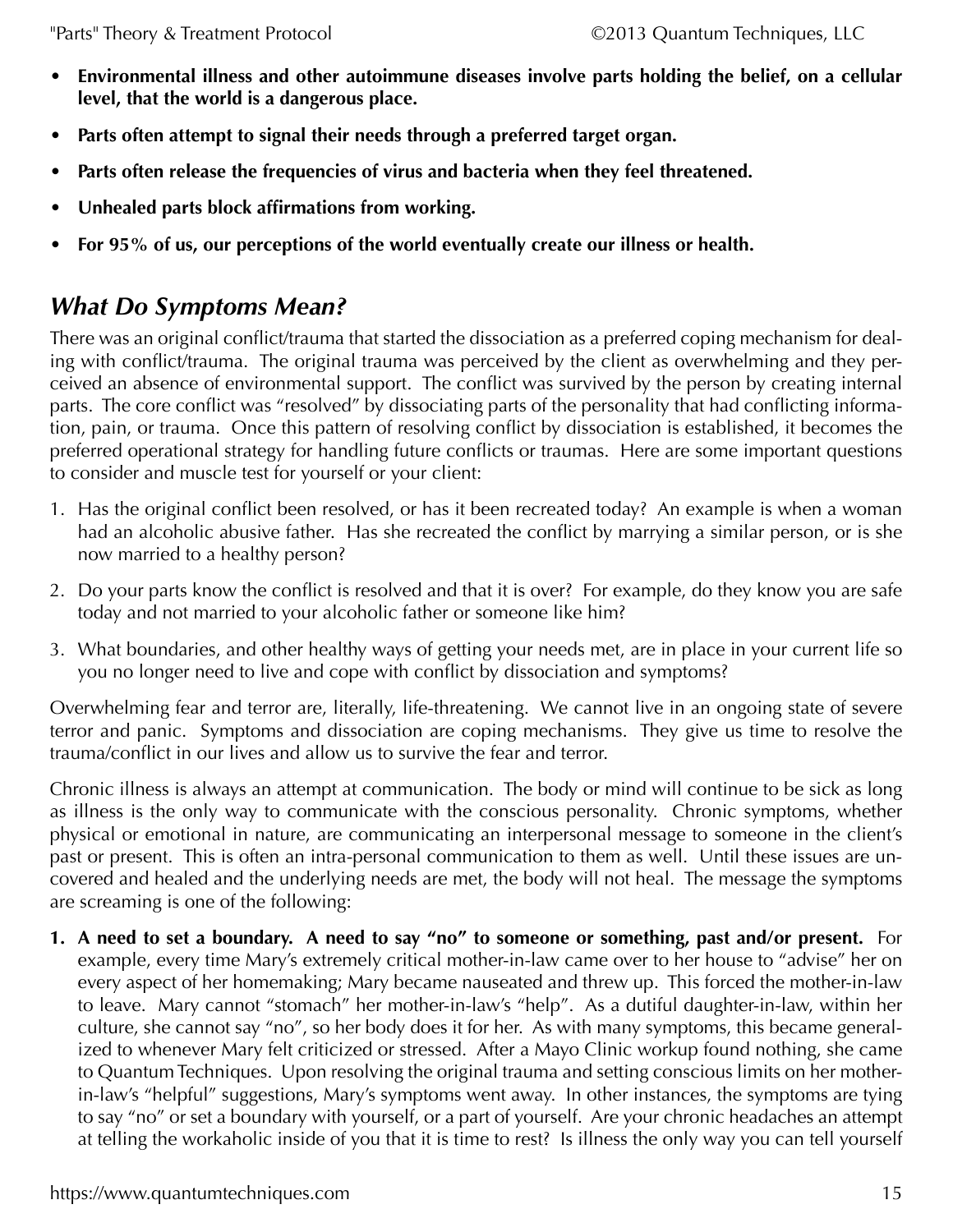"no" to something you want to do or feel you "have" to do?

- **2. A cry for a need to be met.** Andrea developed "Multiple Sclerosis" in her mid 30s. Upon a psychological interview at her neurologist's request, one of the authors noticed the phenomenal degree of attentiveness from her engineering husband to her every need and whim. The author commented to Andrea that he had never seen an engineer so compassionate and attentive to others. Andrea replied "Oh, it wasn't that way for years! I had to beg for anything, and it still didn't matter! I thought I would die for lack of love and affection!" When asked when her husband's behavior changed, she replied, "When I developed MS." Andrea truly wanted to get well. She completely released her symptoms as she was able to dialogue with her husband to get her needs met. Her body no longer had to produce symptoms. She continued to dialogue with her husband when she was healthy.
- **3. A cry to go back and heal an old trauma in the person's life.** Often symptoms are actual body memories of a past trauma. Steve had suffered from intense migraines for years. He had a number of significant head and neck injuries that weakened that area of his body. Healing did not occur until all of the internal parts carrying multiple childhood, adulthood and in utero trauma came forward for healing. After many layers of parts were healed, there was a significant change in his migraines. Headaches are the most common symptom and signal that the conscious mind is trying to block emerging memories from coming into the person's awareness.
- **4. A demand that the person addresses and resolves a conscious conflict in theirlife.** Marylyn's mother died of breast cancer. Marylyn developed breast cancer at age 41. It became abundantly clear that she was living in a conscious conflict. She had a 19-year-old drug addicted son living in the home. He was stealing from the family and being emotionally and physically abusive to Marylyn and his siblings. Because a good mom would never kick out her son, she refused to tell him to leave. The emotional suffering of being abused by him and watching him hurt others was unbearable. It was "eating her up". Marylyn's cancer became terminal and provided the solution to the "unsolvable" dilemma that her conscious mind was unwilling to address.

Being willing to address and resolve a conscious conflict had quite different results for Scott and Amy. They were caretakers for Scott's elderly and ailing parents in a home owned by both Scott and his parents. Scott developed cancer in his pancreas and colon. Scott immediately began QT treatments and supportive nutritional products. The key to Scott's recovery was in dealing with an unforgiveness issue with a family member and resolving the conscious conflict in their home. Scott and Amy spent their days taking care of his parents and left no time for themselves. The day after learning of the cancer, Scott and Amy committed that they were willing to put his parents into a care facility, if needed. They made plans for an extended vacation and hired care providers during the day time. Today, Scott has no evidence of cancer and has used no other forms of treatment.

- **5. A symbolic representation of an internal part's belief that is blocking healing.** Some examples of these beliefs would be:
	- **a. Pain** "I must be punished for being a bad person."
	- **b. Blindness** "I must turn a blind eye to mom's behavior and manipulation."
	- **c. Hearing loss** "I can't stand to hear criticism or someone's screams."
	- **d. Vaginal discomfort/infections** "I am not safe in sexual relationships."
- **6. A Part is punishing the person.** This is most often to keep the person safe from an external abuser. The internal part may also believe the person deserves to be punished.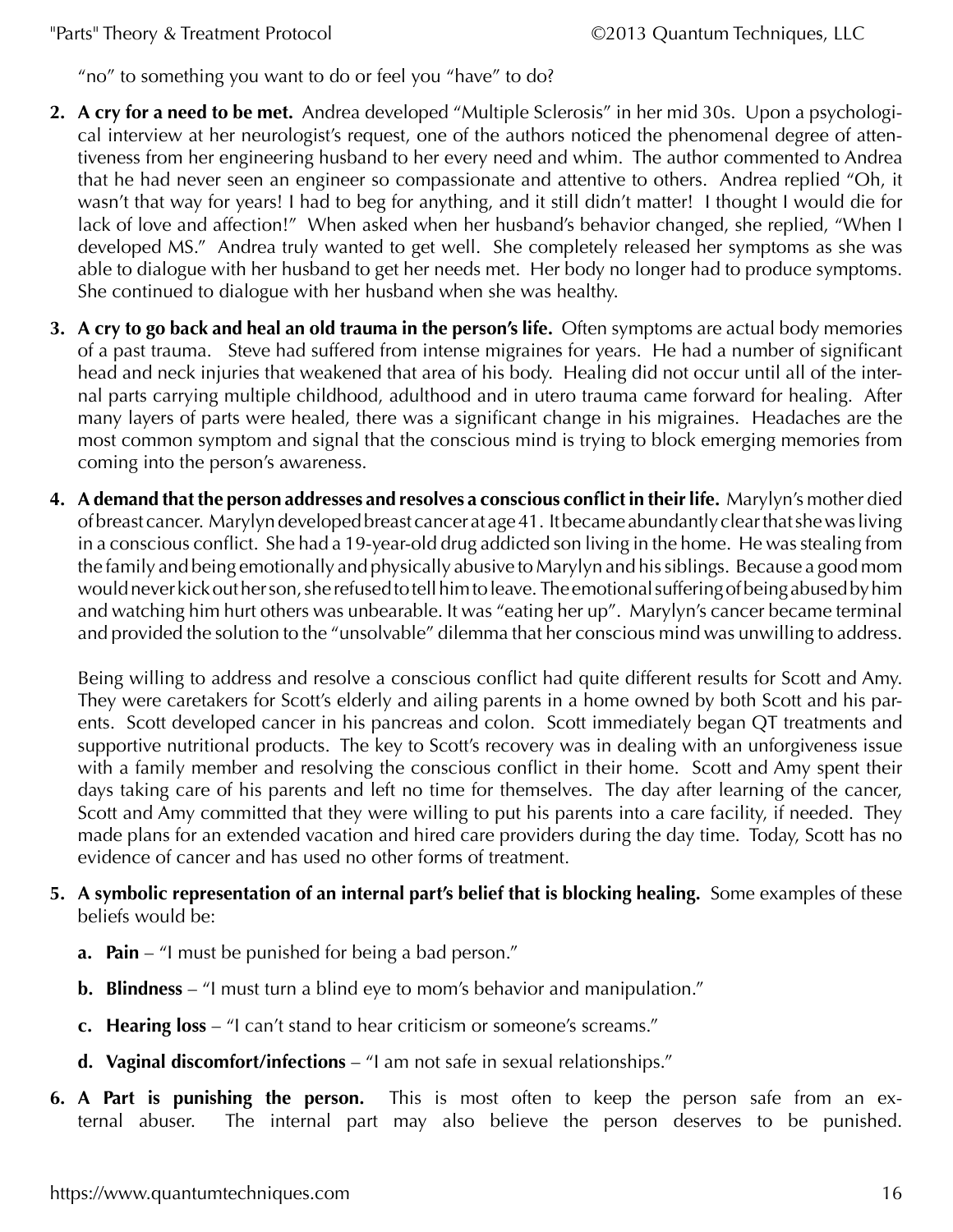If I had a sadistic parent who attacked me for taking a cookie from the cookie jar, I will often create an internal part who is created as an internal parent to protect me from the sadistic external parent. Then if I even think about taking a cookie, the internal parent will punish me with pain, fear, etc. This way I stay in control and protect myself from external punishment. If I have internal parts who believe I have hurt someone they love, they may also create pain or anxiety to punish me. I may also have parts using symptoms to punish someone I am with.

**7. Symptoms are calling a person back,** to learn how to feel safe and accepting in feeling and expressing their emotions. Many times it is helpful to look at what "normal" emotions are missing in the client's life. For example, most of our environmentally ill clients are some of the nicest people in the world. Few, if any, of these clients ever feel or express anger. They never get outwardly angry if their boundaries are violated or their needs are not met by their family members. They are expressing these "normal" emotions with their illness. In almost every case of chronic illness, there is some key "normal" emotion that is not expressed or being felt in the client's life.

It is important to understand that the same symptom serves different needs for different parts. It may be serving one or all of the above needs. Chronic symptoms are almost always caused and maintained by many issues. You may have to heal many physical and emotional issues before the symptom goes away for good. Migraines may have food toxins, inhalant toxins, blood sugar issues, structural issues, fungal and viral frequencies as well as the nonphysical aspects of trauma. Do not give up because a chronic symptom doesn't go away even after doing several good healing sessions. This doesn't mean you are not doing good work, it just means there are many aspects or layers to the issue.

Always look at the metaphorical meaning in the particular symptom or organ affected in the illness. Is there a chronic bladder problem because you are "pissed off" at someone in your life? Are you carrying so much old pain you have a "broken heart?" Is terminal cancer a solution to an unsolvable dilemma in a person's life? Is your spinal instability (i.e. inability to hold chiropractic adjustments) due to the instability and lack of support you feel in a relationship?

Often the attempt at communication is meant for someone in the past. The internal parts live in a time warp and may not have any current information available to them. **For internal parts there are no memories; everything for them is a current event.** You will find many cases where the symptom is no longer needed once the body realizes the person is safe and not a small helpless child anymore.

An example of a communication to someone in the past is the following:

Alice developed blindness in one eye and many other "MS" symptoms. The neurologist could not make a clear diagnosis. Alice came to QT to seek answers. Her mom had been cruel to Alice as a child and felt ashamed that her daughter had become a psychologist. Alice, being a dutiful daughter, tried to turn a "blind eye" to her mother's verbal attack at her chosen profession. When Alice came to therapy with QT, she had been blind in one eye for three years. Her mother had died two years previously. When asked what would change if she fully recovered, she replied that she would return to her chosen profession. We used this protocol and an individualized Quantum Techniques<sup>®</sup> code to treat the blocking beliefs, shame, trauma, and various physical components of her "illness". We also had Alice complete a grieving ritual releasing her mom. Alice called back three months later, after a single session of QT, reporting that her neurologist had given her a clean bill of health. She no longer needed the symptoms to protect her and send her mother a message.

#### **• Chronic symptoms are always communicating a message. These messages include:**

**a. Expressing a conscious conflict.**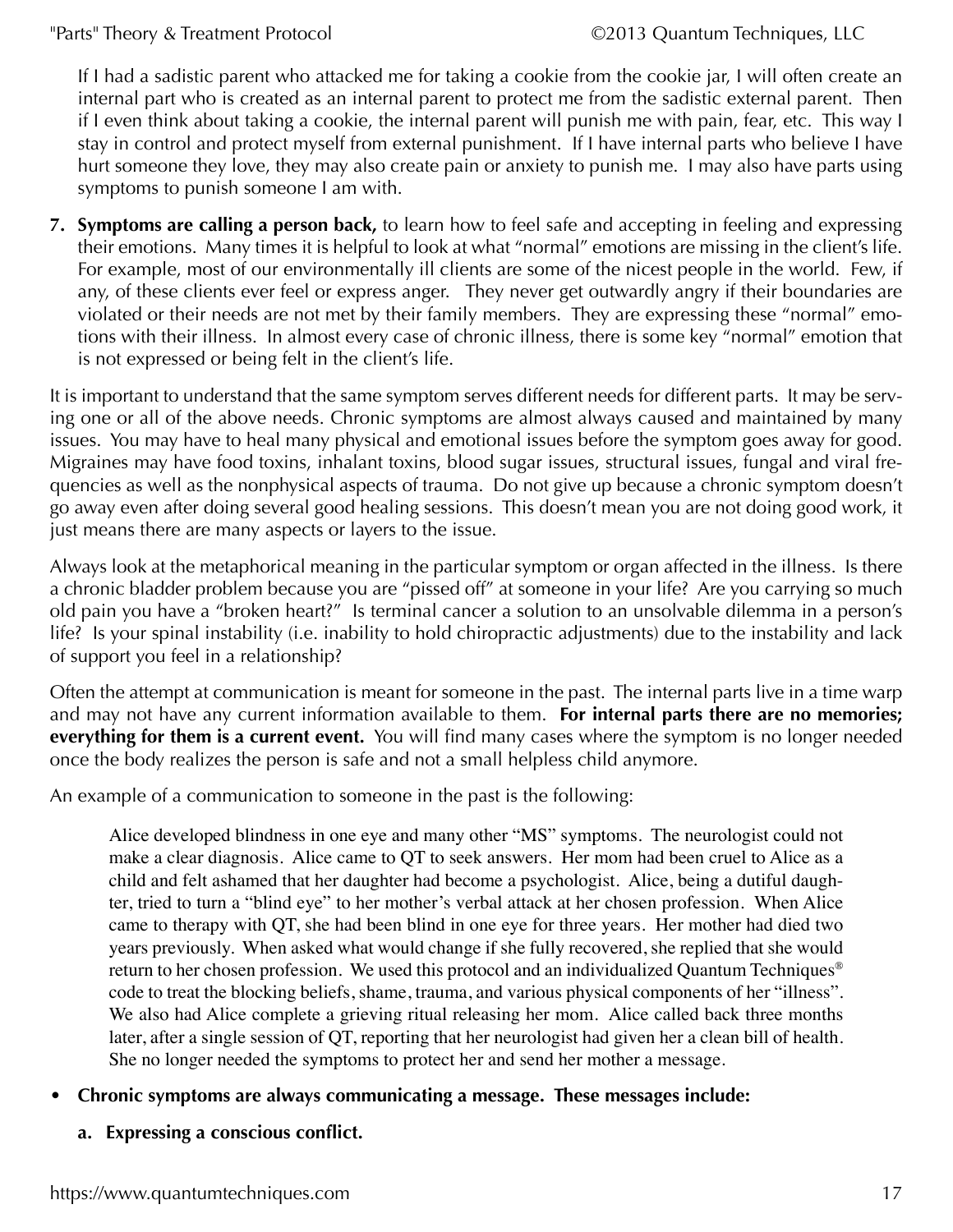- <span id="page-17-0"></span>**b. A need to set a boundary.**
- **c. A cry for a need to be met.**
- **d. A cry to heal an earlier trauma.**
- **e. A symbolic representation of a blocking belief.**
- **f. An attempt to punish the client or someone else.**
- **g. Calling the person back to express normal, healthy emotions.**

#### *Processing Your Unconscious Truth*

You do not have the option of **NOT** expressing your truth. You only have the choice of **HOW** that truth is expressed. When you express your truth consciously, with words, this allows you to heal. When you do not express your truth consciously, then the truth is often locked up in your body, frozen in time, and cannot move. This often results in physical symptoms. In chronic illness, your symptoms are typically an attempt to tell someone from your present or past your silent truth.

Energy therapies, like *Quantum Techniques®* (QT), can heal all aspects of trauma without having to relive the trauma or have any conscious memory of the trauma. Many times this is all that is needed for complete healing. In other situations, usually involving chronic illness, a silent truth must also be expressed consciously in order for complete healing to occur. After healing the trauma with QT, it is often necessary for the client to take active steps in their life to express and resolve their current life conflicts. They can no longer live by simply dissociating their current conflict(s) away.

An example of the truth that needed to be expressed in a current day situation is: Two teenage daughters lived with their father full time. They were required, by law, to spend a certain amount of time at their mother's house as well. When it was time to go to their mother's place, the older daughter went there willingly and always returned home with a severe headache and in the midst of a panic attack. The younger daughter became physically ill with a sore throat and stomachache prior to going to her mother's house. Usually, she called her mom, reported she was sick, and ended up avoiding the visit altogether. The girls' symptoms, although different, were an attempt to tell their mother an interpersonal truth.

With QT treatments, the symptoms subsided, and the previous trauma was healed. However, every time the day would come to go to their mother's house, the symptoms returned. While the previous trauma had been healed, there had to be a verbal conscious expression of "I am not safe at mom's house" in order to heal completely. After a few months, the girls knew they had to speak their truth to their mother in order to stay healthy. Once they told her their truth, which was that they did not feel emotionally safe with her and that they were absorbing her anger and depression by being around her, the symptoms stopped for both of the girls. The girls and their mother are now working on how to have a healthier relationship with one another.

Speaking and following your truth is not always easy, but it will set you free.

What is the message your symptoms are sending to yourself, God, or someone in the past or present? Again, chronic illness always contains an interpersonal message to someone. In most cases of chronic illness, you must find a way to consciously express and process your truth in order to heal.

In cases where all aspects of the problem do not disappear, some of the client's cells are still existing in a fear/protect state. For these clients, some truth is still being expressed with symptoms. It will probably require the client to consciously recognize and process the truth of their unconscious to heal completely.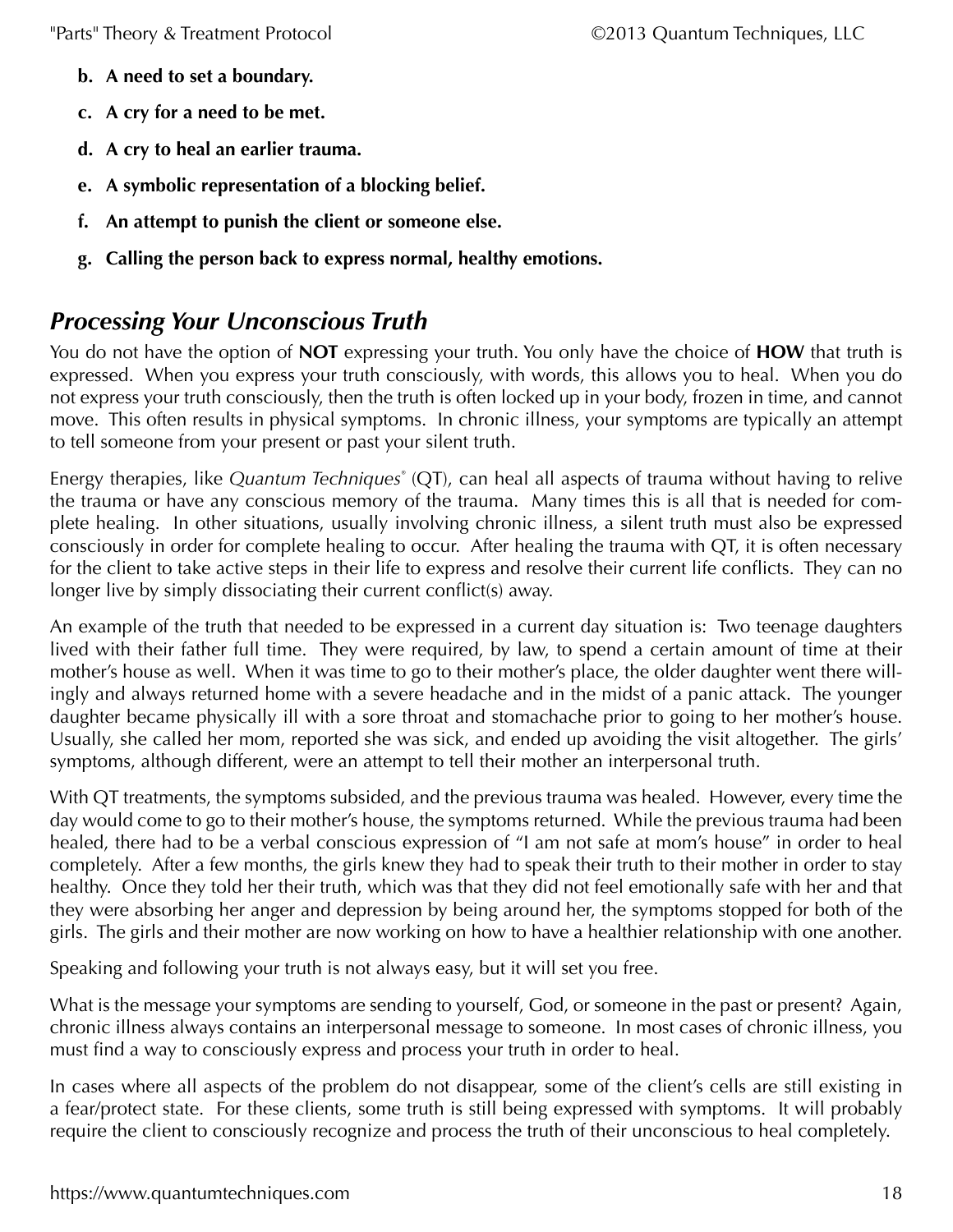An example of the truth that needed to be consciously recognized and processed for complete healing of a chronic issue is: Linda had a history of choosing unsafe men over and over and ended up sabotaging her intimate relationships with men. The unconscious truth was that she had been a victim and had been molested by men at ages 3 and 7. Her unconscious truth and belief was that she was still a "victim" and that "all men are molesters and unsafe." After healing all aspects of the traumas with QT, Linda needed to process her unconscious truth to completely heal; the truth was that she had been a victim in the past, and that the molesters were unsafe. Her new world view included the processing that she had survived the molestation and had grown into a confident powerful woman. She was no longer a victim. Linda was, then, capable of making healthy choices to be in relationship with safe, loving men.

You must acknowledge your truth and, in doing so, change your perception of yourself and the world to heal completely from a chronic illness.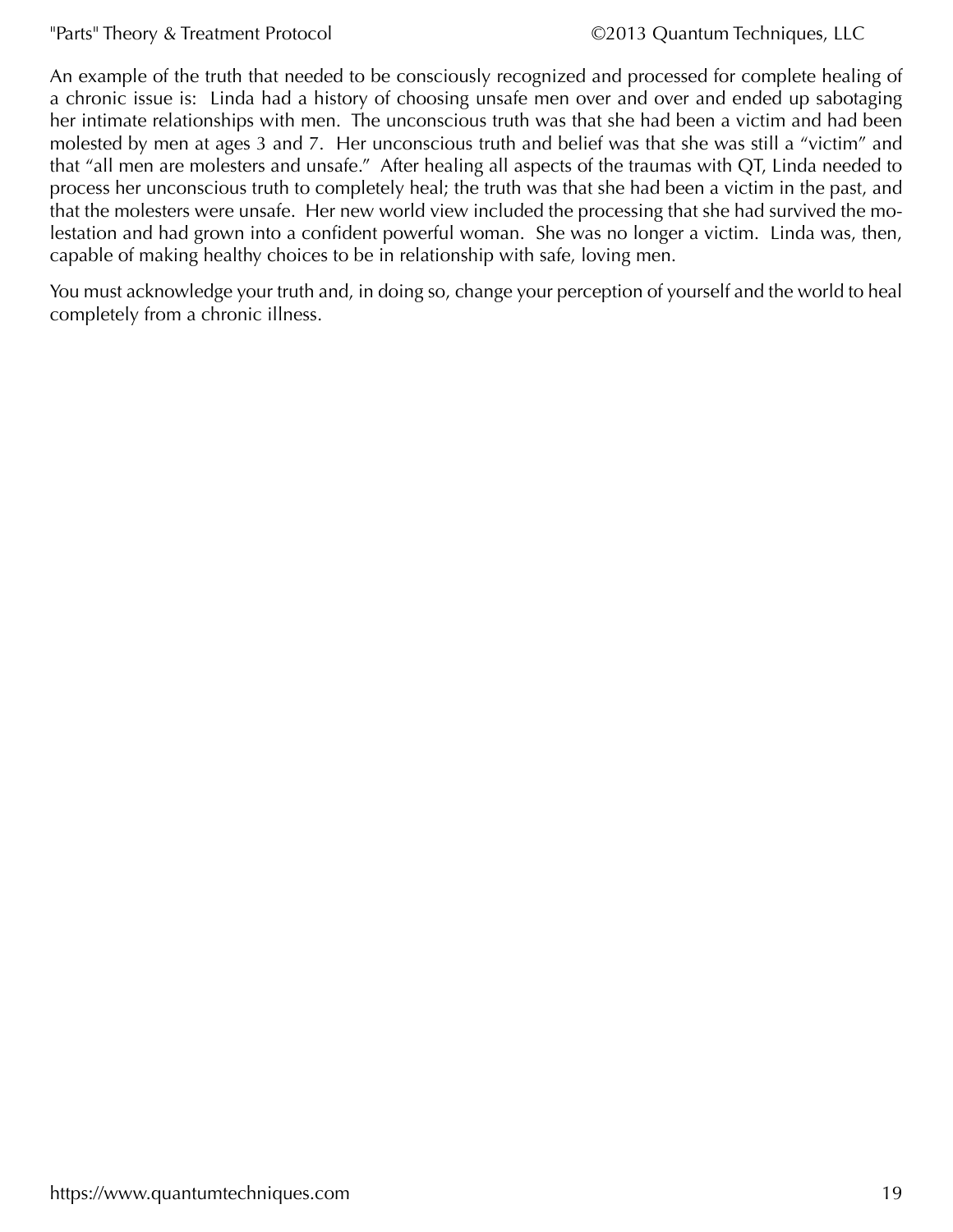# <span id="page-19-0"></span>**Techniques for Working with Internal Parts**

This section contains specific dialogues as well as techniques for mastering parts work.

### *The Role of Polarity Reversal (PR) in Health*

Polarity reversal is a change in body polarity that blocks healthy energy flow and prevents any treatment or natural healing from occurring. For example, in your forearm, one end of the bone has a negative charge, and the other end has a positive charge. If you break your arm, there is normally a positive and a negative charge on each side of the break. Like magnets, the opposites attract, and the body heals the break. When trauma causes both broken ends to have the same polarity, it is called a green stick fracture and will not heal. Doctors, who do not know about our simple techniques for clearing reversals, use batteries to run electrical charges across the break to clear the polarity issues and promote healing.

When you are reversed in an area, nothing works to change it or heal that area no matter how hard you try. We will show you how to test for and correct reversal. While using one of the self-testing methods make the statements "I want to be healthy," then "I want to be sick." You should obtain a strong response, then a weak response, in that order. If not, you are reversed. You must clear your reversal before you can accurately test yourself or someone else with kinesiology.

Most reversals clear by tapping the side of the hand on the karate chop spot five times. If this does not clear the reversal, tap under the nose five times. The only times we have seen that this will not clear a reversal is if you are currently inhaling or touching something that is toxic to you, such as perfume, laundry soap, etc. or if you are in an electromagnetic field that is toxic to you (e.g. under halogen lights or close to a computer). Try taking off the clothing on your upper body or showering to clear an offending inhalant or contactant toxin. Re-test for a reversal prior to putting on any personal care products. **In muscle testing,**  have the client place the fingertips of one hand on the abdomen, two inches above the navel, during all **testing to avoid polarity reversals. You can also place your own fingers on your abdomen as a surrogate for the client if you master a one-handed testing technique.** To date, this has always cleared reversals and kept the person from reversing while testing. If the reversal still does not clear, call one of the authors, and we will help you to discover the problem issue.

### *The Use of Kinesiology*

Kinesiology is a simple muscle testing procedure which links traditional Chinese ideas of energy flow, found in acupuncture, with Western-style muscle testing. When you bring a toxic substance or a toxic statement into the body's energy field, it interrupts the electrical connection to the muscle. The purpose in using kinesiology is to bring about balance and the free flow of energy or Chi within the body. Applied Kinesiology (AK) was first discovered by George Goodheart D.C. and is now taught throughout the world to health care practitioners. Kinesiology, when done properly and without attachment to the results, is comparable to the use of a high quality lie detector in the hands of a skilled examiner. While you cannot predict the future, you can learn to ask almost any question and obtain the truth about the health and needs of the body. These simple techniques allow you to directly access information about the unconscious parts of yourself or a client. By mastering one of these techniques, you can dialogue with your client's field by using the test on yourself as a surrogate. You never need to touch the client.

<https://www.quantumtechniques.com>20 It is possible to work with internal parts without knowing how to muscle test for the client, but it is much more difficult. Clients with many internal parts have had profound boundary violations in their lives. Using yourself as a surrogate with one of the following self- testing methods is preferred over using standard AK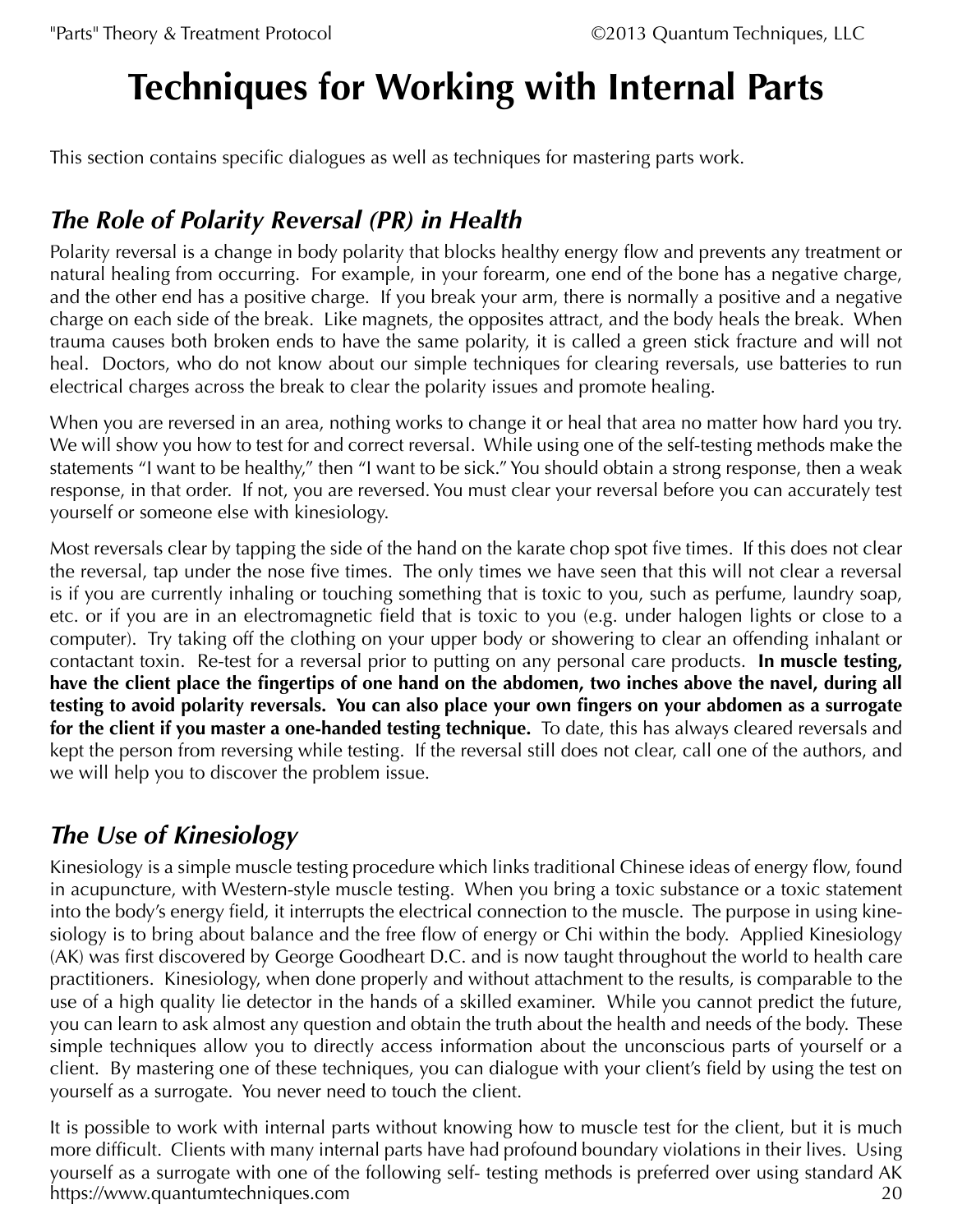arm testing by touching the client. Learning a simple self- testing method is the best way to glean 100% of the information and cooperation for healing. Without this, you are relying on your intuition as a therapist and client feedback. Remember, you are dealing with dissociation. By nature, the client has very limited conscious information with which to guide you.

If you cannot master one of the self-testing techniques from this manual, go to our website at www.quantumtechniques.com and order the **[Truth Techniques Volume I](https://www.quantumtechniques.com/truth-techniques-volume-i-2012-digital-edition)**. If after viewing the video, you are still unable to master one of the techniques, return it for a refund. In all of these tests, try to isolate one muscle for testing. Stop as soon as you feel tension in a muscle. Try not to mobilize additional muscles to force the same response to "I want to be healthy;" "I want to be sick." **The key is to be able to tell the difference between a strong and weak muscle response.** Almost anyone can effectively master this skill with repeated practice. It is rare that a person cannot master one of these techniques. The vast majority of the time, the difficulty is a toxin blocking their testing. It is usually something they are wearing. The other issues are usually resolved by having the person look away from the testing hand and focus on feeling the first sign of tension (instead of focusing on how far they can move the affected muscle). This helps bypass the overachiever part of their personality.

#### **"O" Ring Test**

In all self-testing, begin by correcting any reversals. Tap the side of your hand and then under your nose five times. In this particular test, you form an "O" touching one of your fingers to the end of your thumb. If you have powerful hands, you may have to form an "O" with the little finger and the thumb. Try to consistently maintain the same amount of pressure when forming the O. While saying, "I want to be healthy," place the index finger of your other hand inside the O and try to pull it through the O, breaking the contact between the thumb and finger. It should be too strong for you to break the O. Now, keeping the same degree of pressure, again place the index finger of the other hand inside the O. Try to pull the finger through the O while saying, "I want to be sick." The O should be weak, allowing you to break the contact between the thumb and finger. If you are successful, then you may be able to use this technique. Practice until you can easily discern the difference between a strong and a weak response.

#### **Variation on the "O" Ring Test**

In this variation, the thumb and forefinger of the right hand is placed inside the O made by the thumb and forefinger of the left hand. (Handedness can be reversed if more comfortable). Attempt to spread open the O when saying the statement, "I want to be healthy." The O should remain strong and closed. Then, it should be attempted again with the statement, "I want to be sick." the O should weaken enough to allow the O to be broken.

#### **The Hand Flip Technique**

In this technique, you keep the fingers flat and together while bending at the wrist. Place the forearm and palm flat on a desktop or other flat surface. Say, "I want to be healthy," while bending the hand back at the wrist. See how far you can make the fingers go back. Then say, "I want to be sick," while bending the hand back at the wrist. There should be a noticeable difference between the outcome of the two statements. Once you master this technique, you no longer need a flat surface. You can use it with the arm hanging straight down from the shoulder, with your hand at your side.

#### **The Thumbs-Up Technique**

Lock the elbow of either arm and make a fist with the thumb up, much like an artist looking past their thumb at a landscape. Turn the thumb all the way to the left, while saying, "I want to be healthy." Put the thumb back into the "thumbs up" position. Turn the thumb all the way to the left again, while saying, "I want to be sick." There should be a noticeable difference between the outcomes of the two statements.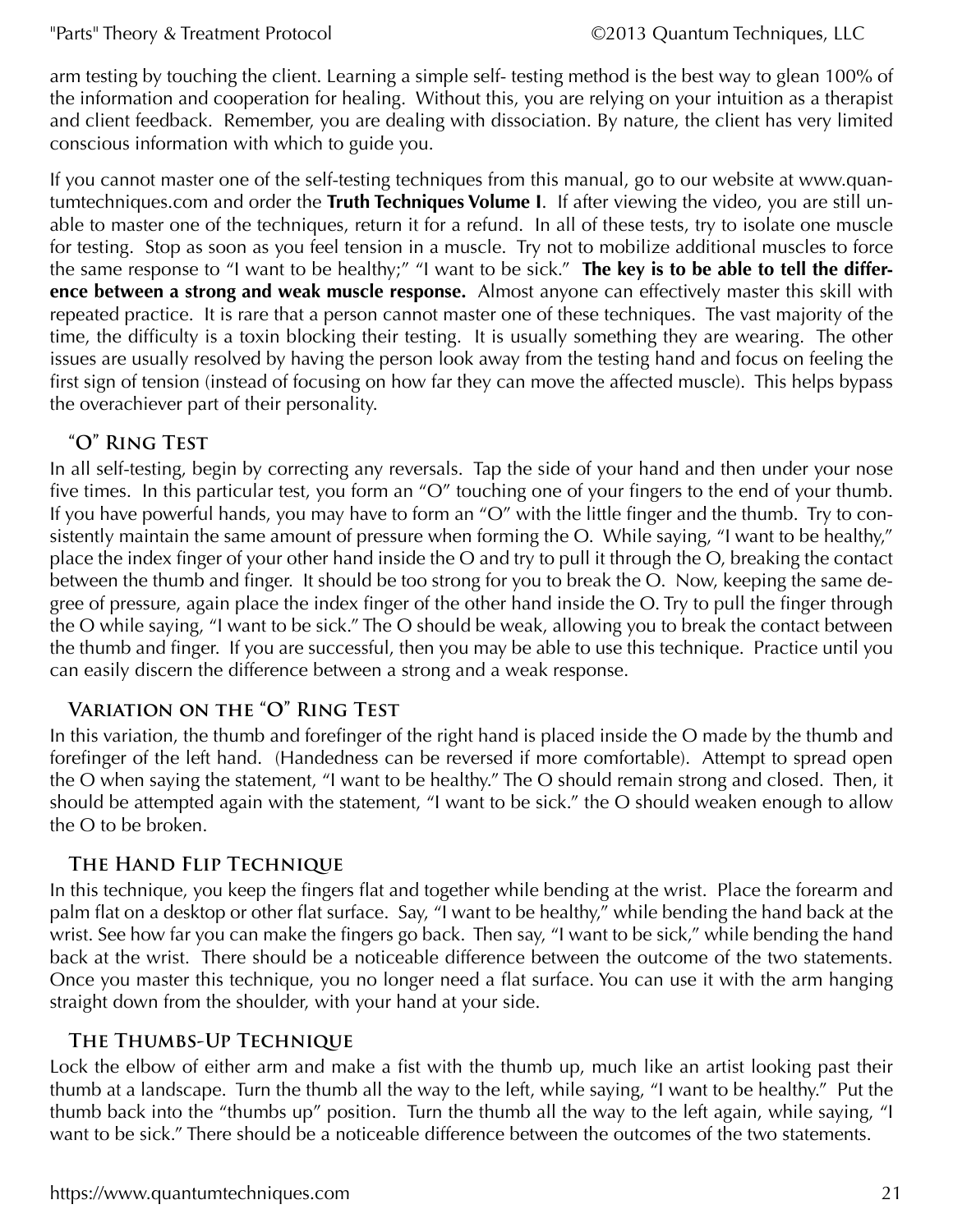#### <span id="page-21-0"></span>*How to Make Sure You Are Getting Accurate Information*

To ensure accurate information, you must be certain the client is not reversed and that there are not any blocks or spiritual deception in your testing. Dark spiritual energy frequently attaches to early trauma that the parts are holding. This can interfere with testing. We believe this is because darkness will do whatever it can to keep a person in bondage. Darkness would have the person believe the lies that love is not available to them and that they were alone in their earlier trauma because God abandoned them. It is necessary to frequently check for spiritual deception in the testing and to use affirmations in healing the internal world. At Quantum Techniques, LLC and Healing Solutions, LLC, this is how we address this issue:

- 1. Have the client, or you as a surrogate, hold all the fingertips of one hand on the abdomen, two inches above the navel.
- 2. Say, "I want to be healthy." This should test strong. Say, "I want to be sick." This should test weak. If not, tap on the side of the hand and under the nose five times to clear the reversal and retest.
- 3. Say, "I am 100% over any blocks to accurate testing." This should test strong. If not, tap the side of the hand five times and retest.
- 4. Say, "I am 100% free of any deception in my testing." This should be strong. If not, say the following affirmations aloud and retest:

#### *Affirmations:*

\* My body is made to self- heal. By changing my belief system, I choose to remove any blocking beliefs and release all of my body's healing potential.

\* I choose to release all fear and trauma from my lifetime or anyone else's from every cell of my body. I choose to fill these spaces with the complete healing love of God. I choose to view the world as a wonderful place of joy, beauty and love.

\* I am the light, love, truth and strength of the Creator. I so radiate the Creator's truth that all darkness, parasites, viruses, bacteria, molds, fungus, disease and toxins pass harmlessly by me.

I choose to transform any negative energy or intentions I encounter, from any source, to the frequency of perfect divine love and forgiveness and then return it to its source.

I choose to transform any negative energies or frequencies within me to that of the Creator's highest truth and love and then radiate this truth and love into the world.

- 5. Retest #4 above. If the response is strong, you can now trust your answers. Review this procedure frequently to make sure you continue to get good data.
- 6. Gather your information until you get 100% of the information necessary and 100% of the cooperation necessary to heal this issue (by using the following sample "Parts" dialogue). Gather only as much conscious information as needed to build a complete field and give a healing code. Often the unconscious only wants to heal the issue at hand. The unconscious does not want to give additional information to the client regarding the trauma until after it is healed, if at all.

**\*NOTE:** Many times when your testing shows that you do not have 100% cooperation, and you have gone through the process of doing a couple of trauma sessions for your parts, looking at what symptoms mean, etc., you do not have the cooperation because the parts know that you are missing a physical component of the healing. If neither you nor the client can figure out what the physical piece is, call a Quantum Techniques® practitioner for a consultation.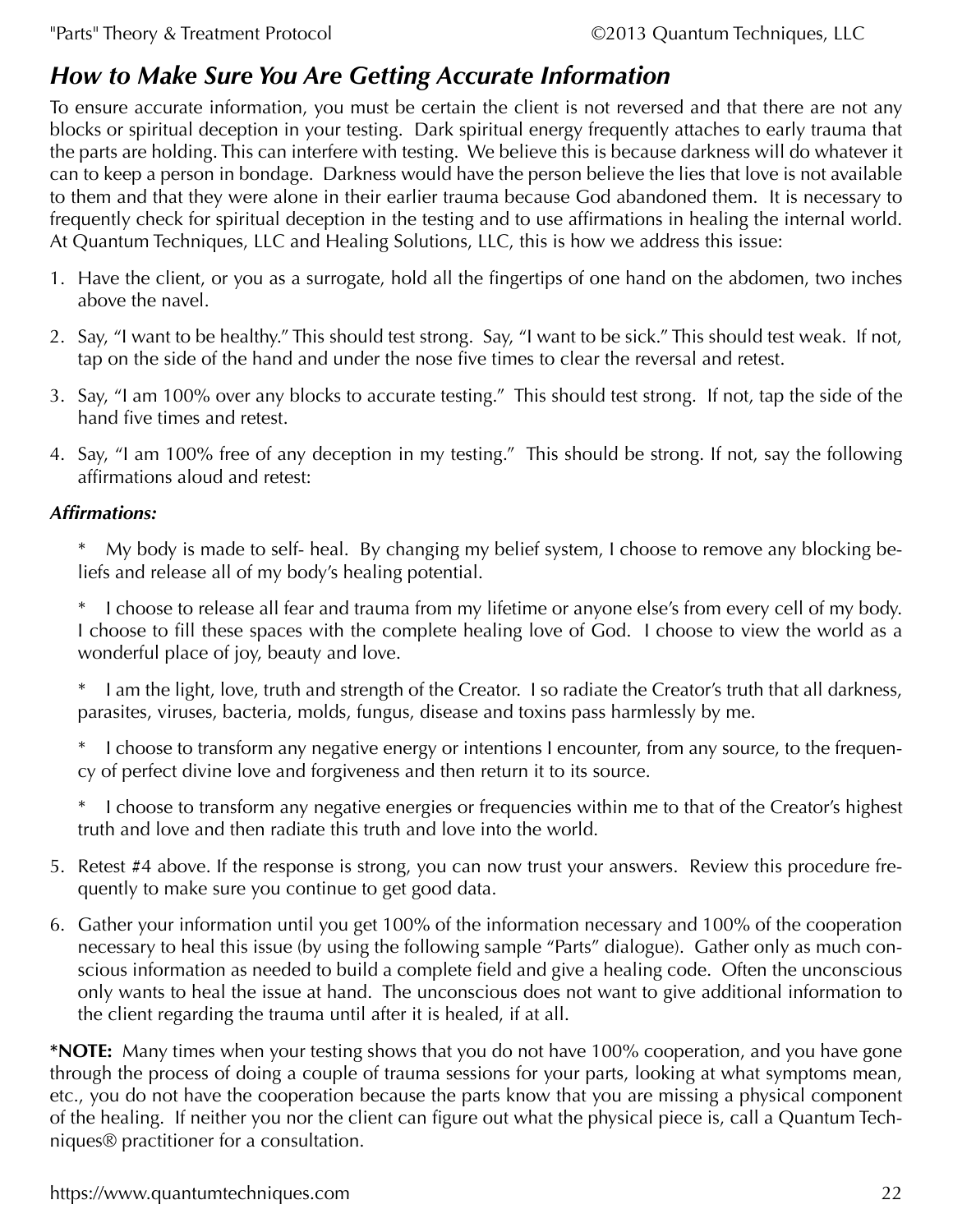<span id="page-22-0"></span>These issues can be so complex that you may occasionally get stuck and not know where to go (for example, if you can't get a "yes", or strong response to #3 through #6 above). At Quantum Techniques, LLC and Healing Solutions, LLC, we offer support over the phone, both to professionals with their clients and directly to clients themselves. A list of Quantum Techniques® practitioners is also available on line with their direct pager numbers at www.quantumtechniques.com.

### *Questions to Help You Get Started*

Here are questions that you may want to ask to assist you to gather more specific information about these internal parts that will make your work with them more accurate and flow more easily:

- 1. How many parts are there?
- 2. Are these parts new?
- 3. Have you worked with them before?
- 4. How old are they? This question is important, as it allows you to tailor the solution to the age of the particular part. A three year old part will need a very different intervention from a sixteen year old.
- 5. Do these parts know who you are today? If not, you can give them pictures of who you are today.
- 6. Do they know that you are safe?
- 7. Do they know who you are living with today? If not, you can show loving memories of the person with whom you are currently living.
- 8. Do they know who you are sleeping with at night?
- 9. If there something you need to say or do today for your parts? This could include setting a boundary with someone, meeting certain personal needs, showing them pictures, etc.

You may need to do an affirmation to clear any darkness blocking full perceptual accuracy of all your parts as to:

- The true nature of Divine Love
- Who you are today
- Who you are with today

## *Can All Parts Heal At One Time?*

It is possible for all parts, layers and aspects of a problem to heal instantly in a single treatment. This has not been the typical experience in doing parts work. However, as therapists, it is critical that we do not allow our belief systems to block our clients' abilities to heal all aspects of a problem instantly. There will be times when the client states that all of their parts want to heal at once. Always introduce the concept that all parts can heal in one treatment for any client. At the same time, inform them that different people have different paths to healing. Some may take a single treatment, and some may heal in layers over a period of time. The following healing procedure is very similar to Gary Craig's concept, from EFT, of borrowing benefits.

Ask all of the client's internal parts to follow along as the client concentrates on the current issue for healing. Ask that every part focus on his or her own particular issue. It can be a symptom, emotion, specific trauma or blocking belief. Instruct each part to include every aspect of their problem and 100% of all blocks to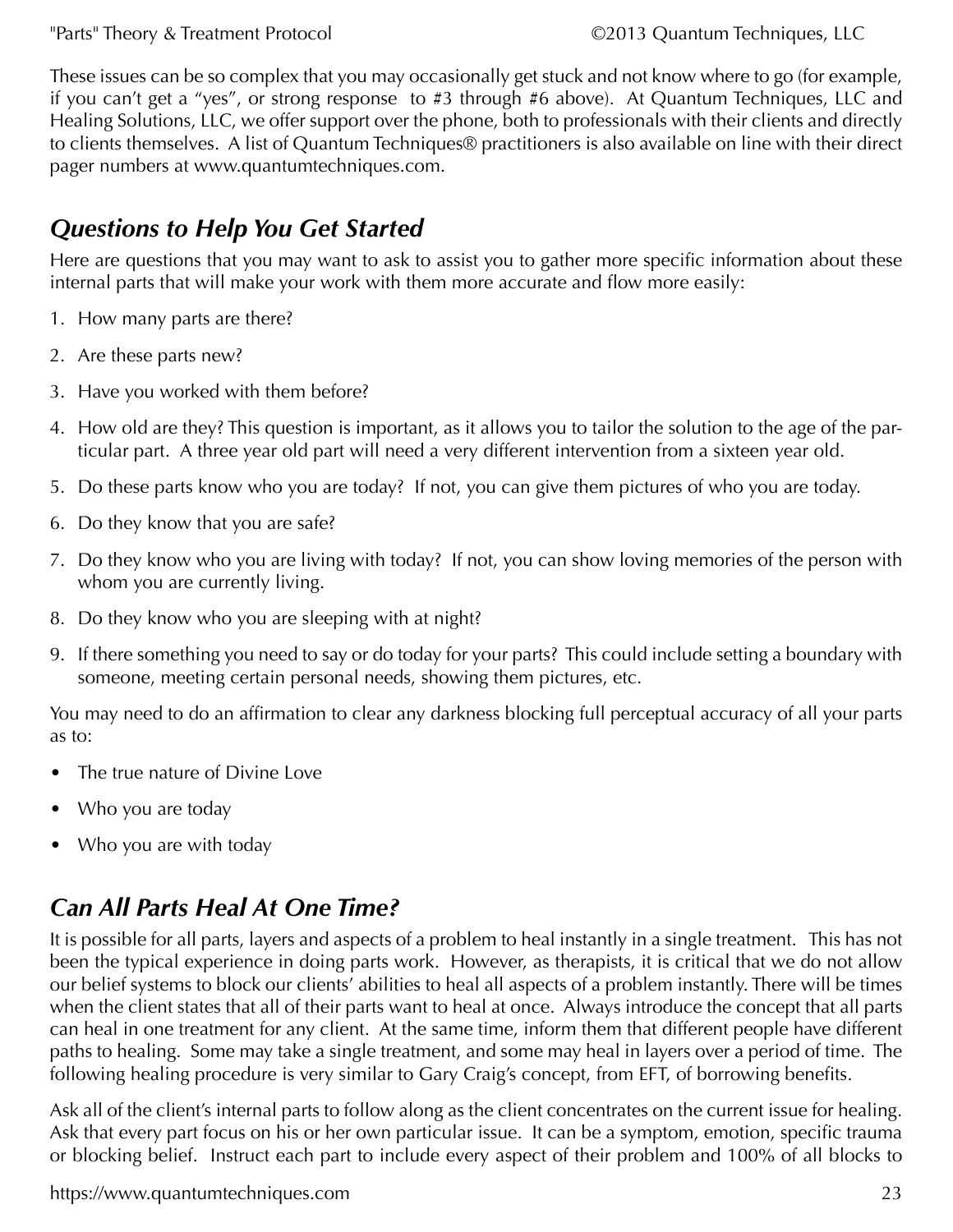<span id="page-23-0"></span>healing that problem instantly in one treatment. Then, ask for an internal part to write the treatment down on an internal whiteboard, so that every internal part can see and access what they need for healing. The parts can use this same treatment for healing future issues that arise.

Instruct the client to focus on the issue and have him or her tap or read the QT, EFT or TFT code for trauma. Have him or her repeat the code until all aspects of the problem have resolved and the Subjective Units of Distress Scale (SUDS) level is zero. Once the SUDS is zero, have the client run a short movie of the memory they are trying to heal. At any sign of distress, stop the movie and repeat the healing code until the SUDS is zero. Keep repeating this process until the client can run the movie without any distress whatsoever. While the client is playing his or her movie, each internal part can simultaneously play his or her own movie to heal all aspects of his or her own problem at the same time.

If any issues come up in the future, the parts can go to the instructions and healing code on the internal whiteboard and repeat the procedure for instant and complete healing. Inform the client that this can happen unconsciously without him or her ever having to know the healing is taking place.

#### *"Parts" Dialogue*

In introducing the client to the concept of parts, "decriminalize" it. We tell the client that we have many parts, they are our friends and that we wouldn't be here without them. It is important for the client to understand that parts are natural, common and can be a great asset to healing. Before using any dialogue in this protocol, use muscle testing to test the client's field to determine if it is in their best interest to continue.

When dealing with a complicated case, frequently check the client's field with muscle testing to see if parts work is needed. Assuming you start getting some reversals, especially when trying to clear a trauma or an emotional pain, test for usage of the following parts dialogue. Any time you test and obtain repeated reversals on any issue (physical, emotional, trauma, etc.), parts work is indicated. Consider this dialogue:

When we are little, we may have experienced trauma. This does not mean abuse; it simply means trauma. It can be the birth of another sibling, the death of a pet or a transformation in the family. It can be actual neglect or abuse of the child or of another person. When you are bright enough and creative enough, and clearly from my work with you, I have been able to determine that you are, we have internal heroes inside that separate off. They wrap themselves around that pain or trauma. Then they pull an amnesic blanket around themselves so that we can live and thrive and go about our day being largely unaware of the emotional impact of the trauma or of the whole trauma itself. I want to thank your heroes inside. They have done a fantastic job of helping you to survive and to manage your life, your pain and your trauma.

Without these parts, you would not have survived. However, the problem is that as we age, those amnesic blankets begin to leak. The internal parts exist in a time warp. Memories are only memories to the conscious mind. To the internal parts, they are current events. Furthermore, it takes a lot of energy to maintain those blankets. That is energy that is not available for healing or creativity or other things.

I want to thank those parts inside for the great job they have done. They have already seen how quickly and powerfully we move with QT, EFT or TFT. These are the only known therapies that do not require the parts inside to go back through their painful memories, to be re-traumatized by those events or to share them with you.

In a minute, we are going to go back to the issue on which we just go a reversal and say, "I want to be over this." I would like for the parts to let go of any old pain or trauma that they are holding for you. I would like for them to tap or read on the inside while you tap or read on the outside. I want to thank them ahead of time for their cooperation. I also want to let them know that I have been doing this work for many years and, to date, I have never lost or manipulated a part.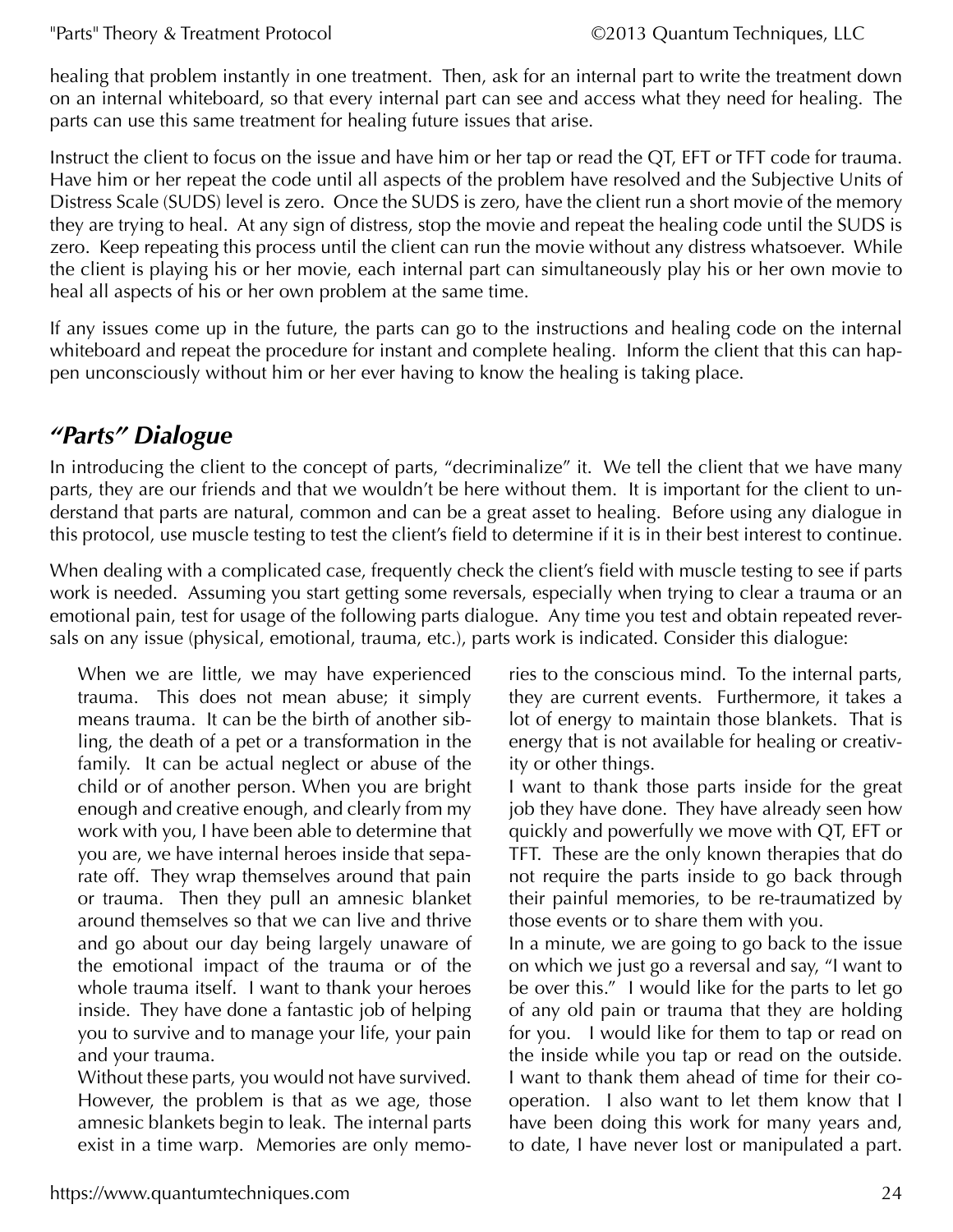<span id="page-24-0"></span>My job is simply to give you choices and options for healing. A part can stop tapping or reading at any point, if they want to, to remain in control. A part can always choose to remain in the shadows, unseen, for as long as they need to, if it helps them be comfortable and safe. But, as they do tap or read, and as they let go of old pain, trauma, shame, rage, fear, depression and whatever is tied up there, I want them to breathe in deeply and take in greater and greater strength, creativity, peace and comfort. In no way do we want to lose them. We want to give them a better job.

Once you have 100% of the information and cooperation needed to heal, identify how many parts are involved. Ask the parts to go back inside and look to the right, left, behind, in front, above and below and in the shadows to find any other parts that hold any of this pain and trauma or that resonates with any similar pain. Then, check and see how many additional parts join in. Thank the new parts and then ask them to go back inside and look for more parts. Repeat this process until no new parts are coming out. Give a code to heal this trauma field and the parts involved. Always be respectful and thank the internal heroes for their work and cooperation. Our group at Quantum Techniques, LLC creates a unique code for each client on each issue as needed. You can also use our generic trauma code below or the EFT code.

#### **The Quantum Techniques® trauma code is:** eb if lf sh eb e mf sh if oe a c

Ask the client to go back to the previous thought field and say, "I want to be over this." Typically, you are going to find more layers of tapping or reading without polarity reversals. The "parts" have done a lot of good work.

### *Humanizing the Angry Part*

There is a second level. After you have cleared all the trauma and parts you can find, ask, "Is there more?" while muscle testing the client. If the answer is "yes" (strong muscle), then you may have the following dialogue. Always test to see if this dialogue is needed for your client. This particular technique is called "humanizing the part," as it reconnects the parts to the profound love they have for the client.

There is a part inside that has paid the highest price for you. That is the part whose job it is to keep an eye out and to make sure you are not getting caught. I am sure that part has done a great job watching us now and making sure that this was not some manipulation. That part has been the one who has paid the highest price for you, because it is the one that has held the greatest pain, and anger and rage. I know something about that part. It is incredibly lonely, not allowing you to get close to it, to play with it, to love it. You have had a hard time just loving, accepting and honoring the angry part of you, not realizing what a great job that part has done for you (typically, regardless of the gender of the client, this part is a 13-17 year old male). I want to thank that part, especially for the high price it has paid in its loneliness. I would like it to let go of that

loneliness right now. We especially need it to be part of the team. We need its strength and stamina and courage. We will never take away its ability to get appropriately angry when injustice has happened. That is not what we are talking about. But, we know that if we can lift all the old hurt, anger and rage that this part is holding, it can do its job better and it does not have to be lonely anymore. A warrior is always stronger and better at their job once they are healed of their injuries. Once it has surrendered the old anger and rage that it holds, then all the parts inside will be better able to love, honor and play with that part. I am going to ask the part that has done that job so well to work with us right now.

Ask the client to say, "I want to be over any old pain, anger and rage." Invariably, any polarity reversals are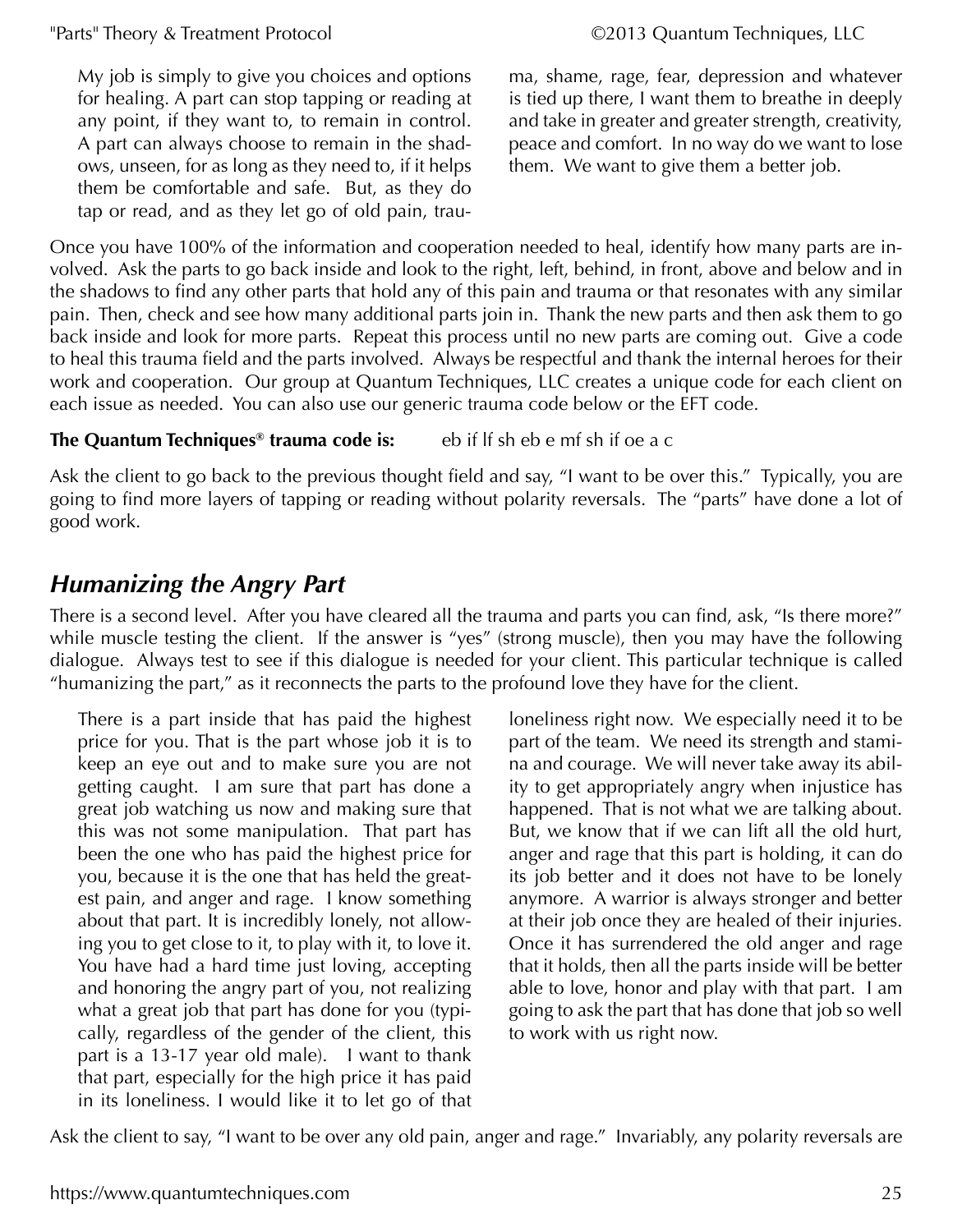<span id="page-25-0"></span>gone and you have more layers to treat.

#### *Healing Parts That Believe the Client Needs to be Punished or Killed*

In almost every case with chronic pain and non-healing issues, you have this serious issue to deal with. Test to see if there are one or more parts that believe they need or have to kill the client. Remember, that from some "time warped" perspective, every part does what it does to protect the person. If, in the womb, I felt my mom's desire for me to abort because she didn't want kids, then I will almost always have this issue. **If early trauma was so severe that I believed death was only moments away, I will have this issue. The most common behavioral symptom is unrelenting depression with suicidal ideation, or severe unrelenting pain, most often headaches. If a part's reality is that it is imminent something will occur, even death, then the terror of anticipating the event is worse than when the actual event occurs. "If I know I am going to die any minute, I can at least avoid being helpless and powerless, and I can end the terror by killing myself now."** These parts live in a time warp and may not even realize that by killing the client they would also die! A case example of this concept is:

There was a woman who was raised by her grandparents on a large estate. They often traveled and left her in the care of a housekeeper. The housekeeper often left her alone, and she was repeatedly raped by the gardener. Since this was a regular occurrence, she would become terrified and hide as soon as she heard his truck. Since he always found her, she eventually just went to her bed and waited. In her healing, she had terrible guilt. She felt she deserved the abuse and deserved to die, because when she first heard his truck, she was filled with terror and would go wait in the bed. Once he actually began to molest her, the terror would go away and she would relax. She believed it was because she wanted it. The gardener, like most child molesters, told her he was only doing it because she wanted it and that her grandmother had asked him to do it because she was bad. In this example, once the abuse started the terror was over, and another part came out to take the actual physical experience. This client had severe headaches and had tried to kill herself many times. The headaches and suicidal thoughts stopped as all the layers of her parts were healed.

When you find there is a part, or parts, that believe they must kill or punish the person, use an affirmation to clear any deception caused by darkness such as: "I deeply and profoundly love and accept myself even if I have parts that believe I need to suffer or be punished."

Then use the following dialogue:

**I know that if you believe you are going to die at any minute, it is better to take charge and end the terror to feel in control yourself. I know you have held tremendous pain and tried very hard to protect the client from that terror. We need other parts inside to come and stand next to this part, or parts, now and release their memories of strength, beauty and love.**

If there is still some problem remaining, and it may be reflected in reversals, despair, suicidal ideation, pain or a Heart Rate Variability scan that is collapsing in for no known reason, say to the client:

I would like to talk to that part that still believes it must punish or kill you. I know something about your origins. I wonder if you can remember back, right before you first came into awareness, that a little person (depending on the sex of the client, a little boy or a little girl) was in pain and terror, and

you loved them so much that you came and took all of that onto yourself. Your only purpose for being was because you loved them and wanted to protect them. I am going to ask you to work out of that love right now. I'm going to ask you to surrender the pain and the trauma that you hold for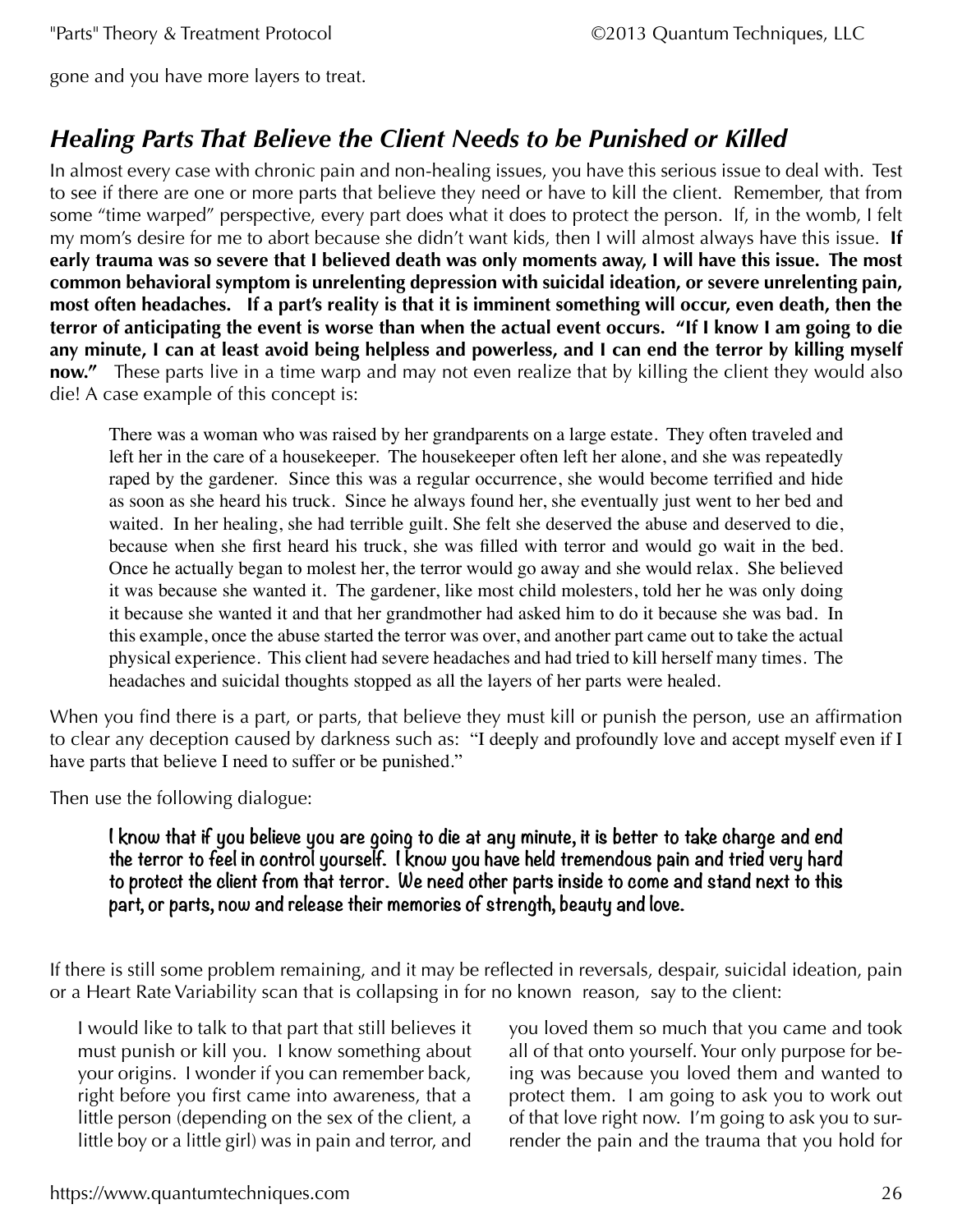<span id="page-26-0"></span>this person, and as you surrender that, to also surrender the belief that the only way to protect them is to choose punishment or death. In a minute, we're going to focus back and I'm going to ask this person to think about those feelings. I want to thank you and honor you for the work you've done in preserving them, but I'm going to ask you to release the trauma and belief on the inside, and again, to tap or read on the inside while we tap or read on the outside.

Then ask, while muscle testing, if that part is willing to give up its belief and the trauma it holds. Sometimes the part needs a code for doing this, sometimes not. It is important to remember the metaphor of the football formation. Parts exist in layers. All or some of the dialogues may need to be repeated as additional parts join the healing team.

Next, ask the part or parts to do one more thing. Ask them to turn quickly and look in their shadow to see if there is another part holding the same belief. Most frequently, this is the case. Repeat the above process with any new parts until no new parts come out to heal. Direct the client into that thought field and tap or read the codes until the field and SUDS level is completely clear.

#### *The Monster Suit Technique*

It is important to remember that internal parts are created by the infant and very young child. That is why internally punishing parts are actually caricatures of people that were in the young child's life. They look very different than they really are. This technique is a fun and quick way to break through to these parts. Have the client close their eyes and imagine going inside themselves to look for the angry or punishing part. When they find that part, have them describe what they see. It is usually a frightening image. Ask them for a strong volunteer inside the client, another part who is further along in their healing. Ask this helping part to quickly run around the angry part, and notice the zipper at the back of the neck. Ask them to quickly pull down the zipper and notice the two or three small child parts inside the "monster" or "anger" suit. They are standing on each others' shoulders to support the suit and appear frightening. Invite the young parts to come out, and be held, loved and comforted by the present day conscious self of the client.

### *The Fractionation Technique*

Often there are internal parts in the client who are very isolated and alone. The conscious self and others inside are fearful of getting to close to these parts and being overwhelmed by their painful emotion(s). It is very hard to be close and loving to a part whose reality you cannot accept. There is a simple way to move through this and allow the conscious self to stay rooted in today. Have the adult client dialogue with the scared, hurt, or angry part inside. Make sure the conscious self is willing to feel, for a short period of time, the pain and trauma the internal part has been holding for years. Ask the client how long are they willing to hold that pain? It only needs to be a minute or less, 30 to 60 seconds is enough. Then ask if the conscious client is willing to feel 100% of the emotion, or do we need to filter it and only feel 50%, 25%? By talking through to the wounded part, get an agreement that the wounded part will release the pain for the conscious self to feel for 30 to 60 seconds. Then count the client down from 5 to 1 and tell them you will time the release. Then allow the client to feel the intense emotion of the wounded part for the agreed upon time. Then have the wounded part stop releasing the pain. Have the client dialogue with that part inside and express appreciation for helping them cope and survive their life. Thus begins the process of breaking down the barriers to internal sharing and healing.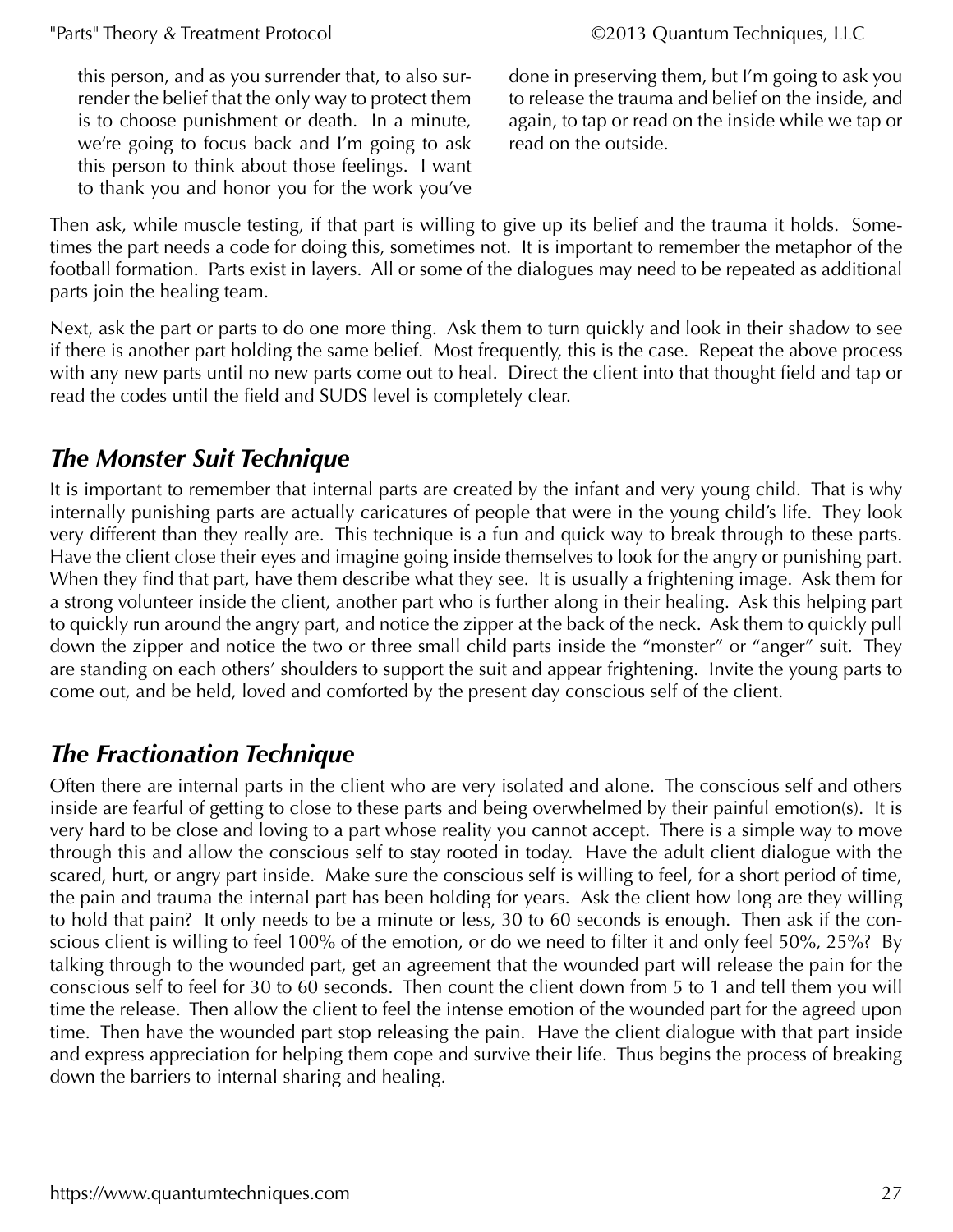## <span id="page-27-0"></span>*Communication with Parts in the Language of Origin*

This is something to consider for people who speak or spoke a language other than English, especially when they were young. You may be very fluent in English but there may be younger parts who do not know English and may need a translation into the language of origin. I do not think this is always necessary but if there is a sense of younger parts who are stuck, confused, unresponsive, and afraid, then take the essence of our work and speak to the parts in the original language they understand. Some people go through more than one major shift in language as they grow up so test the time frame for the parts and the language they understand.

For example, if there is an early childhood trauma that is not healing you might speak to the parts in the language of that time, reassuring them that it is 2009 and that they are safe, that they did not do anything wrong, that you love them, that God loves them, that they made it through the trauma and are safe now in 2009, that you love them and welcome them to safety in 2009. Touch your heart gently and lovingly and invite them to come forward to the perspective of 2009. Invite the parts to gather together and hold hands. Say that you are going to count from 1 to 5 and while you do that they can come forward in time, perhaps to 2009 or some other time in life that feels particularly good, but certainly to the perspective of 2009, that is that the trauma is over and that they are safe. When I am doing this on the phone with a client, I count back with the client in the original language. This seems to diminish some of the fear that the younger parts have. I also encourage the client to sing lullabies to the younger parts in the original language and to let their creativity flow in communicating with their younger parts. While this is not necessary much of the time it can be very helpful if younger parts are not responding.

*(Contributed by Dr. Robert Austin)*

## *Working with an Internalized "Abuser"*

Every client with an abuse history has created an internal part or parts to take the place of the abuser. This is called identification with the abuser. This is an attempt to gain control of the abuse and comes out of the magical thinking of the child. For example, if I was beaten by mom for taking a cookie, it is adaptive to create an internal mom. To protect myself from the external mom, the internal mom will be even more punitive. She will internally attack me if I even think about a cookie, thus taking control internally in an attempt to protect me from external abuse. This is why there is so much self-sabotage in dissociative clients. For example, if I believe that abuse from a male is inevitable, living with that fear while in a relationship is unbearable. If I do something to trigger the abuse, then for a while I can relax, even while being abused. The terror of waiting for the abuse is much harder to bear than the actual abuse itself. These are examples of how parts cause suffering now in a magical belief that it protects you in the future.

## *Giving Parts a New Job*

After the above process is complete, count how many parts have been carrying the belief that they need to punish or kill the client. The number of parts doesn't really have any significance, but you need to ensure that you have 100% of the parts involved. The body only created the number of parts it needed to contain the trauma and pain. Ask how many of these parts want a new job. Typically, 70 to 100 % want a new job. Since they know everything there is to know about causing the current symptom, i.e. headaches, digestive issues, sexual problems, etc., ask if they are willing to make sure the client never has headaches, digestive issues, etc. again. Then, ask how many parts are willing to take this new job and if there are some parts who will stay awake at night to protect the client from the symptom over night. Ask the client what would be a more preferable, benign symptom to serve as a signal from their parts that they need to do some parts work. Perhaps a tingling sensation in the forehead or a finger could be such a signal. Once you have a signal, ask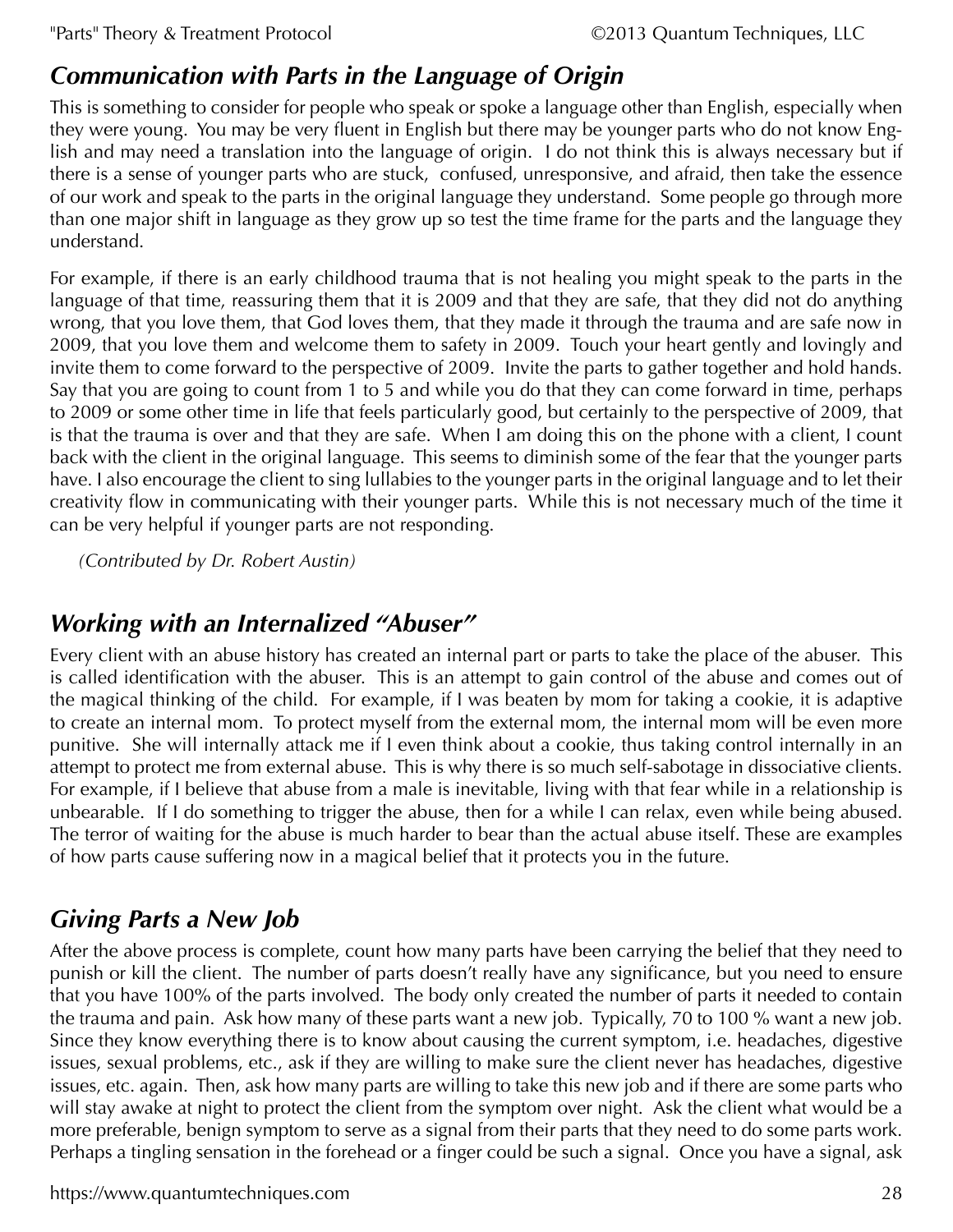<span id="page-28-0"></span>if there is 100% cooperation with that signal. If the answer is yes, ask the parts to give that signal now, so you know you have good communication. Once this is achieved, always thank the internal parts. Remember, as in all steps with parts, this will likely need to be repeated a few times until all the internal parts are on board with the new healing team.

#### *Breaking Taboos, Healing Myths: How to Move Past the Limits of Societal and Familial Taboos*

Frequently you will find blocks to full and immediate healing, because 100% of the client doesn't believe they deserve to heal. Typically, this is because the parts inside believe the client has broken family or societal taboos and have made themselves "bad." Because of our society's condemnation of homosexuality, for example, you almost always will find this issue with homosexuals. It often becomes a major block to healing AIDS, as the parts don't believe they deserve to heal.

For anyone to become truly healthy, he or she will need to grow past who he or she was "supposed" to be. This requires moving through and beyond the taboos and myths of your society and family. Here are some common taboos:

- 1. You cannot leave the family business.
- 2. You cannot leave the family religion.
- 3. You cannot be in an interracial or inter-religion marriage.
- 4. You must be heterosexual.
- 5. You must always obey your parents.
- 6. You cannot achieve success beyond your father or mother.
- 7. Be good and successful, but do not achieve something so special it will call attention to yourself.
- 8. Never reveal your mistakes or uniqueness for fear of what the "neighbors" will think.
- 9. Never tell the family secrets.
- 10.Never heal if that means you must address the emotions your family denies.
- 11.Never love a step parent.
- 12.You must provide your parents with grandchildren.
- 13.You must give sex to your partner on demand, regardless of the emotional status of your relationship.
- 14.Never get divorced.
- 15.Never live together without marriage.
- 16.Never leave the career your family paid to educate you for.
- 17.A good person never says "no."
- 18.A good person always takes care of others first and themselves last, no matter what it costs them.
- 19.My own truth is not a truth until someone else agrees with it (never leave the herd).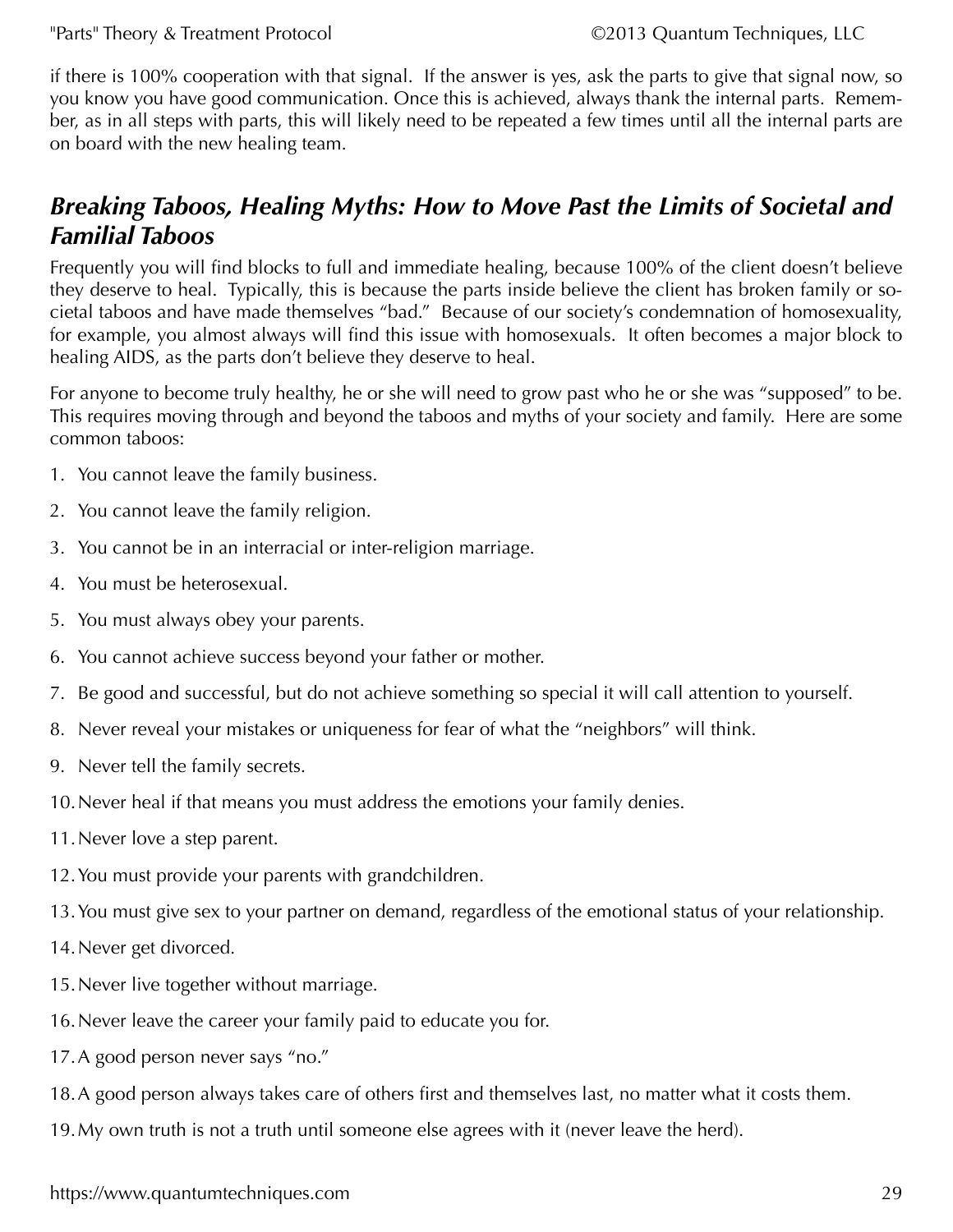<span id="page-29-0"></span>To determine if taboos and myths are blocking the client's healing, test to see if 100% of the client's parts believe they deserve the following: God's full protection and love, abundant health, abundant prosperity, abundant love and joy in relationships and life. Test to see if the client has parts that punish them for breaking one of the above taboos or another taboo in the past or present. Test to see if parts are punishing the client for setting healthy boundaries and saying, "no" (because this is breaking a family taboo). Does the client have 100% cooperation in asking for their needs to be met in healthy ways?

To illustrate this concept, note the following example. One of the authors was raised in a family of religious workaholics. His parents were Depression-era kids. It was never acceptable to ask to rest or to ask for a vacation. His mom would arrange for a yearly break by requiring psychiatric hospitalization for a four to six week "vacation" every year. The only acceptable way to ask for family resources was to be ill or incapacitated. The family model was to use medications to extend one's physical limits instead of listening to the body's need for rest. Therefore, parts would come out to punish the author if it was time for a vacation, because vacationing was breaking a family taboo from childhood. The only time it was emotionally safe as a child was if he was working, studying or ill.

To gather further information for healing this issue, ask the client the following questions while muscle testing:

- Was being ill the only way to ask for affection or attention in your family?
- When did the client feel safe and loved as a child?
- Was being ill the only way to set a boundary and say, "No" to others' needs or demands?
- What was the family model for getting your needs met? The family model for saying, "No"?
- Was there an appropriate way to say "No" to your parents?
- Is there a healthy way to say "No" to your parents or family today?
- If you won a five million dollar lottery today, how would you deal with your family's expectations? This may open up the beliefs that are blocking abundance.

Besides healing the broken taboos, trauma and beliefs with an energetic healing code, the client must come up with a conscious solution to get his or her needs met today and in the future in order for the body to release the symptoms. A 15 year-old client repeatedly told her mother, for months, that she wanted to live with her father and stepmother. Her mother refused to listen and refused to allow the client a voice in her own life. The client developed teeth grinding, sleeping problems, spinal and shoulder pain, anxiety and depression. Her body was screaming to be heard. Ultimately, the client had to confront her mother and refuse to go back to her mother's home after a vacation at her dad's. This conscious solution, as well as Quantum Techniques® codes to release trauma, resulted in the healing of the physical and emotional symptoms. Prior to the client coming up with a conscious solution, treating the trauma and emotions alone resulted in only temporary relief of symptoms. Complete healing did not occur until a conscious solution was found and the resulting actions took place.

### *Dealing With Entities That Pretend To Be a "Part"*

There are often spiritual complications in parts work. Many times we encounter spiritual entities masquerading as internal parts. Most frequently, in the original trauma, there is a dark entity that attaches to the wounded infantile part or parts by promising them they will never have to be alone again. Healing this requires the client to recognize the dark entity and to tell it to leave, thus canceling the original contract of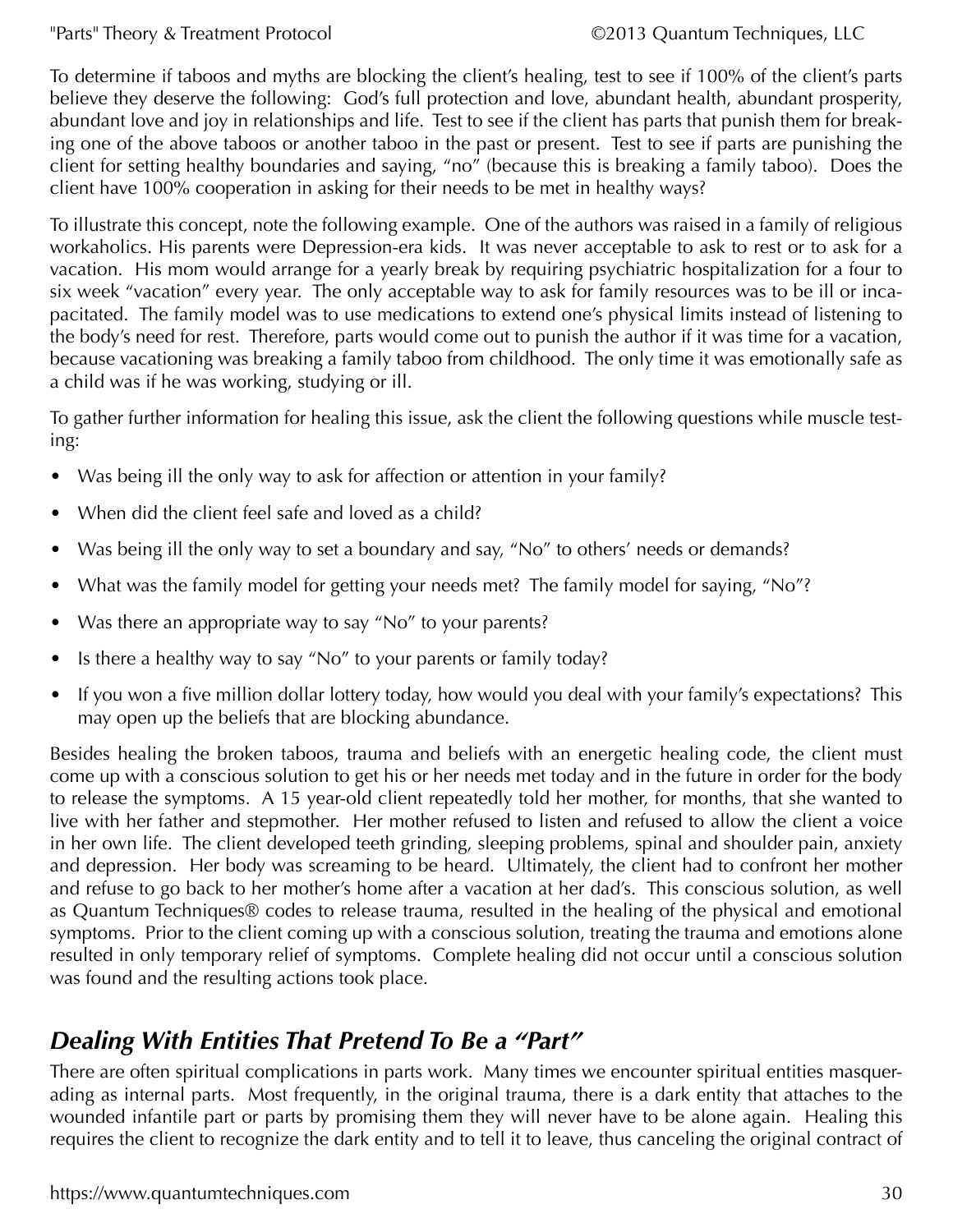allowing it inside to avoid being alone. When the client feels stuck, the following is a simple way to check each part to make sure it is truly an internal part of the person or that it is an entity that serves light and love who is working for the client's healing. Whenever a new internal part shows up, have the client say:

#### **"I want you to stay and help me if you are a part of me, but in the name and power of (Christ, God's light and truth, etc.), if you are not of me or do not serve (Christ, God's light and truth, etc.), then leave me and never return."**

If the part disappears, great! The problem is over. If the part stays, have the client say:

#### **"Thank you. I am glad you are a part of me! I really need your help, and I am glad to have you on the team, but we are checking every part inside. "**

Have the person check in the shadow of that part to make sure there are not other parts, or entities, hiding there. If you find a part or entity there, repeat the process. Many times we have encountered a spiritual presence that is of light and is an internal resource to help the client heal. Always thank them for their hard work and relate to the client how loved they must be to have a special "angel" sent to help their healing.

This is often difficult work for the client, as they have almost always felt abandoned by God. They believe if God was there, the abuse/trauma would not have occurred. Whenever you encounter negative entities, always ask the client to fill that space with God's healing light, love and truth.

In dealing with darkness it is important to remember that darkness only has power through deception and creating a fear state. It is critical to never create a fear state in yourself or a client in dealing with darkness. This metaphor is helpful in understanding how to approach darkness.

Whenever I find an ant in my office I do not go into a fear or terror state. I thank the ant for showing up and watch it until it reveals the hole in the wall or screen it came through. I then kill the ant and seal the hole, knowing that nothing will ever get through that hole again. Over time I feel safe and confident knowing that the ants will eventually show me all the holes they enter through and I will eventually seal all the open doors. Dealing with darkness is the same thing. Darkness must have an open door to enter and attach. Search for the open door. What is the belief, trauma, emotion that allows darkness to enter? Is it fear, blame, rage, shame? Beliefs are in one of three areas:

- About myself. I am unlovable, bad, deserve punishment, etc
- About others. Others are untrustworthy, unsafe, unloving, punishing, abandoning, etc.
- About God or the universe/world. God or the universe or the world is scary, bad, punishing, unloving, has abandoned me

Help the client identify the open door and clear it with the Quantum Techniques® trauma code and an affirmation. If you need further assistance in healing this issue or creating an affirmation, call a Quantum Techniques® practitioner for help. There are many other techniques and aspects we use in dealing with other spiritual issues. Those will be discussed in depth in a future project.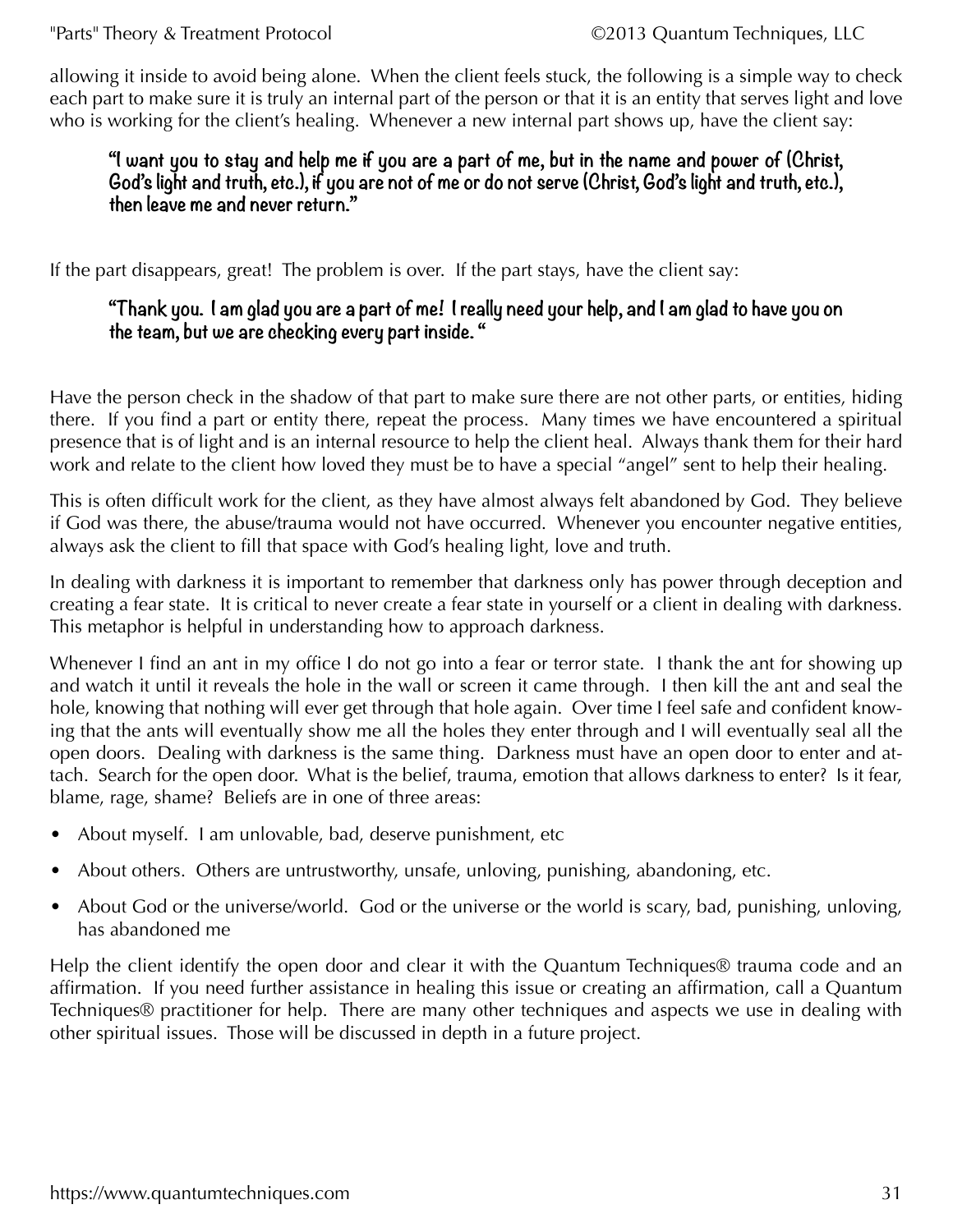# **Steve's Case History**

<span id="page-31-0"></span>Steve is an example of very complex parts work. At age 50, Steve had suffered from severe almost daily migraines for 30 years. There was a family history of migraines for three generations. His mom suffered from anxiety and depression and was on psychotropic medication all of her adult life. His mom had not wanted kids due to her health and migraines, but she had kids because that was expected in her generation and in her role as a pastor's wife. Steve's "role" as a healer, beginning in utero, was to heal his mother's depression.

In addition, Steve had several severe neck and head injuries during adolescence. His migraines began one year into his first marriage. His first wife was very similar to his mom, presenting with anger, depression and emotional coldness. Typical of most clients who come to QT, Steve had tried all Western medical treatments as well as most alternative health treatments while in the midst of a migraine that lasted seven years. During those seven years, Steve chose to live each day for his kids, giving himself permission to end his life the next day if he could not handle the pain. When he first began QT, he was on 21 medications or nutritional supplements for migraines from a highly-esteemed homeopathic physician. These medications and supplements tested good on an EAV machine. These machines do not pick up the level of testing for toxins done by using the Quantum Techniques® protocol. Nineteen of the 21 were toxins which reversed Steve.

The constant pattern was severe migraines which would wake Steve up between 2 and 4 a.m. Even in childhood, he always awoke at that time. Later, it was learned his parts did not feel safe to sleep if there was an unsafe adult female awake in the house. During his first marriage, if he was away on a business trip, he did not wake up with a migraine. At times, some new therapeutic interventions would bring some level of relief, but within 10 to 14 days, the pattern of severe daily migraines would return. The headaches had become progressively worse over the course of his 27-year marriage.

There were many food toxin issues involved as well. These foods needed to be avoided for a period of time during the healing. The food sensitivities developed out of trauma in the marriage where food was served daily full of resentment and anger. Many of the food sensitivities were generational, but were activated in his life due to the lack of emotional safety and presence of emotional trauma around food in his marriage.

Steve was faced with a conscious conflict. He was in an emotionally barren and abusive marriage, but he had promised himself he would die before putting his kids through the trauma of a divorce. It was not safe emotionally in the marriage. His body woke him with a migraine every morning to be awake and have his defenses in place prior to his wife waking up. Like his mom, his first wife was angry, depressed and emotionally abusive. He lived in internal conflict, because he had "failed" in his job as a healer, as neither his mom nor his wife would allow him to assist their healing.

Steve made a choice to leave the marriage and pursue a marriage with a very loving and emotionally giving lady, who was the opposite of his mom and first wife. There was a "honeymoon period" of two months with no headaches. Then the headaches returned. It was discovered that there were several parts that were punishing him for leaving his first wife. These parts did not believe that he deserved the love and affection in his second marriage. His mom triggered these parts by announcing, "I would rather bury you than see you divorced." Those parts came forward with 100% cooperation for healing.

The pattern of early morning migraines also returned. It was discovered that there were several parts that did not know his second wife was not his mom or his first wife. As these parts came forward, he was asked to share four memories of love and safety from his new marriage. Parts inside were recruited to share these loving memories of his second wife with any newly emerging and struggling parts. Healing codes were given as needed.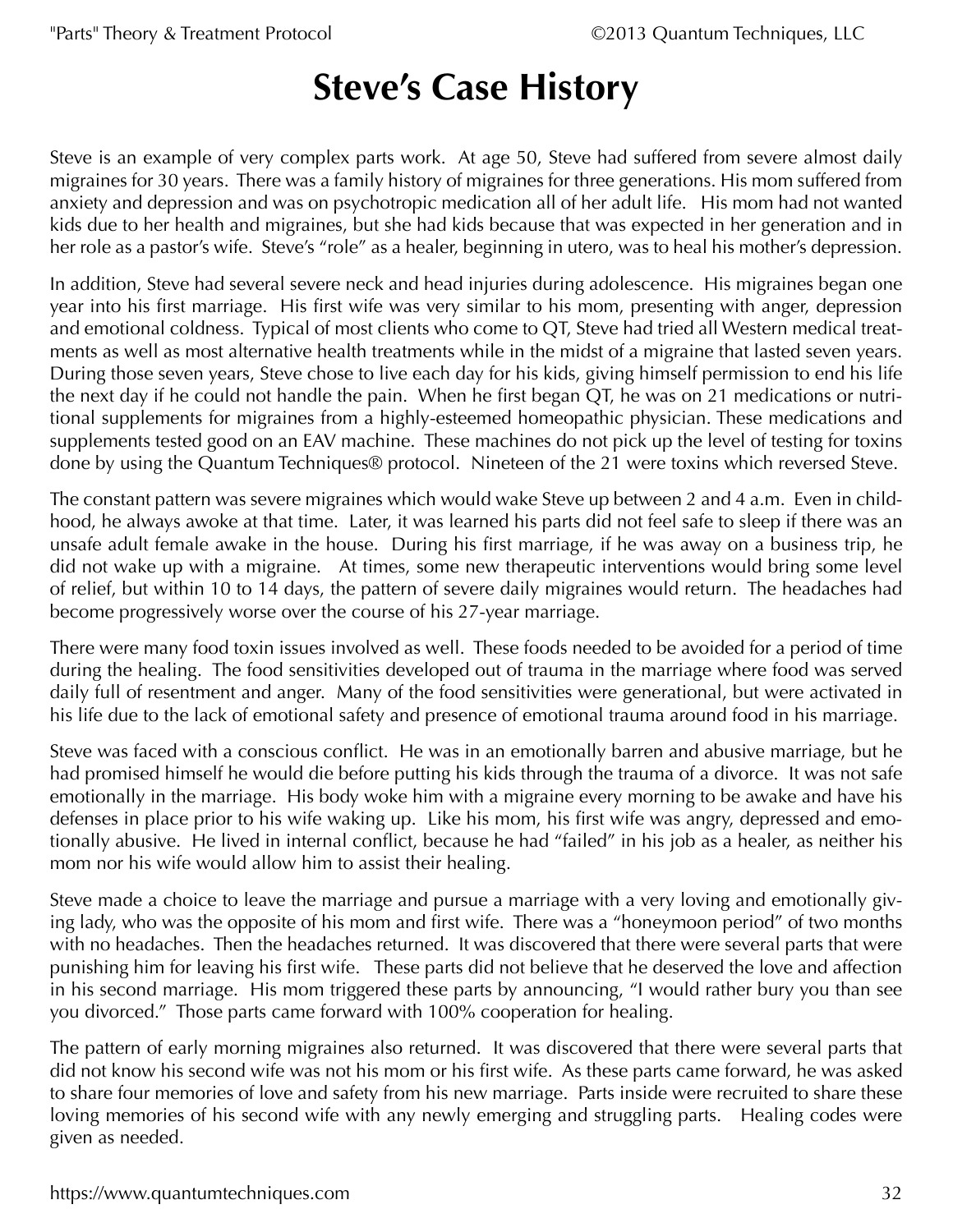Other parts came forward who believed they needed to punish or kill Steve. Their belief was that they were never wanted and needed to die to end mom's depression. Remember, these parts exist in a time warp. As with other aspects, these parts came up in layers. As each layer came up, they were asked to search inside for any other parts holding the same or similar belief. As all parts came forward for healing, they were offered a new job. Because they knew everything there was to know about creating headaches, they took the job of preventing headaches. Some parts elected to stay awake all night, thus protecting Steve from headaches during the night. They developed numbness in an index finger as a signal that there were more parts that needed to work. There were over 1000 parts holding the belief they needed to punish Steve. As all parts were healed, the 30 year pattern of daily migraines stopped! As this healing progressed, many of the food sensitivities also resolved.

It is important to note that this client had done many years of traditional psychotherapy, hypnosis and EMD/R. Many years had also been spent on parts work. Only when the last levels of this work were developed did the headaches completely heal. It took three weeks to discover that 100% of the parts did not know his current wife was not an abuser from his past and to get 100% of the parts to release the belief they needed to punish or kill him. During that time, there were mornings where the headaches were actually more intense as parts came forward for healing. Once the issue seemed largely healed, a severe headache was triggered when his wife wore socks to bed, something his first wife always did. There was no conscious awareness that this was a problem, but, during the night, the parts that had not come up for healing before were activated and came forward for healing.

This is a fairly typical example of a complicated case using the parts protocol for healing. Do not get discouraged and give up just because there may be many layers to each of these core issues. For ongoing physical symptoms, you must also uncover the physical pathways and issues that parts are using to create the symptoms. This is what we teach in the **[Quantum Techniques® Physical Scan Level II DVD Set](https://www.quantumtechniques.com/physical-scan-level-2-quantum-techniques-set)**. These physical issues include toxins, pathogen frequencies, brain-organ communication and more.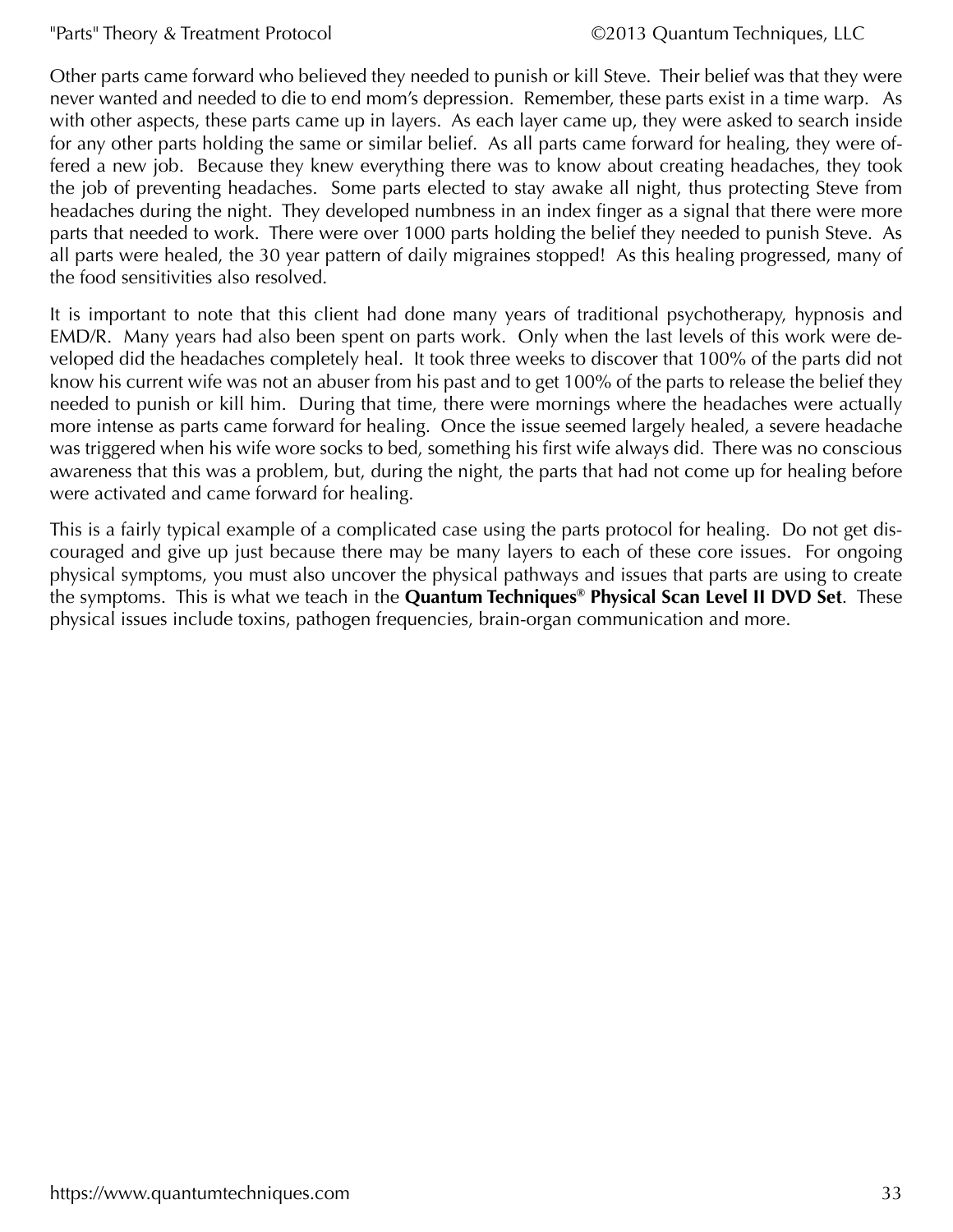# **Creating Internal Resources for Parts**

<span id="page-33-0"></span>In creating internal resources, we never ask the client to do something they have not already proven the ability to create. Each internal resource uses its proven skills in dissociation but places them within reach of the conscious mind and all internal parts.

#### *Creating a Safe Place*

A useful tool is to create inner resources that any part can access. One of the most useful metaphors is a safe place. Ask the client to imagine the safest place they can; it can be real or imagined. Sometimes it is a beautiful garden. A Jewish man who had survived the German death camps imagined a bunker where he was protected by an entire battalion of Israeli troops. Once you have helped the client create a safe place, leave them with the instruction that any part can go there at any time for rest and healing. For example, sometimes when dealing with difficult traumas, you can ask that an older part take all the young child parts that are uninvolved in the trauma to the safe place. This keeps the young parts safe and away from the trauma while it is being healed. This is helpful when you are healing from past sexual abuse but still want to have sex with your love partner to preserve the relationship.

### *Creating an Internal Library*

An internal library is a place where all previous treatments are stored, especially those for trauma, anger, rage, depression, fear, virus and bacteria. This is also a place to store loving memories and memories showing strength and mastery from the client's life. Any part can go and do the healing work they need to do internally without the host personality being aware of it.

### *Creating a Bank Vault to Lock-Up Trauma*

Sometimes an internal part has trouble with trauma coming up in the middle of the night when no one is around to help them. This may be coupled with a belief that the trauma is too big to handle alone. The following is another significant tool. Have the client look inside until they find a big stainless steel bank vault door. If you make the suggestion, the client will able to find and create the resource. Once he or she finds it, instruct him or her to see how well it is balanced, that the smallest child part can easily open it with one finger. Have him or her open it, go inside and view all the safety deposit boxes. If any trauma comes up that they feel unable to handle without you, the parts holding the trauma can go and lock the memory up in the bank vault, then set the timer on the door for five minutes after your next contact. Never ask a person to do something he or she has not demonstrated the ability to do. You know that he or she has the ability to lock up the trauma as it is clear he or she has done so for years. I am simply giving the conscious part of him or her a metaphor that allows him or her to access those dissociative resources at will. We never lock up a part, only the trauma and painful symptoms.

## *Talking Through*

Another technique is called talking through. All that this means is that no matter what is going on, you can talk to any part inside. The part may not acknowledge they are present, but they are always listening. This may seem strange at first, but clients readily accept this very useful technique.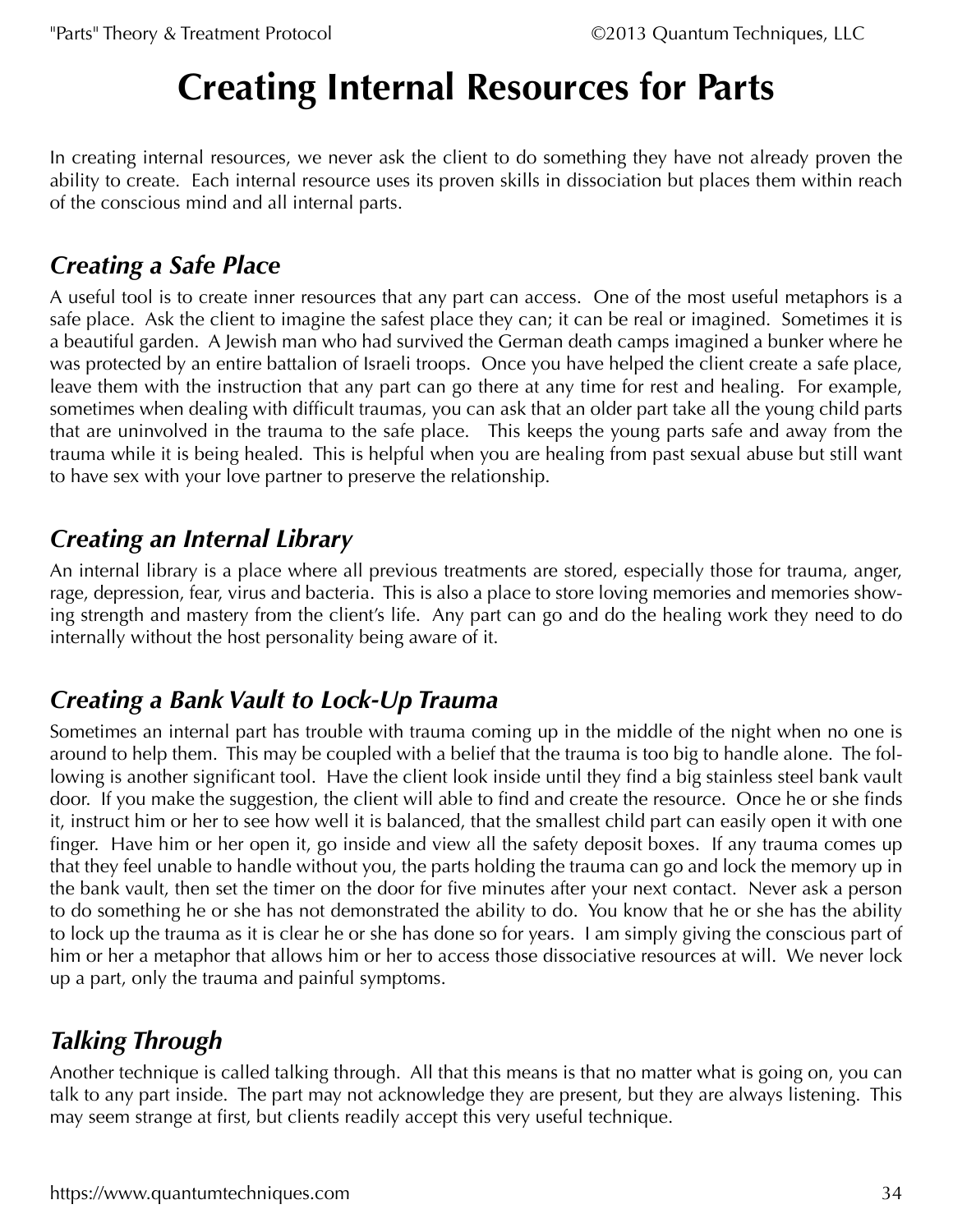#### <span id="page-34-0"></span>*Sharing Internal Information*

Once in awhile, it is valuable to use specific techniques to help parts share information for healing as well as to "grow up" a young child part to be older so that he or she can handle more mature issues. For example, if a girl was molested only at night by a family member acted normal during the day, dissociation was the only way to cope. The parts that took the abuse at night, probably have no knowledge of the "good person" that the client sees during the day. Their total information about males, for example, would be that all males are bad and hurtful. At the same time, the conscious part of the client that lived out the daily existence may have no memory of the "bad person". When this woman marries, she may have trouble sleeping at night with her husband or having satisfying sexual experiences. This is because 100% of the internal parts do not know their husband is not one more abusing perpetrator. It is often very beneficial to have an older part, with current memories of the client's adult behavior, new strengths, ability to set boundaries and loving memories of their spouse, stand next to younger parts and release these new memories and strengths. This transfer of new information allows the younger parts to feel safe releasing the symptom and pain. One of our very creative clients calls this the "Memory Transfer Technique".

Often the client does not have the painful memories, so they have walled off the "red flags" about abusive males. They are much more likely to repeat relationships with abusers for the following reasons:

- 1. Parts with the information about the abuse and their "red flags" are walled off.
- 2. Abuse forms very powerful bonds.
- 3. Often the unconscious is trying to call the client back to heal the original wound by reconnecting with someone with similar energy as the original abuser.

#### *Growing Parts to an Older Age*

A critical issue in our development is that of object constancy. A young child is amazed when you put a toy behind your back and then bring it out into their field of vision. When it is out of their sight, they have no awareness that it still exists. This is important information in dealing with internal parts.

When have two and three year old parts, they do not have object constancy. Even if they know who your partner is, and know they are safe and loving, they believe they must do something to keep them engaged and with you all the time. When your love partner walks out of the room, goes and plays golf, etc, they believe you have been totally abandoned and may often create symptoms to force your partner to stay at hand all the time.

These young parts also do not understand death. Since people magically appear and disappear, they do not understand that an abuser who is dead or in prison cannot just magically appear.

Here is a simple technique to solve this problem. As with all parts techniques, it may need to be repeated as other parts of this developmental age come forward for healing.

Do the following affirmation, "In the love and light of the creator I command any dark energy blocking all of the two and three year old parts from hearing the truth of my love to leave and never return."

Then say,

"I want to speak to all the wonderful two and 3-year-olds inside. You have been two and three for a long time. There are many things you are too young and too small to do. I imagine all of you want to grow up and have a bigger and stronger

body and be able to do big boy and girl things. I have a way for all of you to grow bigger and stronger and be able to do more things with a new, bigger stronger body."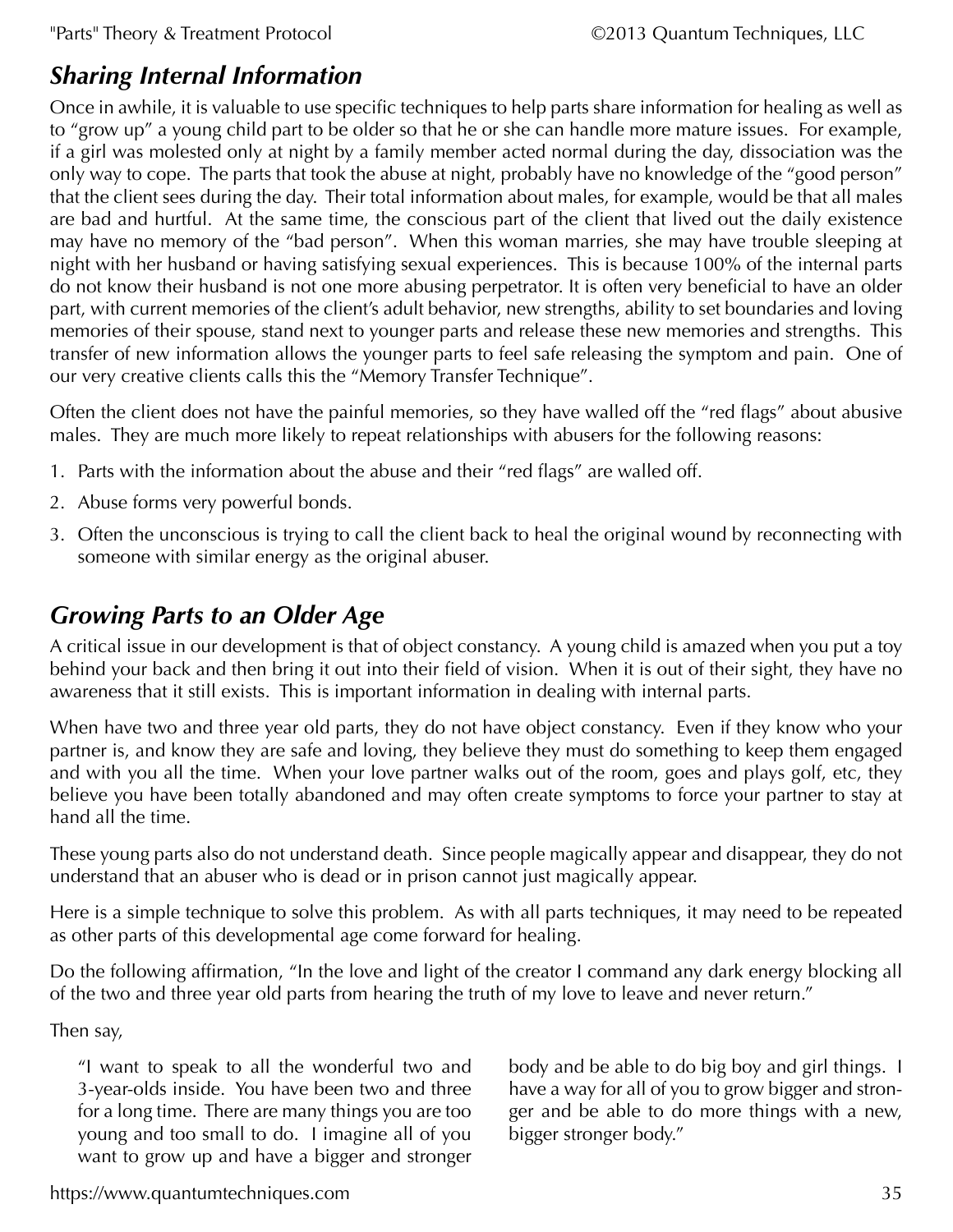<span id="page-35-0"></span>I then ask them to go back inside and search for any other young parts that want to grow up but are too shy to come forward (we never force any part who is not ready). I then ask all the two and three year olds inside to come forward, form a circle and hold hands. "Now close your eyes, if you are comfortable, as I count out loud to 5. When I reach 5 open your eyes and look down at your new, stronger, bigger body." I then count slower from 1 to 5. At 5, I have all the parts open their eyes and we have a party to celebrate this new birthday. I test to make sure all the parts were able to accomplish this without difficulty. Often it is helpful for the client to have some type of celebration that a 5, 6, 7, or 8 year old would enjoy over the next couple of weeks.

Test to see if all the parts know that their loved ones are still there even though they cannot see them and that they are safe from the original abuser.

I retest later to see if any additional parts have come forward for healing and repeat the above as needed. This way the internal world can move past this developmental issue and hold the love around them for growth and healing.

You will also find this helpful for many parts who suffered abuse at a certain young age. Given the choice, many parts will choose to grow to an older, more powerful age when they were past the age where the client suffered the trauma.

## *Clearing Blocks to Current Relationships*

A critical treatment issue with anyone with early trauma is that 100% of their parts do not know that their present partner is not their abuser. 100% of their parts also do not know that you, the therapist, is not the abuser. If you test, you will find that a person with unresolved issues with a parent has at least a few parts that do not know that their spouse is not their parent. In second marriages, you often have parts that do not know that the current partner is not the past abusive partner. This leads to many unresolved physical and emotional symptoms as the parts are trying to signal their pain and fear to the client. It is important to test the client with the statement, "100% of my parts know my partner is not…my abuser, my parent, my abusive ex., etc." Then ask a part that has all the positive memories of love and affection with the current partner to stand next to the affected parts and release that information to them. Occasionally, you will need to do a trauma code at the same time. There have been cases where new parts were coming out at night and triggering severe symptoms such as pain, migraines, panic attacks, etc., due to the fact they did not know their sleeping partner was not their abuser. When this occurs, ask the parts holding the good memories of their spouse to make a movie of all of these good memories. Play the movie non-stop while the client is sleeping. This allows any new part coming out to have immediate information about who is in their bed and that they are safe and loved.

After you have used the above dialogue to heal the trauma, ask if there is any other trauma preventing the parts from sharing all their information, positive strengths and abilities. If the answer is "Yes," use the trauma code to resolve the issue until you have 100% cooperation and information to accomplish this goal. Have all the parts stand in a circle, hold hands and release their information and strengths to each other.

## *The Question of Integration*

Any time you are dealing with parts work, the subject of integration always comes up, and most often it comes up prematurely. Never push for integration. Integration, especially early on, terrifies the internal parts with the message that they are not wanted. Only address integration when the client brings up the subject. Some integration happens naturally as all the old traumas are healed, and there is no longer any need for separateness. It is useful to reassure your parts that they can keep all the attributes they like about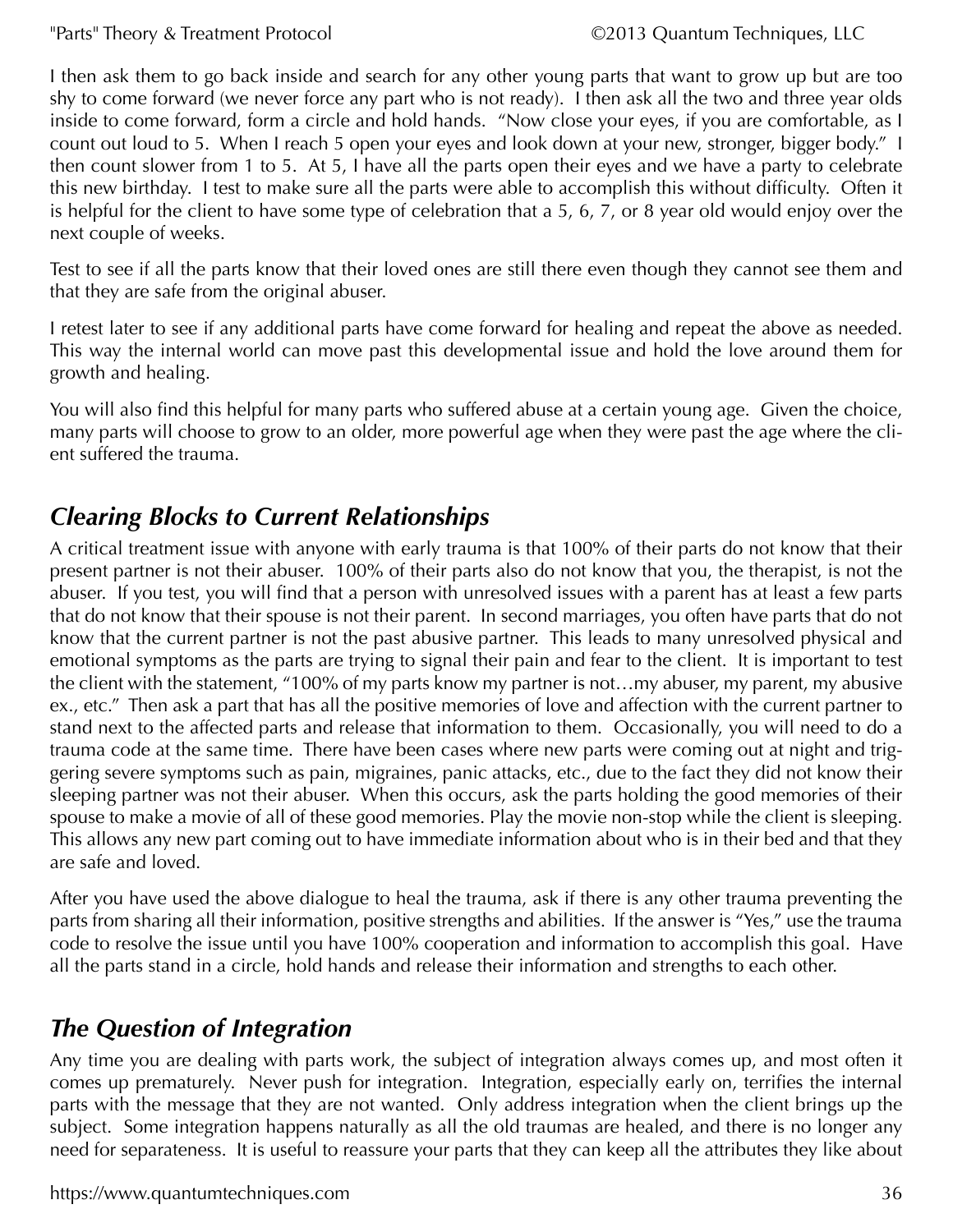themselves and bring them forward as they grow older or chose to integrate. When someone asks about integration, this is a useful response:

"When the healing reaches a level where there is no longer any need for separateness, then integration is an option (if all or some of you desire that option). Once all the internal information and internal resources have been shared, some or all parts may want to join together. This means they never have to experience separateness again.

This is much like baking a cake. In baking, you take the flour, sugar, butter, eggs and milk and mix them together. Once the cake is baked, you can never separate them out again, but you have lost nothing. Every aspect of each part has been blended perfectly so that nothing is lost."

When, and if, some or all parts desire to integrate, have them form a circle internally and walk toward each other in a group hug, slowly counting them down from 10 to 1. When they reach the center and the number 1, the parts integrate. **Never push parts to integrate unless they want to integrate. Also, what appears to be the final integration is never the final integration.** There will always be parts who watch the process from the shadows and may decided to integrate later. When that occurs, repeat the process. There is some research that suggests people who do integrate are less vulnerable to relapse. Even if a person, over time, has 100% integration, they never lose their ability to dissociate if needed to survive. A powerful affirmation shared by one of our clients is: "I unite myself with all my beloved parts. We are of one mind, one heart, one spirit and one body."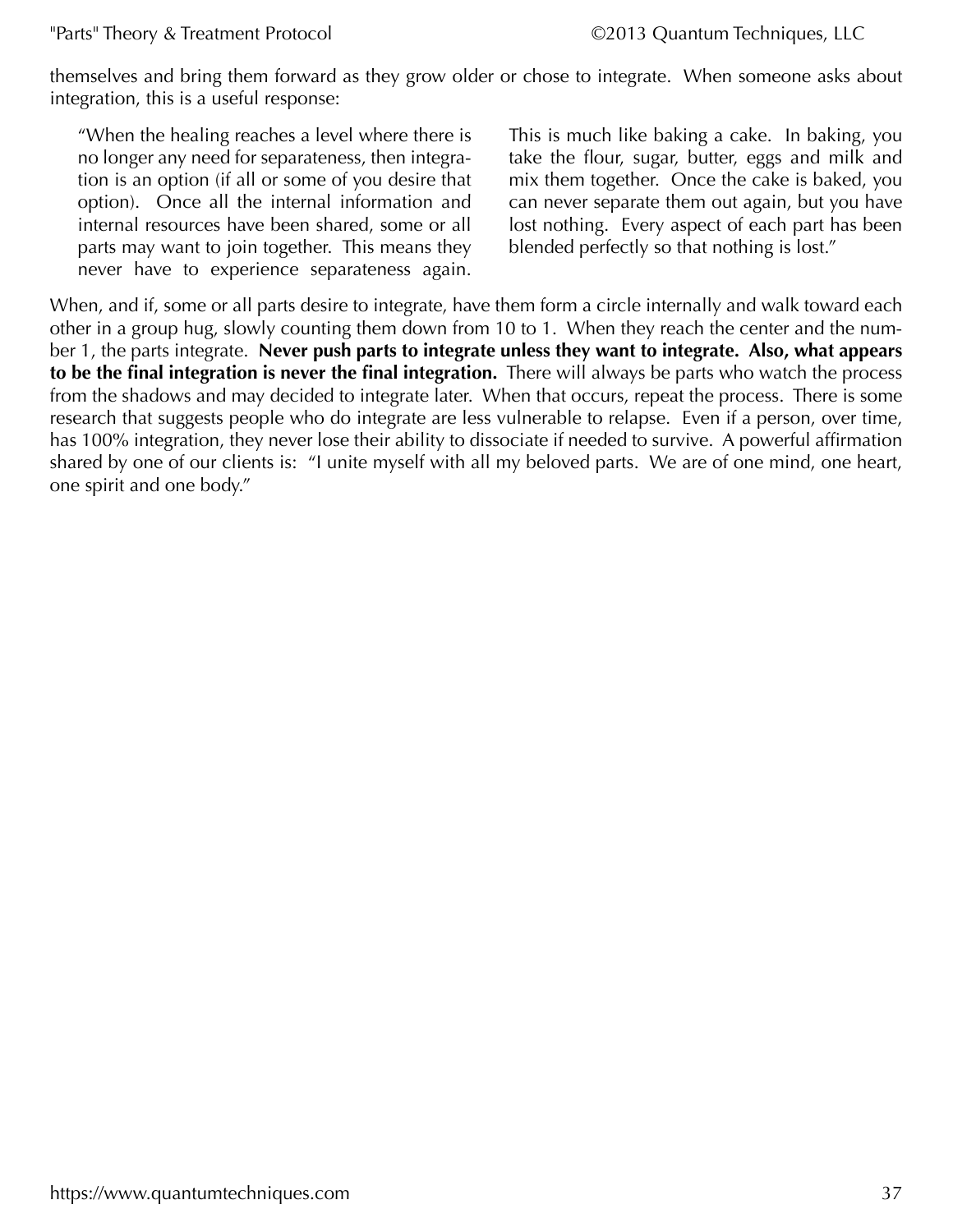## **Case Management Issues**

<span id="page-37-0"></span>There are several unique case management issues in working with dissociative clients. Sometimes people ask if they should be doing this type of work with their clients. If they have complex cases, they are already working with dissociative clients; the question is whether or not they want to work effectively with them. This protocol is by far the most effective treatment when combined with energy therapies such as QT, EFT and TFT, compared to any other method of healing we have encountered. Dissociative clients have an excellent prognosis and phenomenal internal resources for healing, once you know how to enlist them in the healing process.

Stephen and Beth Daniel, and all of the Quantum Techniques, LLC and Healing Solutions, LLC group practice as a team. Our entire practice is remote, working with clients over the phone. This has several advantages in working with clients with internal parts. The first is: the clients have easy and quick access when needed (when the issues are "hot"), instead of scheduling appointments. Second, it is much easier for clients to trust us, as they have complete control and can hang up at any time. Third, because they do not see us physically, most of their issues of fear around physical closeness and sexuality are not activated by working with us. This avoids the typical sexual transference issues that may often come up. Fourth, we view each client uniquely, as God's child. We want them to work with whoever is best for them at that stage of their journey. Many times a client specifically needs a female therapist or a male therapist to have the fastest most effective treatment. Sometimes they find it helpful to switch from Stephen to Beth, for example or vice versa during part of their healing journey in order to work with different issues related to males or females from their past or present.

If you have not done your own healing, working with clients with internal parts, like any other client, will activate your own issues. If you find yourself emotionally reacting to a client, get supervision and allow your own healing to continue. None of us works well with every client. Give yourself permission to not be the therapist for every client or for every part of a client's journey. If you find yourself dreading a client's session or call, you have a boundary issue you need to address with the client. They could be taking too much time, not paying their bill or be too demanding emotionally. It is very easy to get seduced into the role of savior for these tough clients. If you do, it won't be helpful for you or the client.

There is one last caution about working with individuals with dissociative issues. With true Dissociative Disorders, there are strong boundary issues. If you are considering doing something with a dissociative client that you could not or would not do with every one of your clients, then you are risking the crossing of a line that is going to be harmful to you or to the client. Whether that is giving the client your home phone number, giving the number where you are away on vacation, eliminating your fee, etc., it will become a problem in the therapy for both the client and you, the therapist. Remember the movie "What About Bob?", and don't go there!

Many of you who are reading this are using good and powerful techniques like our trauma code above, EFT or the TFT trauma code. You will attempt and be able to do much of this work on your own. In almost every case, you will hit parts of the journey where your internal parts will want someone else to shepherd you through the rough spots in your healing journey. Feel free to use this material with your own therapist or call one of our *Quantum Techniques*<sup>®</sup> practitioners for a consultation. You can read about each practitioner on our website, www.quantumtechniques.com.

This manual is one of several tools we use in teaching people to heal the non-physical aspects of a problem. Others include these teleclinic series: **The [Symptom Intention List](https://www.quantumtechniques.com/products/Symptom-Intention-List) teleclinic, [Taking EFT and QT to the](https://www.quantumtechniques.com/products/EFT-QT) [Next Level,](https://www.quantumtechniques.com/products/EFT-QT)** and **[Chronic Illness.](https://www.quantumtechniques.com/products/chronic-illness)**